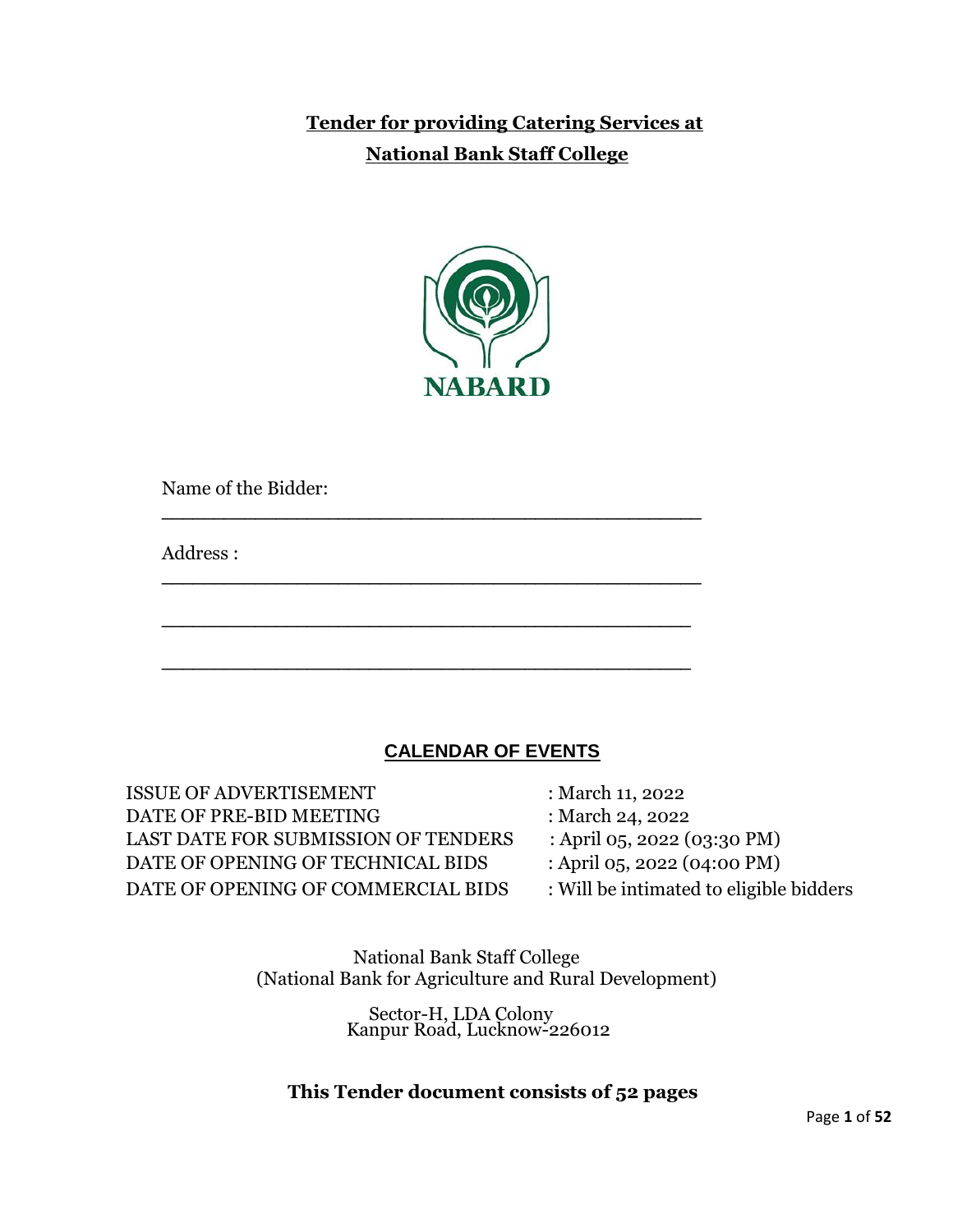#### **INDEX**

#### **Tender for providing Catering services at National Bank Staff College**

| <b>PART A - TECHNICAL BID</b> |                                    |          |
|-------------------------------|------------------------------------|----------|
|                               |                                    |          |
| <b>S. NO.</b>                 | <b>DESCRIPTION</b>                 | PAGE NO. |
|                               |                                    |          |
| Ι.                            | <b>TENDER NOTICE</b>               | 3        |
|                               |                                    |          |
| Н.                            | ELIGIBILITY CRITERIA               | 10       |
|                               |                                    |          |
| III.                          | PRE - BID MEETING                  | 11       |
|                               |                                    |          |
| IV.                           | <b>TERMS &amp; CONDITIONS</b>      | 12       |
|                               | SCOPE OF WORK AND SPECIFIC TERMS & |          |
| V.                            | <b>CONDITIONS</b>                  | 21       |
|                               |                                    |          |
| <b>ANNEXURE I</b>             | <b>FORWARDING LETTER</b>           | 30       |
|                               |                                    |          |
| <b>ANNEXURE II</b>            | PROFILE OF THE BIDDER              | 32       |

#### **PART B - COMMERCIAL BID**

| <b>S. NO.</b><br><b>DESCRIPTION</b> |                                                                       | PAGE NO. |
|-------------------------------------|-----------------------------------------------------------------------|----------|
|                                     |                                                                       |          |
|                                     | PRICE BID FOR CATERING SERVICES                                       | 36       |
| <b>ANNEXURE III</b>                 | SCHEDULE OF RATES TO BE QUOTED FOR<br><b>CATERING SERVICES</b>        | 37       |
|                                     | INDICATIVE SCHEDULE OF ITEMS TO BE                                    |          |
| <b>ANNEXURE A</b>                   | <b>SERVED</b><br>FOR BREAKFAST, LUNCH & DINNER                        | 40       |
| <b>ANNEXURE B</b>                   | INDICATIVE SCHEDULE OF ITEMS TO BE<br><b>SERVED FOR SPECIAL LUNCH</b> | 43       |
| <b>ANNEXURE C</b>                   | BRAND/ QUALITY OF MATERIALS TO BE<br><b>USED</b>                      | 45       |
| <b>ANNEXURE IV</b>                  | <b>INTEGRITY PACT</b>                                                 | 46       |
| <b>ANNEXURE V</b>                   | FORM OF AGREEMENT                                                     | 51       |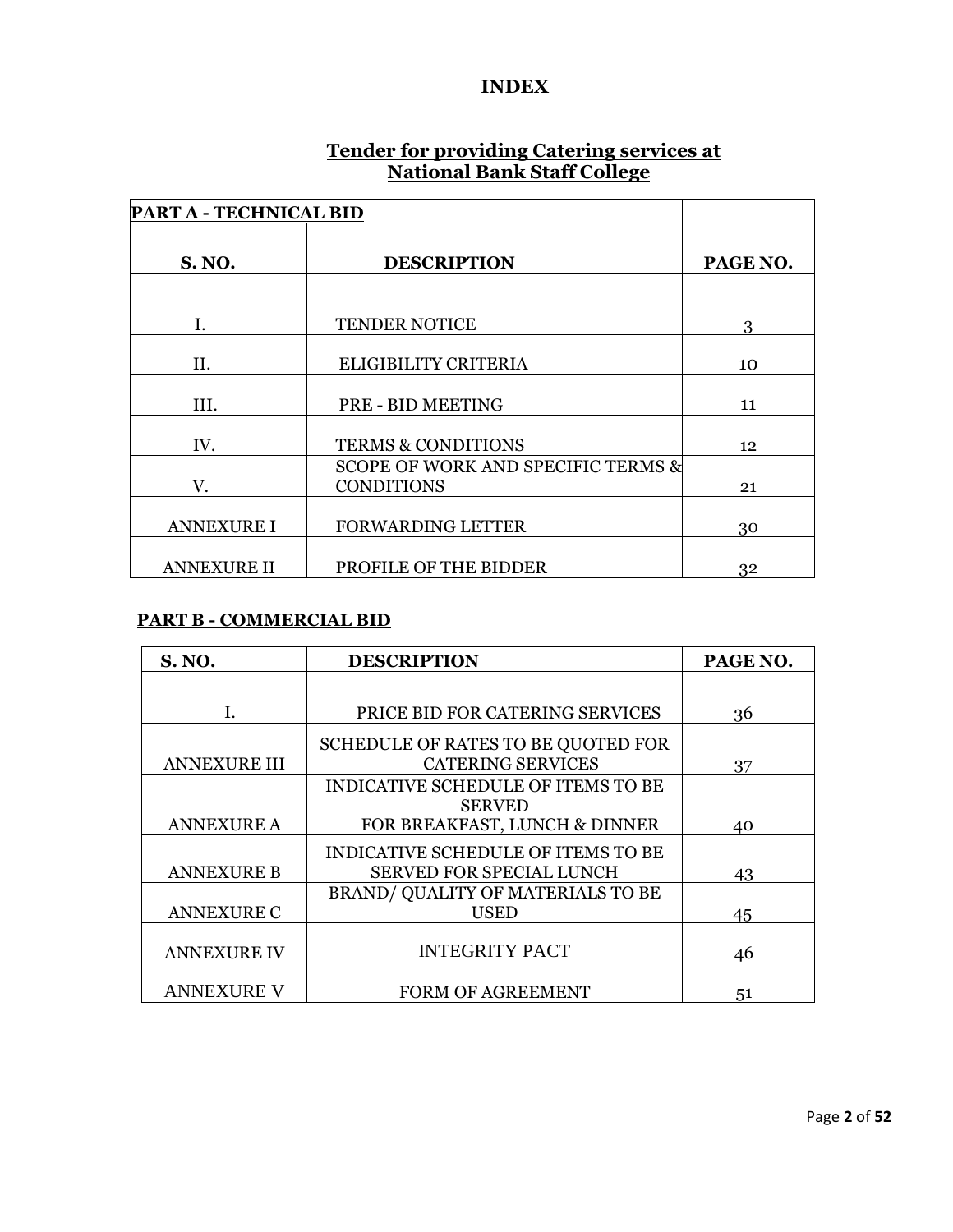#### **PART A: Technical Bid**

#### **Tender Notice for providing Catering services at National Bank Staff College**

#### **I. TENDER NOTICE**

National Bank for Agriculture and Rural Development (NABARD), is a body corporate established under the National Bank for Agriculture and Rural Development Act, 1981 having its Head Office at Plot No. C-24, Block 'G', Bandra-Kurla Complex, Bandra (East), Mumbai - 400051 and Regional Offices (ROs)/Training Establishments (TEs) in different cities across the country.

2. NABARD invites sealed tenders for one of its Training Establishments namely National Bank Staff College (hereinafter referred to as "NBSC") situated at Sector- H, LDA Colony, Kanpur Road, Lucknow under Two-Bid system for Providing Catering Services at National Bank Staff College (NBSC), Lucknow, initially for a period of 11 months starting from May 01, 2022 to 31 March, 2023 and extendable for a further period at the same rate/mutually agreed rate at the sole discretion of the Bank, depending on the performance of the Contractor.

3. Please note that to submit e-tender through electronic mode, interested bidders should have Digital Signature Certificates (DSC) to login NABARD's e-Procurement portal [\(https://nabard.eproc.in/\)](https://nabard.eproc.in/).

4. Tenderers are requested to submit their bids through e-tendering (e-bid) mode by login e-Procurement portal of NABARD (https://nabard.eproc.in/) for the aforesaid Tender as per detailed technical specifications and other requirements as mentioned more specifically elsewhere in this e-tender document. For this purpose, tenderers will be required to register themselves on e-Procurement portal of NABARD and create user ID and Password. For more information regarding e-bid process and procedure of submission of e-bid, bidders may follow 'Bidding Manual' available on e-Procurement portal of NABARD or seek assistance of Help Desk / Support Team of M/s C1 India Pvt. Ltd., the facilitating agency, engaged by NABARD for e- procurement process (contact details are given below).

5. The e-tender will be available to the bidders /contractors on e-Procurement portal of NABARD (https://nabard.eproc.in/) for download from 11 March 2022 and also on NABARD's website (for reference purpose) https://www.nabard.org/ as well as from Central Public Procurement Portal. There will be no charges for downloading the tender documents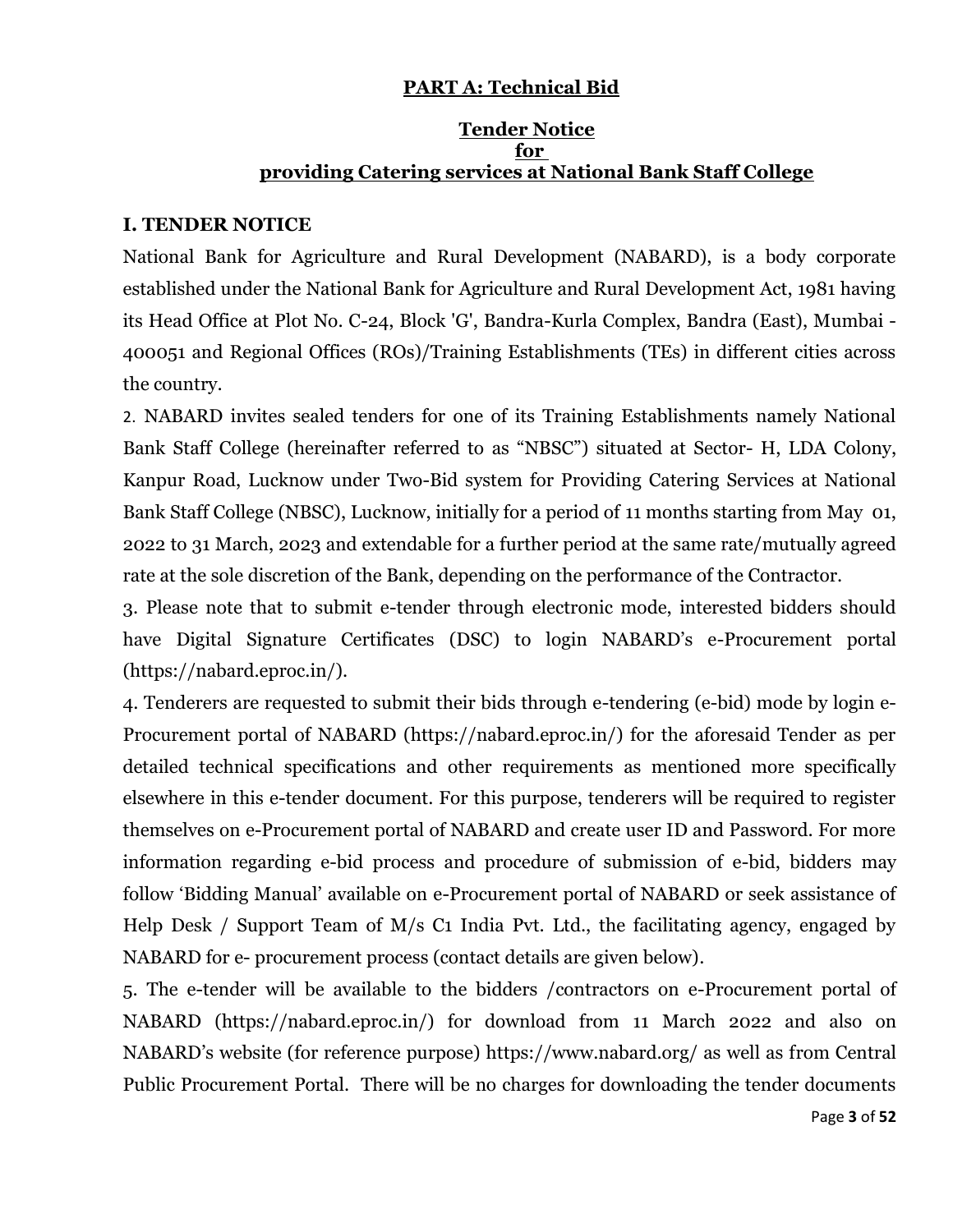from the web site.

6. Tenderers are advised to submit e-tender (e-bids) through e-Procurement portal of NABARD (https://nabard.eproc.in/) only, after carefully following the instructions related to systems and procedures as indicated on the link and step-wise tutorials (Vendor Guide) provided for submission of e-bids. Tenderers can upload their tender documents directly from their PC in the designated folder created for them in On-line Bid form. Please refer the section on uploading various Tender documents in the help guide provided in the Bidding Manual (Vendor Guide) available in the home page at NABARD e-Procurement portal. In case of any further guidance, help and support while submission of e-bids, NABARD has engaged M/s C1 India Pvt. Ltd. As a facilitating agency who have created exclusive 'Help Desk' / 'Support Team' for facilitation of bidders. Their contact details are mentioned as under:

i. Fairlin Jivin 0124-4302000 ext 112 / +91 97736 19095 / fairlin.jivin@c1india.com

ii. Ujwala Shimpi 0124- 4302000 ext 114 / ujwala.shimpi@c1india.com

iii. Sachin Toraskar 0124-4302000 ext 200 / Sachin.toraskar@c1india.com Email: nabardsupport@c1india.com

7. The tenderer / bidder shall submit two separate e-bids for the captioned Tender i.e. Technical Bid and Financial Bid which should be completed in all respect. The same can be downloaded online from the NABARD's e-Procurement website viz. [https://nabard.eproc.in](https://nabard.eproc.in/) Instructions regarding Technical Bid, Financial Bid, electronic bid (e-bid) submission process and description & scope of supply and the services required have been elaborated in the Terms and Conditions of the tender and other parts of the tender document.

8. It must be noted that only those Bidders who are willing to enter into Integrity Pact (IP) with the NABARD/NBSC on every stage of bidding, will be eligible to participate in the bidding process. Tenderer must implement Integrity Pact (IP) in the prescribed format (ANNEXURE IV) in all phases of the contract. ([http://www.cvc.nic.in](http://www.cvc.nic.in/)) Bidders have to upload scanned copy of Integrity Pact on e-procurement portal while submitting the bid and submit signed and stamped original Integrity Pact on Rs. 200/- non-judicial stamp paper.

9. e-Tenders must be submitted online not later than 3:30 PM on 05 April 2022. Tenders received after stipulated date and time shall not be entertained. Bidders are requested to make note of dynamic time being displayed on e-Procurement portal of NABARD to ensure that the bids are submitted on time.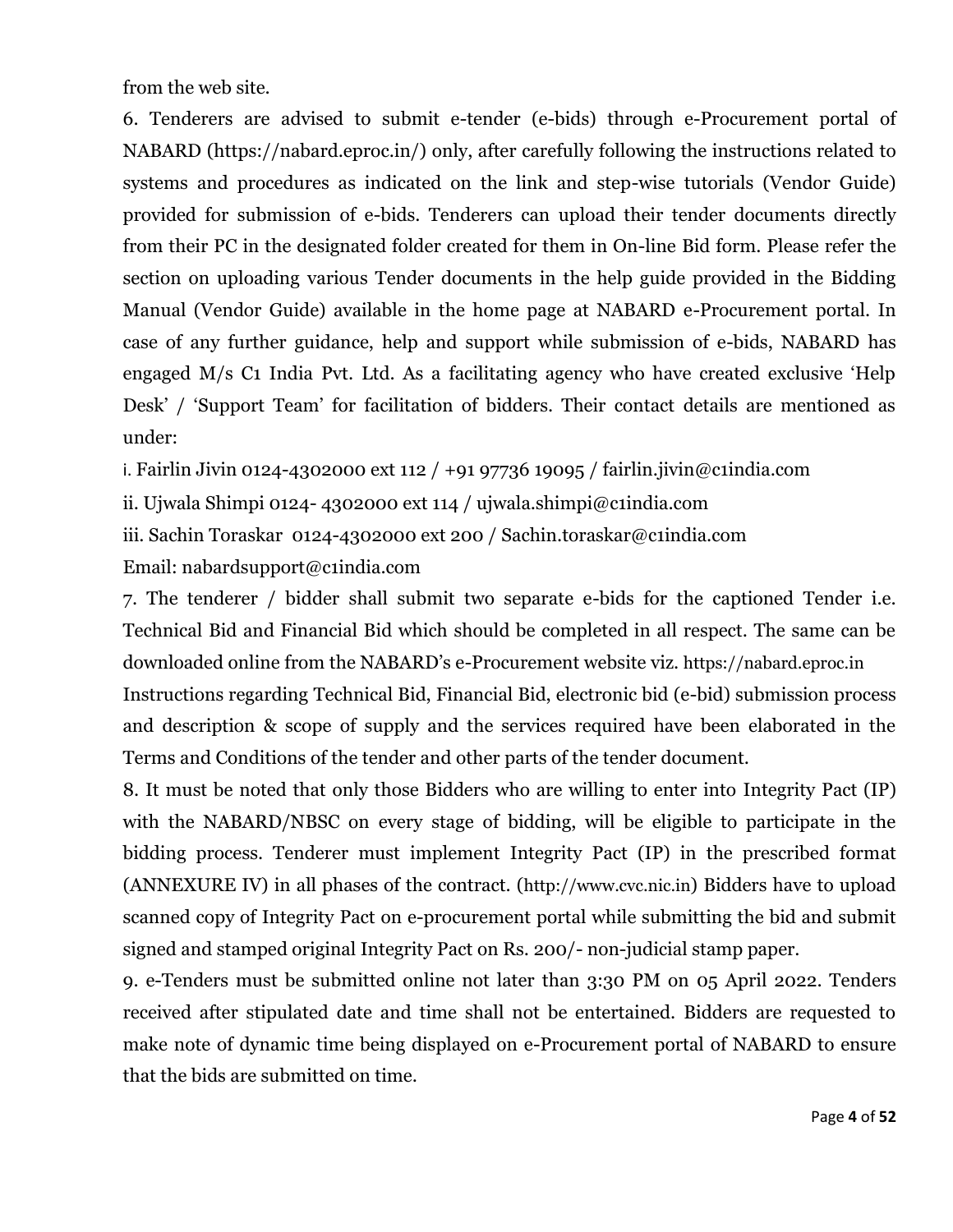10. The Technical Bids will be opened online on 05 April 2022 at 4:00 PM at NBSC Committee Room, Lucknow – 226012 in presence of the interested bidders who choose to be present or in any eventuality, on the date and time as decided by NABARD. All the bidders are advised in their own interest to be present on the specified date. No separate intimation will be given in this regard. Please note, not more than two representatives from each bidder shall be entertained. The representative has to furnish an authorisation letter from the respective bidder on their letterhead for participating in the technical bid opening.

11. The Financial Bid shall be opened at a later date after detailed evaluation of the technical bid. The date of opening of Financial Bid shall be intimated separately to the technically qualified bidders only.

12. The Financial Bid should not contain any conditions whatsoever and any such conditional bids received shall be rejected.

13. NABARD does not bind itself to accept the lowest bid (L1). Tenderers shall have to furnish rate analysis for scrutiny of rates by NABARD, if required.

14. The decision of the NABARD/NBSC shall be final and binding with regard to technical and financial bids and the e-tendering process.

15. The tender will be rejected, if any bidder proposes any deviation from the prescribed technical criteria requirement.

16. The bids shall remain valid and open for acceptance for 90 days from the date of opening of price/ financial bid.

17. All documents that comprise the offer should be signed and sealed by the firm, as a token of acceptance to the terms and conditions specified in the tender.

18. NABARD reserves the right to accept or reject any /all tender/s in part or whole of any firm / firms without assigning any reasons whatsoever. The decision of the NABARD/NBSC in this regard shall be final. In the event of intending tenderers fail to satisfy the NABARD/NBSC, the NABARD/NBSC reserves the right to reject the tender.

19. NABARD reserves right to change/modify/amend any or all provisions of the tender document. Such revision/amendment or corrigendum/addendum, if any, will be made available on NABARD's e-Procurement portal, NABARD's and NBSCs website only.

20. Rates are to be quoted in Annexure III in Part A for Normal Training Programmes; in Part B for Special Training Programmes; and in Part C for Tea/Coffee in office. Final award of work shall be decided based on least quoted value (L1) arrived by formula as mentioned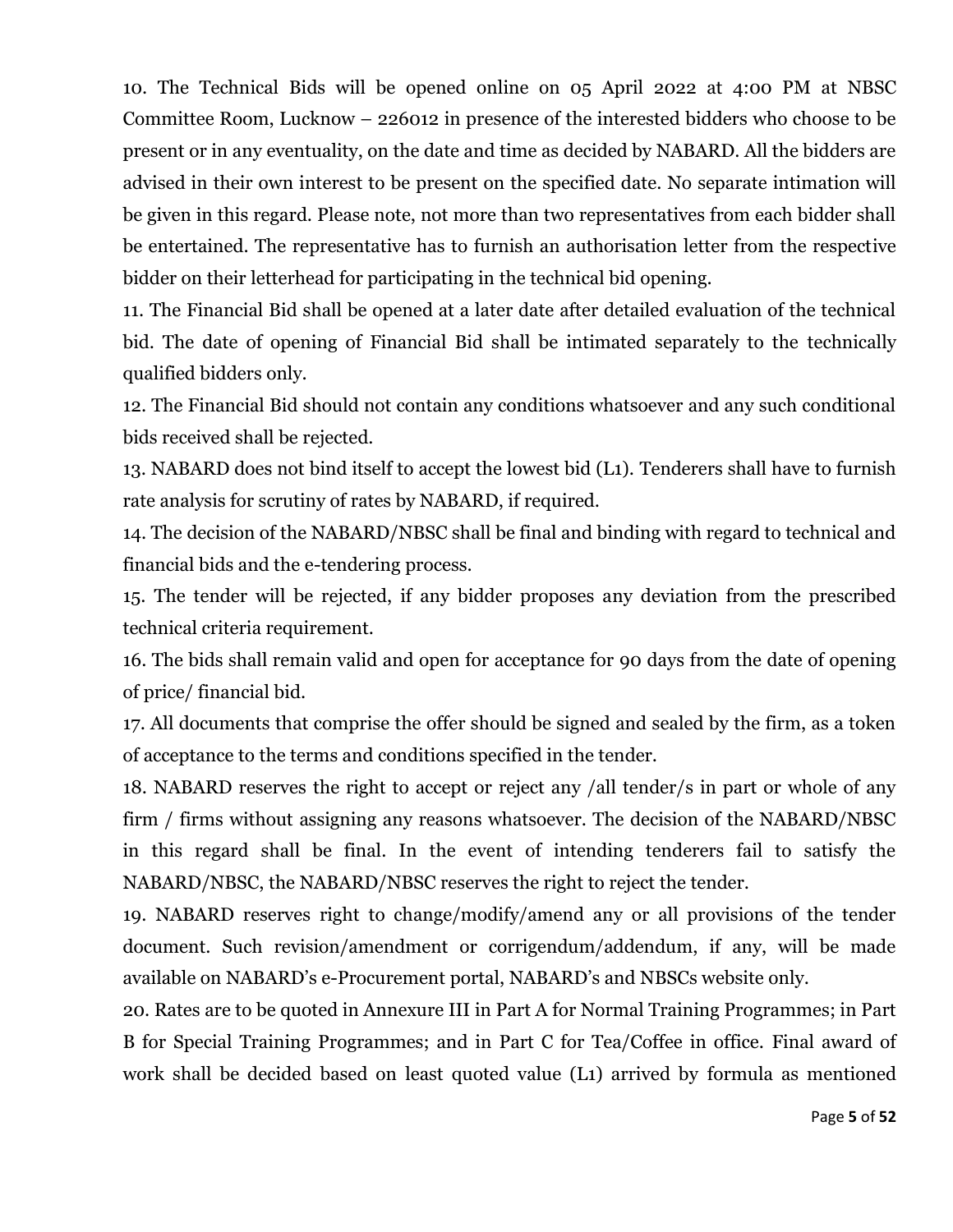below:

### **Weighted Value of work =**  $0.55$  **\* (Subtotal A) +**  $0.35$  **\* (Subtotal B) +**  $0.1$  **\* (Subtotal C)**

Subtotal A = FOR NORMAL TRAINING PROGRAMMES. Subtotal B = FOR SPECIAL TRAINING PROGRAMMES. Subtotal  $C = For Tea/Coffee$  in Office

#### **The Rates to be quoted shall be without taxes. The Applicable taxes on catering services will be paid by NBSC to the Contractor in addition to the rates quoted above.**

### **21. Earnest Money Deposit (EMD)**

The EMD of Rs.70,000/- is to be directly credited in NABARD's Bank Account as per details given in the table below.

| Name of the $A/C$     | NATIONAL BANK FOR AGRICULTURE AND RURAL |
|-----------------------|-----------------------------------------|
|                       | <b>DEVELOPMENT</b>                      |
| <b>Bank Name</b>      | <b>NABARD</b>                           |
| <b>Branch Name</b>    | HEAD OFFICE, MUMBAI                     |
| <b>IFSC Code</b>      | NBRD0000002                             |
| <b>Account Number</b> | NABADMN20                               |

EMD is not applicable to MSEs as defined in MSE Procurement Policy issued by GoI or bidders who are registered with Central Procurement Organizations.

### **22. Terms of Payment**

Successful bidder shall be paid for catering charges on training programmes basis after successful delivery of the services and submission of proper invoice. Catering charges shall be calculated based on actual service provided by the contractor.

Statutory deductions like Income Tax-TDS, GST-TDS, shall be made from the invoices, as pert the applicability.

### **23. Eligibility Criteria**

Only those bidders, who have minimum experience as given below in undertaking works in providing in-house multi-cuisine catering (i.e., Veg, Non-Veg, South Indian, North Indian, Chinese, Continental, etc.) to training institutions of Banks, Central Govt. Financial Institutions & Educational Institutes of National importance recognized by MHRD and name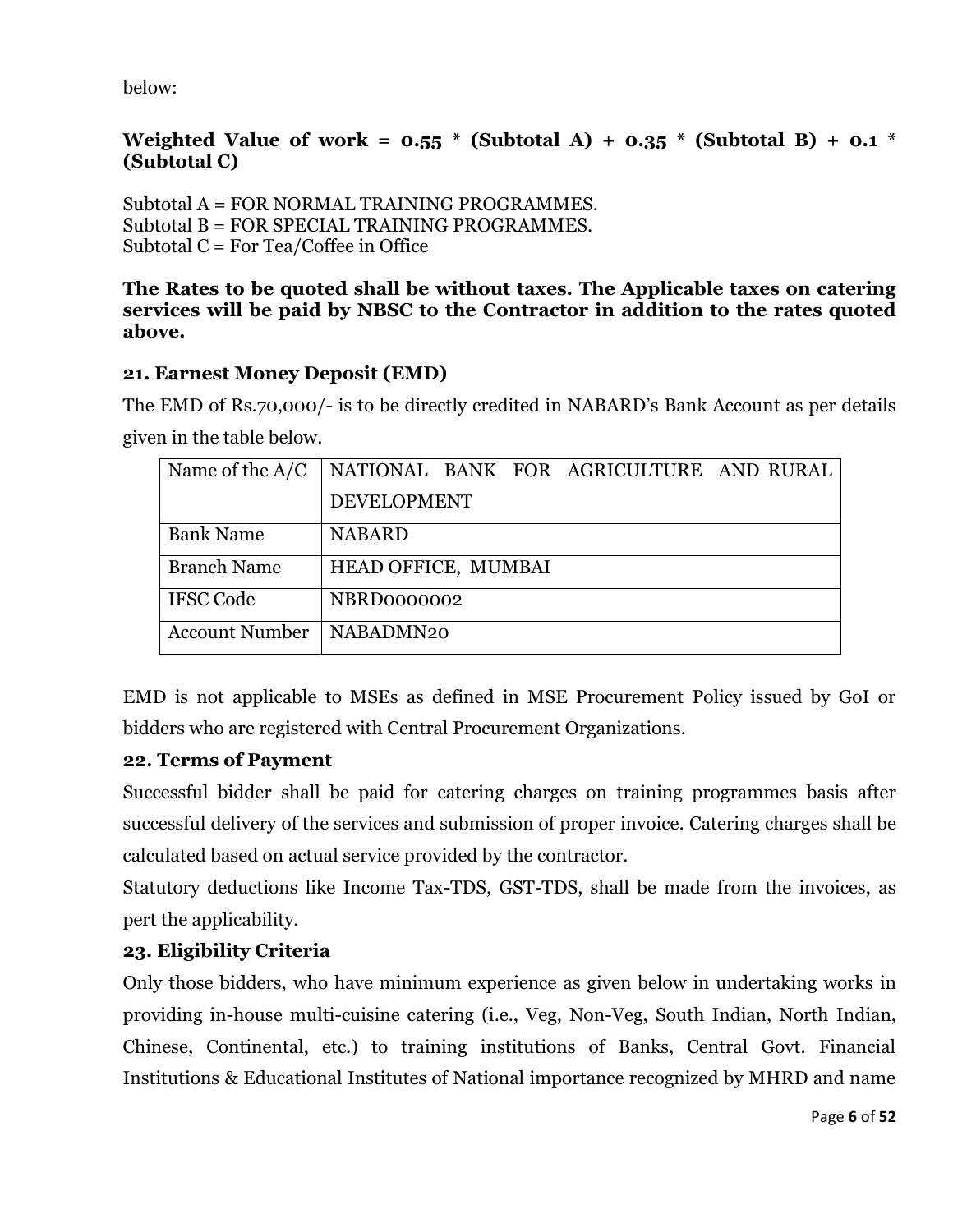appearing on website of MHRD or reputed Private organizations.

- (i) The bidder should have experience of 5 years of similar works. The time period of 5 years shall be reckoned as on 31 March 2021
- (ii) The bidder should also have done at least one of the following work assignment:

Three similar works whose individual value is not less than Rs.14 Lakhs **or**

Two similar works whose individual value is not less than Rs. 17.50 lakhs **or**

One similar work whose value is not less than Rs.28 lakhs

(iii) Annual turnover of the bidder during each of the last 3 years should be at least 10.50 Lakhs

Detailed Eligibility Criteria is mentioned on page 10 of the document.

### **24. Submission of Quotation**

The procurement shall be through e-tendering in 02 bid system i.e Technical Bid and Financial Bid.

### **A) The Technical Bid (Part I) shall contain,**

- i) Forwarding letter (as per the pro-forma given in **Annexure I**) on the letter head of the bidder along with certified true copy of the Power of Attorney of the signatory.
- ii) Profile of the bidder as per Annexure II duly signed and stamped.
- iii) Integrity Pact as per prescribed format (Annexure IV) on Rs.200/- Non-Judicial Stamp Paper (refer to point 8 on page 4 also).
- iv) Proof of e-payment of EMD of Rs.70,000/- or document justifying exemption from EMD
- v) Copy of Income tax return (ITR), audited balance sheet in support of annual turnover for last three years 2020-21 and 2019-20 and 2018-19
- vi) List of Customers with copies of work orders, value of work executed, with certificate from employer
- vii)PAN card copy
- viii) GST certificates
- ix) Cancelled cheque copy
- x) Part A of the Tender document (Technical Bid) duly filled in and signed by the bidder on each page with seal.

xi) Other supporting documents mentioned in Technical Bid duly signed along with seal. Technical e-Bid shall be opened on 05 April 2022 at 4:00 PM.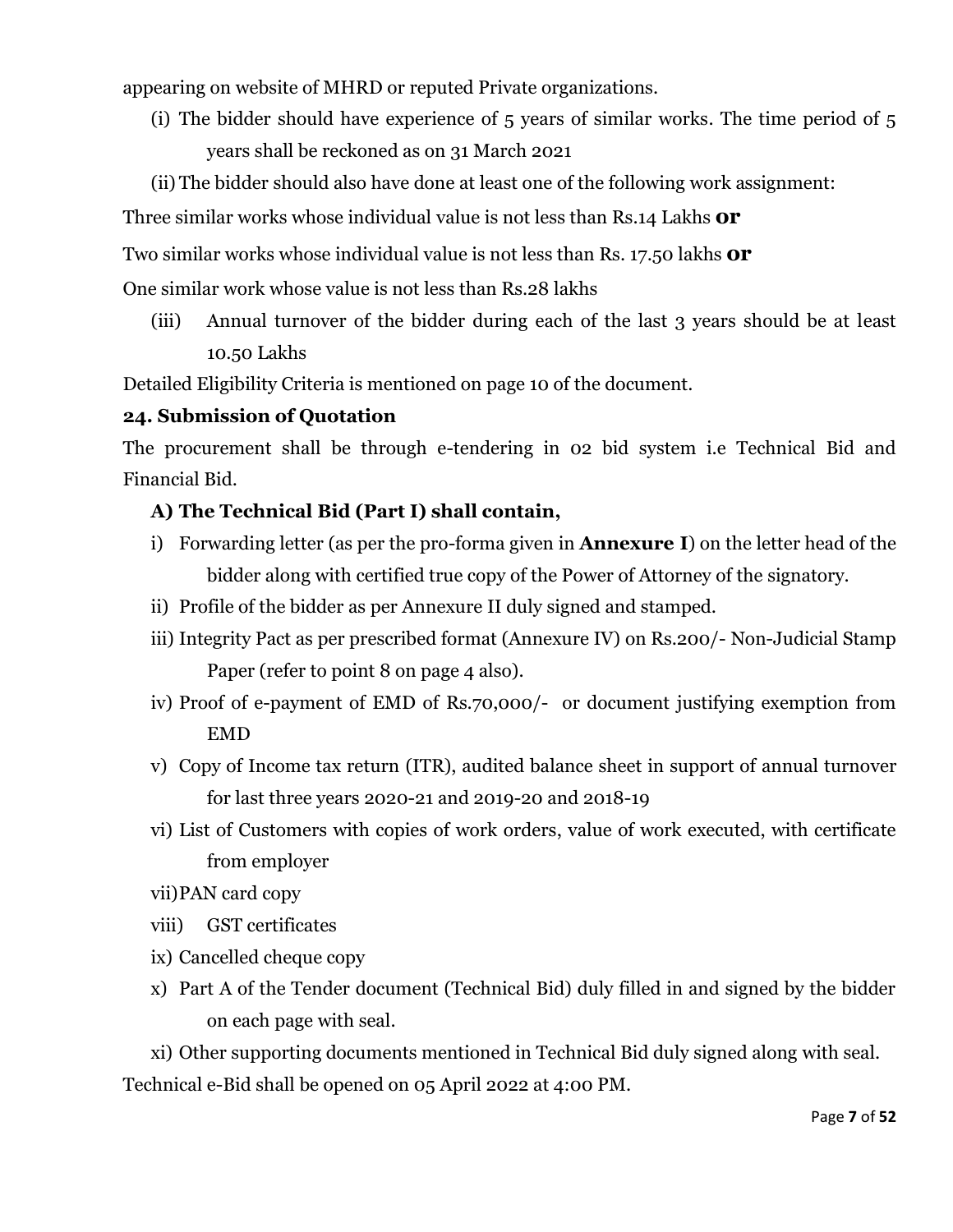# **B) The Financial Bid (Part II) shall contain only duly filled in the prescribed format (Annexure III).**

The online financial bids will be opened on a suitable date, only for those bidders who are found suitable and eligible in Technical bids as per the laid criteria, which will be communicated later.

C) TENDERS SUBMITTED IN A SINGLE BID, IF ANY, WOULD NOT BE OPENED.

D) Technical e-Bid will be opened on 05 April 2022 in the presence of tenderers/ their authorised representative who choose to be present. After opening of the Technical bid and assessing the conditions, the date and timing of opening of Financial Bid shall be intimated to eligible vendors within a reasonable period.

E) Tenders received late on account of any reason whatsoever as also Telegraphic and Faxed Tenders shall not be entertained.

F) The tender shall not include any conditions whatsoever. In case, any conditions are included in the Tender the same shall not be taken in to consideration. The tender in such cases is liable to be rejected. Clarification, if any, shall be obtained from NBSC before submission of the tender.

### **25. Other Conditions**

1. The Technical Bids will be evaluated for credentials, experience & capability based on the documents submitted in technical bid, **physical inspection of the bidders' establishment, physical inspection of their clients' site and feedback obtained on their past performance from their clients**. Those bidders satisfying the technical requirements as determined by NBSC and accepting the terms and conditions of these documents shall be short-listed. Decision in this regard will be at the sole discretion of NBSC.

2. The tenderer may have to furnish Rate Analysis for the scrutiny of rates by NBSC for negotiation etc., if required. Tenders, which do not fulfil all or any of the above conditions and conditions mentioned in the tender documents or are incomplete in any respect are liable to be rejected.

3. Any discrepancies, omissions, ambiguities in the tender documents or any doubt as to their meaning should be reported in writing to The, Principal, National Bank Staff College, Sector 'H', LDA Colony, Kanpur Road, Lucknow - 226012, where information sought is not clearly indicated or specified. NBSC will issue clarifications to all the tenderers, which will become part of the contract document. NBSC will not be responsible if the discrepancies, omissions,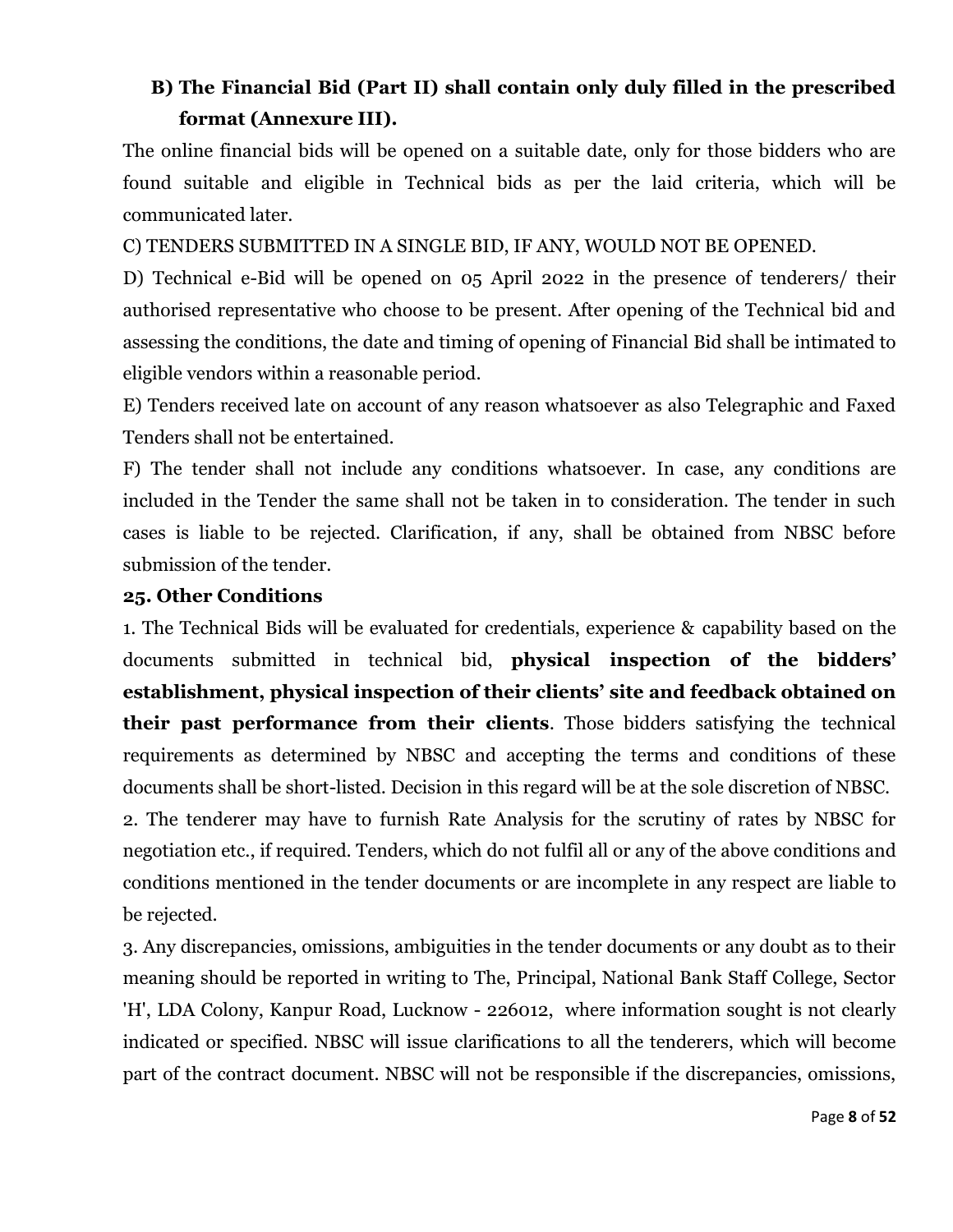ambiguities in the Tender documents or any doubts as to their meaning are not brought to the notice of NBSC, before three working days prior to the date of submission of the tender.

4. Falsification/suppression of information shall lead to disqualification of the bidder/ cancellation of contract even after award of work during the currency of the contract.

### **SCHEDULE OF EVENTS**

| Bidding document can be obtained from our office or can be<br>downloaded from              |  |  |  |
|--------------------------------------------------------------------------------------------|--|--|--|
|                                                                                            |  |  |  |
|                                                                                            |  |  |  |
|                                                                                            |  |  |  |
|                                                                                            |  |  |  |
|                                                                                            |  |  |  |
|                                                                                            |  |  |  |
| The contractor shall deposit Bid Security (Earnest Money Deposit)                          |  |  |  |
|                                                                                            |  |  |  |
| Directly crediting in our Bank Account. Account details mentioned                          |  |  |  |
| below. A proof of payment may also be attached with the tender                             |  |  |  |
|                                                                                            |  |  |  |
| Name of the Account : National Bank for                                                    |  |  |  |
|                                                                                            |  |  |  |
| <b>Account No. NABADMN20</b>                                                               |  |  |  |
| IFSC Code No: NBRD0000002.                                                                 |  |  |  |
| Name of the Bank: NABARD                                                                   |  |  |  |
|                                                                                            |  |  |  |
|                                                                                            |  |  |  |
|                                                                                            |  |  |  |
|                                                                                            |  |  |  |
|                                                                                            |  |  |  |
| 1600 hrs. on 05 APRIL 2022<br>Authorized representatives of vendors may be present during  |  |  |  |
| opening of the Technical Bids. However Technical Bids would                                |  |  |  |
| be opened even in the absence of any or all of the                                         |  |  |  |
| vendors' representatives.                                                                  |  |  |  |
| On a subsequent date, which will be communicated to such                                   |  |  |  |
| Opening of Commercial Bids bidders who qualify the Eligibility Criteria and Technical Bid. |  |  |  |
|                                                                                            |  |  |  |
|                                                                                            |  |  |  |
| National Bank Staff College, 1st floor,<br>DPSP Section, Sector-H, LDA Colony,             |  |  |  |
| Kanpur Road, Lucknow-226012                                                                |  |  |  |
| 2497000                                                                                    |  |  |  |
|                                                                                            |  |  |  |

# **Bidisha Dora**

Deputy General Manager NBSC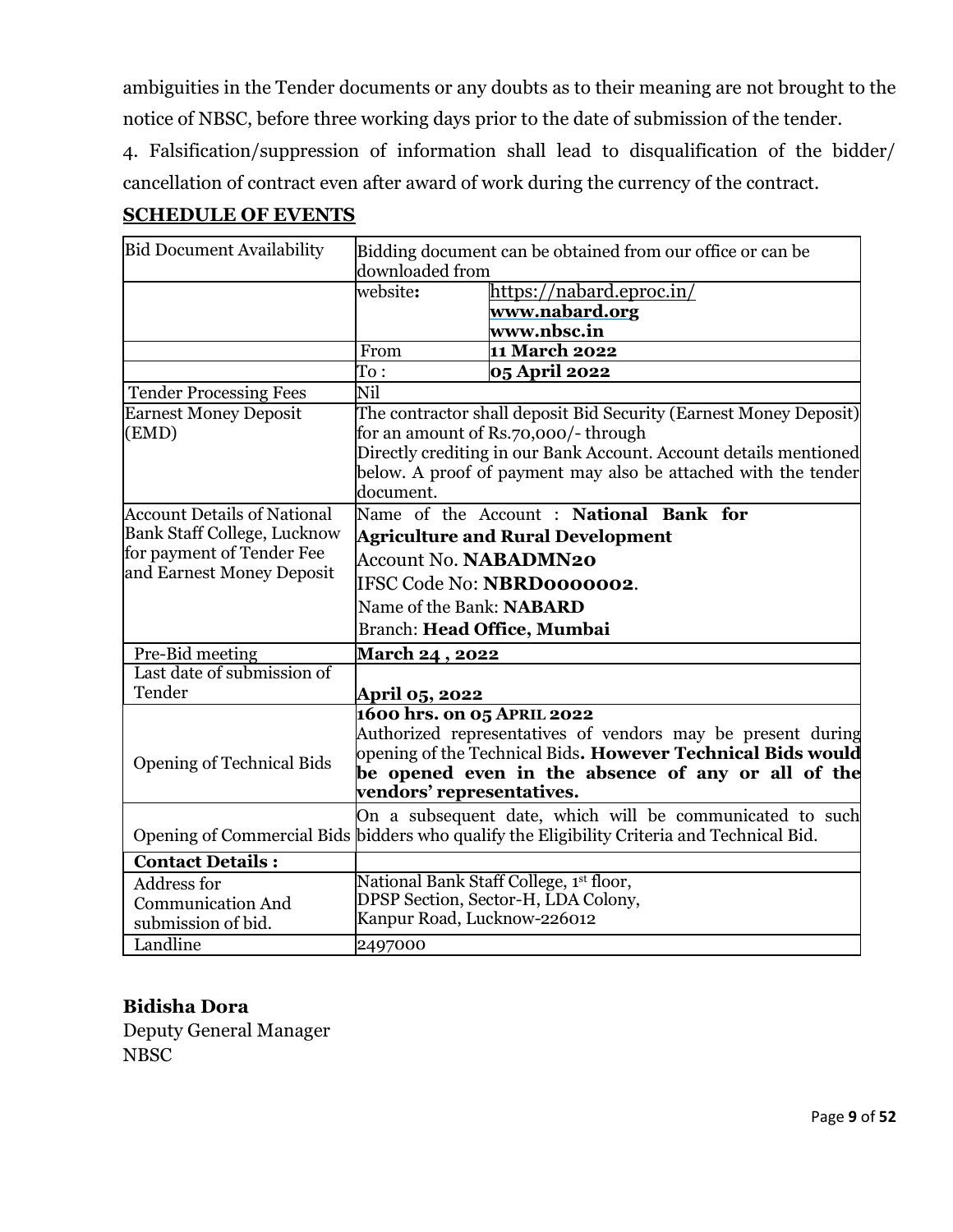### **II. ELIGIBILITY CRITERIA**

- 1. Bidder shall be a professional Contractor (proprietor, firm, company, etc.) with a minimum of 5 years' experience as on 31 March 2021 in providing in-house multi-cuisine catering (i.e., Veg, Non-Veg, South Indian, North Indian, Chinese, Continental, etc.) to training institutions of Banks, Central Govt. Financial Institutions & Educational Institutes of National importance recognized by MHRD and name appearing on website of MHRD or reputed Private organizations.
- 2. Bidder shall have a minimum annual turnover of Rs 10.50 Lakh per year for the last three financial years (i.e. 2018-19, 2019-20 & 2020-21), duly supported by audited or CA certified statement of accounts. Names and addresses of clients along with details regarding nature, amount and period of the contracts shall be furnished along with Technical Bid (Part-A).
- 3. The bidder should also have done at least one of the following work assignment:

Three similar works whose individual value is not less than Rs.14 Lakhs **or**

Two similar works whose individual value is not less than Rs. 17.50 lakhs **or**

One similar work whose value is not less than Rs.28 lakhs

- **4.** The bidder shall be based at Lucknow or have a representative establishment at Lucknow.
- 5. The bidder shall deposit **₹ 70,000/- (Rupees Seventy Thousand only)** as **Earnest Money Deposit (EMD)**, by means of a e-transfer directly to NBSC's Current Account Number as per the details given below:

| Name of the $A/C$     | NATIONAL BANK FOR AGRICULTURE AND RURAL |
|-----------------------|-----------------------------------------|
|                       | <b>DEVELOPMENT</b>                      |
| <b>Bank Name</b>      | <b>NABARD</b>                           |
| <b>Branch Name</b>    | HEAD OFFICE, MUMBAI                     |
| <b>IFSC Code</b>      | NBRD0000002                             |
| <b>Account Number</b> | NABADMN20                               |

Tenders submitted without the prescribed EMD will be rejected. EMD is not applicable to MSEs as defined in MSE Procurement Policy issued by GoI or bidders who are registered with Central Procurement Organizations.

**6.** Track record of the bidder shall be clean without any involvement in illegal activities or financial frauds. There shall not be any case with the Police/Court/Regulatory authorities against the bidder.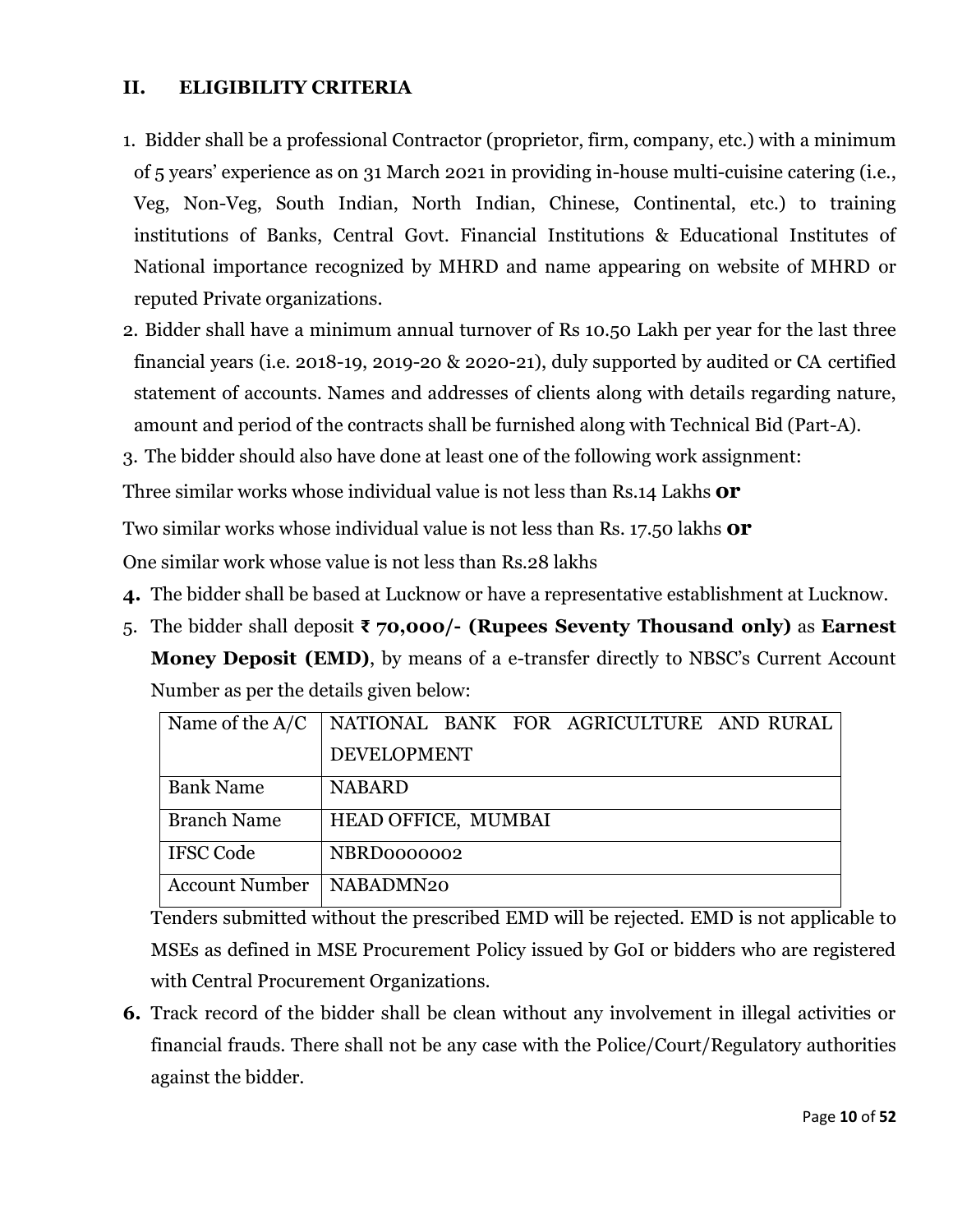- **7.** The bidder must not have been prosecuted or suffered any penalty for violation of any statutory laws by any Authority.
- **8.** The bidder must not have been suspended/delisted/blacklisted by any organization including NBSC, on any grounds.
- **9.** The bidder should not have rescinded/abandoned any contract awarded by any of his clients before the expiry of prescribed period of contract. The bidder shall give details of all disputes he/she had with his/her clients and furnish the status thereof.
- **10.** If the performance of the bidder is/has been found to be unsatisfactory for any reasons, whatsoever, in any organization including NBSC, then NBSC reserves the right to reject the bids submitted by such bidder.
- **11.** The bidder shall have applicable and valid registrations with statutory authorities constituted for Labour welfare and other purposes such as ESI, EPF, PAN, TIN, GST, etc., duly supported by copies of certificates of registration.
- **12.** Successful bidder shall have to obtain the license from the Competent Authority under the provisions of Food Safety and Standards Act, 2006 and Food Safety and Standards (licensing and registration of food businesses), Regulations 2011 at own cost, and submit to NBSC/ NABARD within 6 months from commencement of the contract.
- **11.** Bidding firms/companies shall have current account in a scheduled commercial bank.
- **12.** The bidders shall submit documentary evidence in support of the above eligibility criteria.
- **13.** Bidders shall submit valid license for catering under Shop and Establishment Act (as per point No.07 of Annexure II on page 32.

### **III. PRE-BID MEETING**

A Pre-bid Meeting shall be held with the intending Contractors at **on 24 March, 2022,** to clarify doubts, if any, raised by them on the tender. No separate communication shall be sent for this meeting. The requests for clarifications may be submitted in writing either prior to or on the day of the pre-bid meeting.

#### **IV. TERMS & CONDITIONS**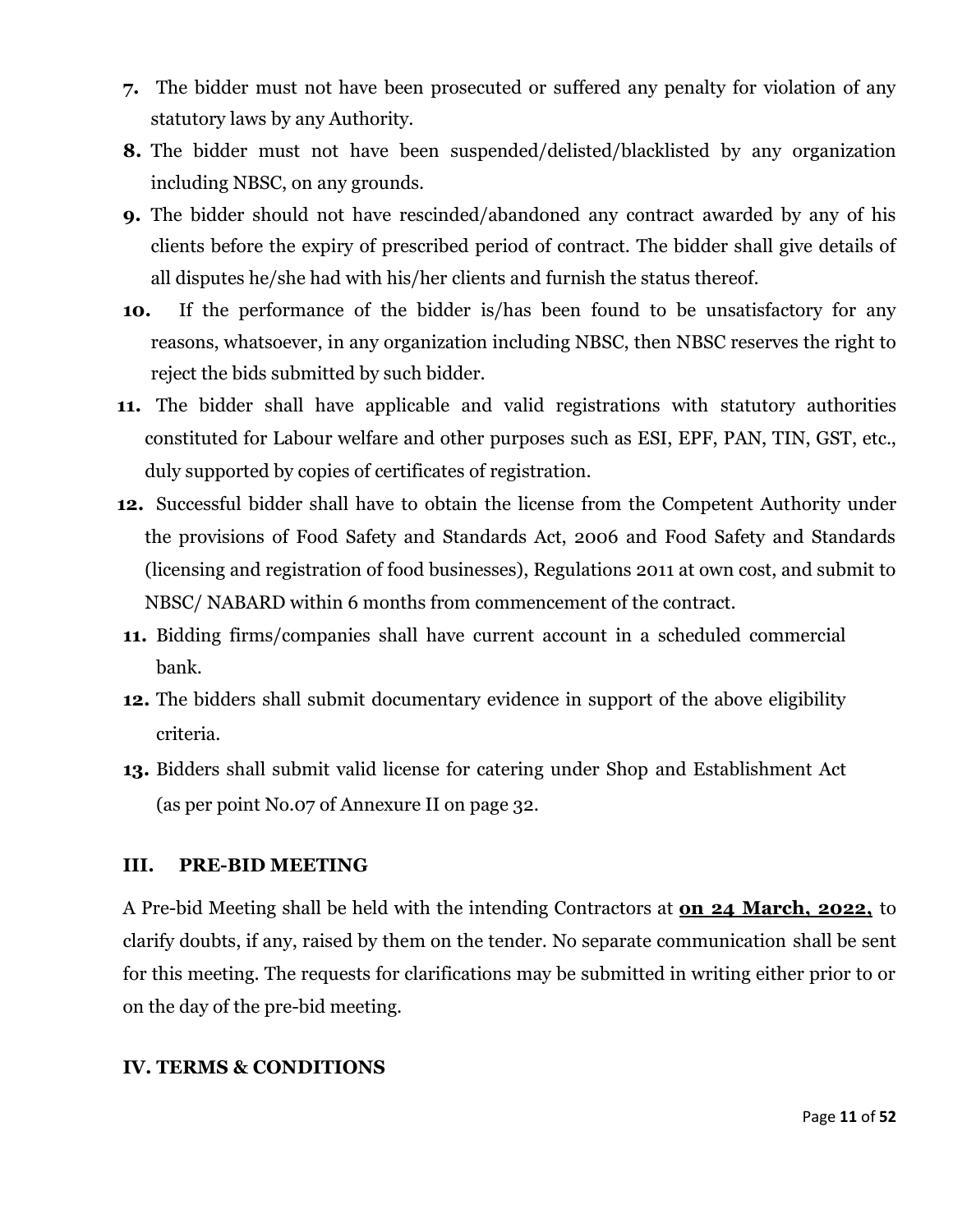- 1. Initially, the contract will be awarded for **11 months** starting from May 01, 2022 or a subsequent date indicated in the work order. The tenure may thereafter be extended for a period of one year with mutual consent, subject to satisfactory performance, preferably at the same price as has been accepted by the NBSC for the initial tenure. NBSC may consider giving a maximum of 5% increase upon the quoted rate on further renewal of Contract, if found suitable based on the feedback of participants and recommendations of the Mess Committee constituted by the College. Any decision taken by NBSC in this regard shall be final, conclusive and binding on the Contractor.
- 2. NBSC will have the option to terminate the contract, after giving notice of one month in writing without assigning any reason there for, if the contractor commits breach of any of the conditions contained in this contract or fails to render the services to the satisfaction of NBSC. However, the Contractor shall not be entitled to terminate the Contract before completion of the aforesaid period of 11 months and in the event of the contract being extended by the College beyond the said period, the Contractor may terminate the contract by giving **two months** prior notice in writing.
- 3. NBSC reserves the right to reject any or all offers without assigning any reason there for. NBSC shall decide not to avail of any services from any bidder as a consequence of this Tender/ Advertisement. The NBSC also reserves the right to re-issue/ recommence the entire bidding process without the vendors having the right to object. Any decision of the NBSC in this regard shall be final, conclusive and binding on the bidders.
- 4. EMD of the unsuccessful bidder shall be returned after finalization of the tender. It shall not carry any interest. EMD of the successful bidder shall be retained and adjusted towards Security Deposit. EMD so retained shall also not bear any interest.
- 5. The acceptance of offer of contract shall be communicated by the successful bidder such that the acceptance is received by the NBSC within 7 days from the date of issue of the Offer. Failure to accept the offer and communicate accordingly within this period shall result in forfeiture of the EMD and revocation of the offer.
- Page **12** of **52** 6. Successful bidder shall be required to deposit a further sum of **₹ 1,30,000/- (Rupees One Lakh Thirty Thousand only)** within 7 days from the date of acceptance of offer, towards **Security Deposit** for due performance of the contract. The total Security Deposit of **₹ 2,00,000/-(Rupees Two Lakh Only)** shall be refundable after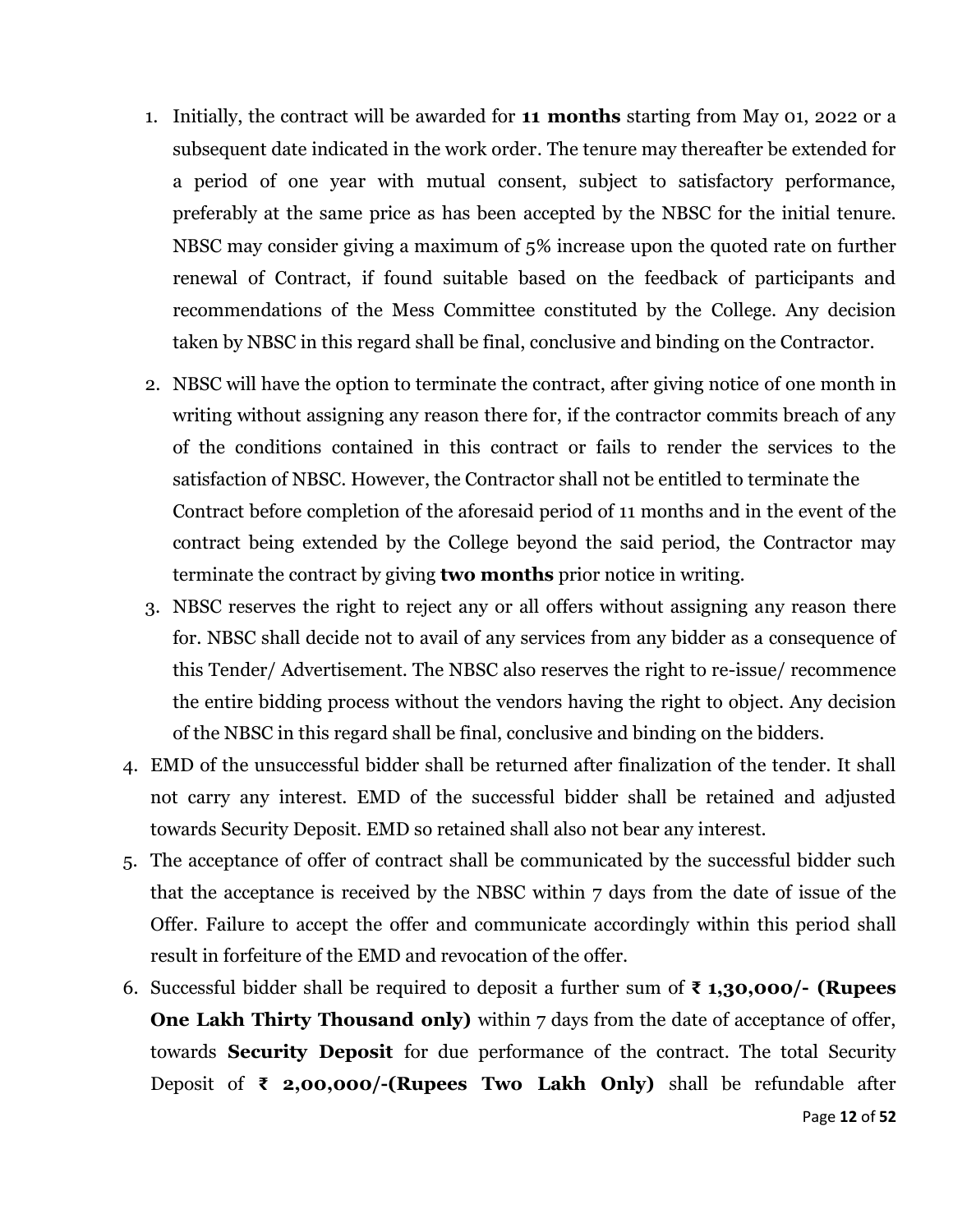expiry/termination of the contract.

The contract shall automatically become null & void and EMD of **₹ 70,000/-** will stand forfeited in the event of the contracting firm failing to deposit the amount as above. However, NBSC reserves the right to revive the contract, if circumstances warrant. The security deposit shall not bear any interest.

- 7. Successful bidder also has an alternative for point 6 above. A Bank Guarantee equivalent of Rs.2 lakhs, valid for a period equivalent to duration of the contract may be furnished by the successful tenderer in lieu of the Security Deposit, upon award of contract. The bank guarantee shall be renewed for a further period in case of renewal of the contract by the NBSC.
- 8. On payment of the security deposit, the contracting firm will be required to enter into an Agreement/Contract, as per Annexure V, on stamp paper of appropriate value containing inter-alia all the terms and conditions of the contract, as approved by NBSC.
- 9. If the successful bidder fails to comply with the terms and conditions of the Agreement/contract in course of the contract period, the security deposit shall be forfeited in full or in part as decided by the Competent Authority.
- 11. The contractor shall provide Catering services as specified in the "**Scope of work and**
	- **specific terms & conditions for catering" in paragraph V hereinafter.**
- 12. Catering services for the participants/guests shall be provided on all days during the contract period. "Participants" means those attending the training programmes of the College and "Guests" means those who are authorised visitors to NBSC.
- 13. **Tea, Snacks, Breakfast and Lunch services shall also be provided to the members of the staff/guests of the College on daily basis.** Staff means who are employed at NBSC either as Faculty/Administrative staff/support staff. In addition, dinner also shall be provided to staff, if required. Failure to provide the service shall attract penalty. The amount of penalty shall be decided by NBSC on each occasion and shall be final.
- Page **13** of **52** 14. Training programmes are conducted throughout the year, but the number of participants may vary from time to time and NBSC does not guarantee any minimum number of participants. NBSC expects on an average 6000 "Trainee Days" per year. This number is indicative and actual number of trainee days may increase/decrease. "Trainee Days" means number of trainees multiplied by number of training days for each program. "Trainee Days" for any year will be sum of "Trainee Days" of each programme conducted.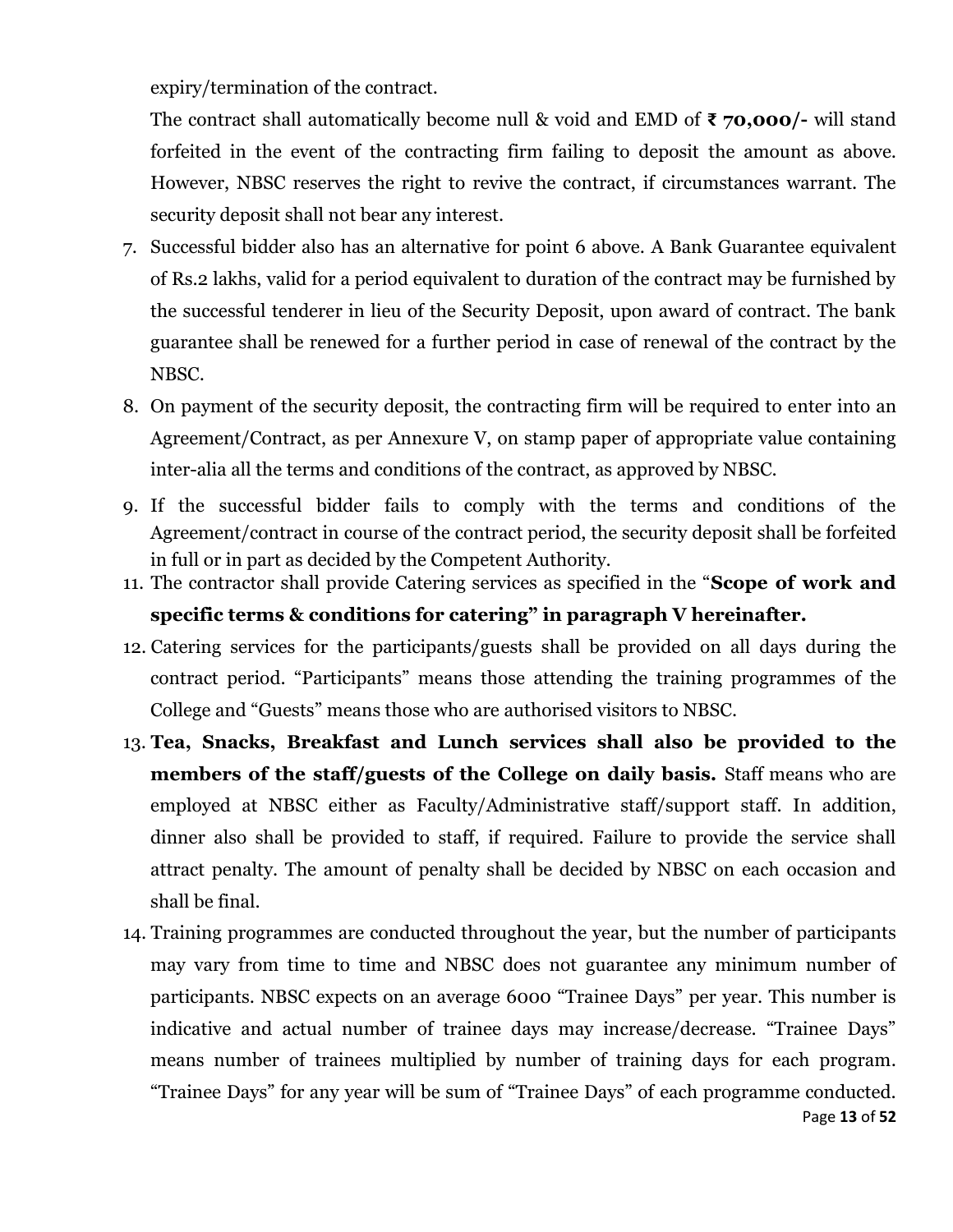However, **NBSC shall pay the contractor minimum charges for 22 participants, if the average number of participants availing catering services on Programme days is less than 22 during any programme.** B**idder should consider this while quoting the catering charges.**

- 15. There might be occasions when no training is conducted during a particular period/ month. For a month in which no training programme has been conducted, NBSC shall pay not more than Rs.50,000/- for that month for maintaining workers and ensuring continuity of other services. The contractor's catering services shall be available throughout the year without any break, for the Faculty and Staff of the College for which payment will be made on actual meal/services availed.
- 16. Charges for providing catering services for participants/ guests shall be paid on per head per day basis, if they avail lounge services for an entire day. When participants/ guests avail only part service, charges shall be paid on per head per meal basis.
- 17. The contractor shall provide adequate number of competent and well-trained staff for cooking, cleaning, dining and room services.
- **18.**Minimum number of staff, including a Manager as overall in-charge, **highly skilled professional Chef trained in multi cuisine**, Assistant Chefs, Kitchen helpers, Waiters, dining hall helpers etc., shall be maintained at any point of time, sufficient to manage the requirements of the College at all times. The contractor shall have full control of such employees and shall give necessary guidance and direction to carry out the jobs assigned to them by the contractor. The catering staff are to be allotted duties specific to catering work and not given other sundry work.
- **19.**Residential accommodation shall not be provided by NBSC to the workmen of the contractor. However, a few workmen of the contractor will be allowed to stay in the kitchen premises to attend to early hour duties. Their presence, however, should not cause any disturbance to normal functioning of the College.
- **20.No escalation in rates on any account will be permitted during the contract period. Also, no subsidy will be given over the quoted rates.**
- 21. No advance shall be paid. Bills for catering services may be raised by the contractor on a fortnightly basis and the same shall be settled after deducting all applicable statutory taxes. TDS Certificate shall be issued every quarter in support of TDS deductions effected from the bills.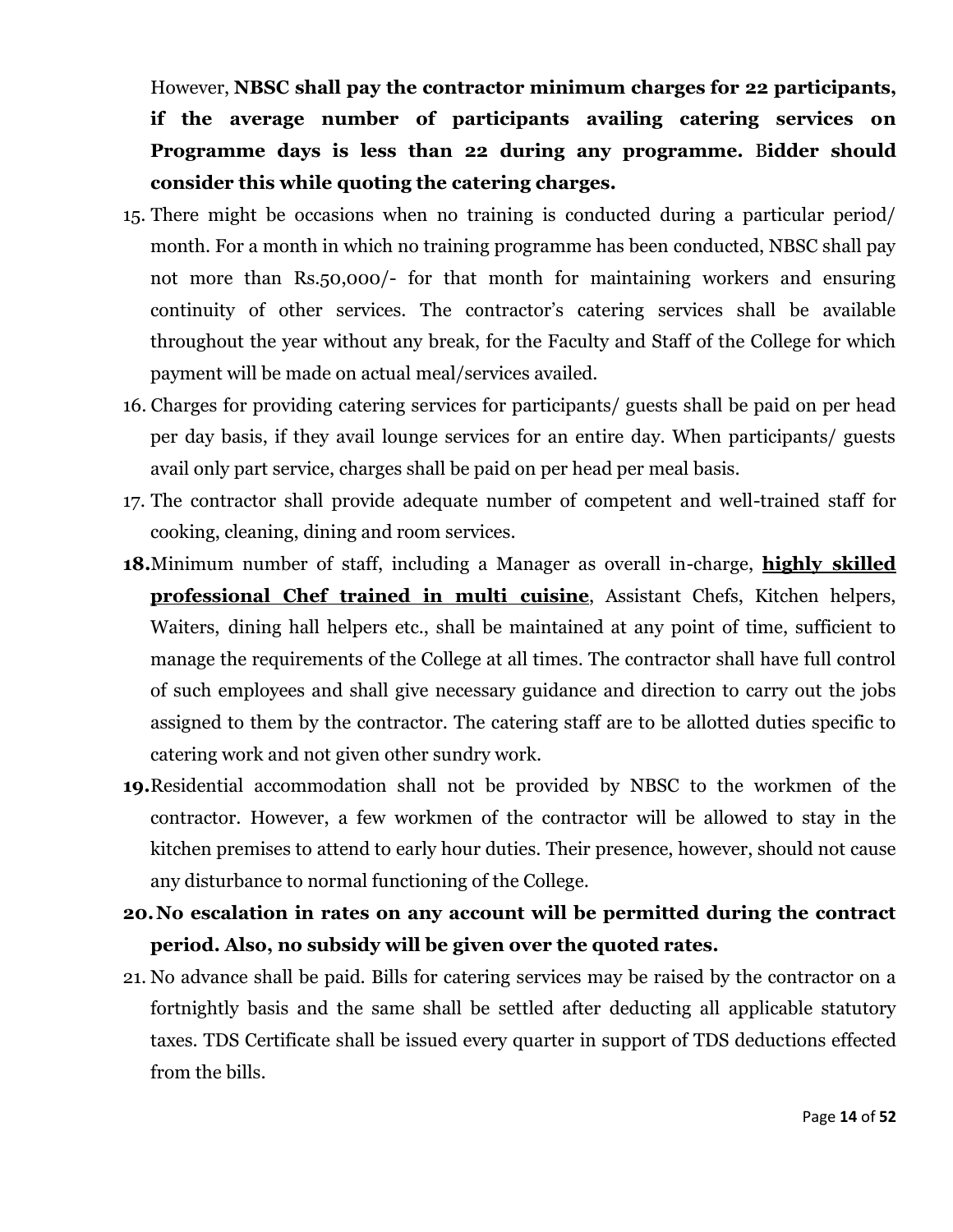- 22.The contractor, if applicable, shall comply with all municipal and other regulations relating to preparation and sale of food stuff, beverages and refreshment and shall obtain necessary licenses and permits, including licenses under Prevention of Food Adulteration Act, 1954 and Contract Labour (Regulation & Abolition) Act, 1970, at his/her/their own cost. NBSC shall not be responsible in any way for any breach by the Contractor of the rules and regulations governing the running of such establishments.
- 23.In case of any labour problems related to the workmen staff of the Contractor, the same shall be settled at the contractor's end only. The Contractor shall indemnify National Bank Staff College suitably. It shall be the duty of the Contractor to clearly inform his own personnel/staff that they shall have no claim whatsoever against National Bank Staff College and they shall not raise any industrial dispute, either directly and/or indirectly, with or against National Bank Staff College, in respect of any of their service conditions or otherwise.
- 24.The Contractor shall indemnify and keep indemnified, defend and hold good the National Bank Staff College, its officers, employees and agents against loss, damages or claims arising out of any violations of applicable laws, regulations, guidelines during the contract period and for the breach committed by the Contractor or his/her/their services personnel on account of misconduct, omission and negligence by the Contractor or his service personnel.
- 25.The Contractor shall be registered with the Central/State Body concerned and shall abide by State Labour/Government of India (Ministry of Labour) rules and regulations and all other Statutory Acts/Regulations and rules relevant to this contract, including Works Contract Act, Minimum Wages Act, Provident Fund Act, ESI, etc., and shall indemnify the National Bank Staff College against risks and damages arising out of the default on the part of Contractor due to negligence or non-compliance of any of the aforesaid rules, regulations, etc., laid down by the Government, Statutory authorities Regulations and other Government bodies, if any, from time to time.
- 26.The contractor or his staff shall not use the premises, properties, fixtures, fittings, etc., of NBSC for any purpose other than those expressly provided in the contract. It shall be open to officials of NBSC to inspect the Lounge and Kitchen at any time.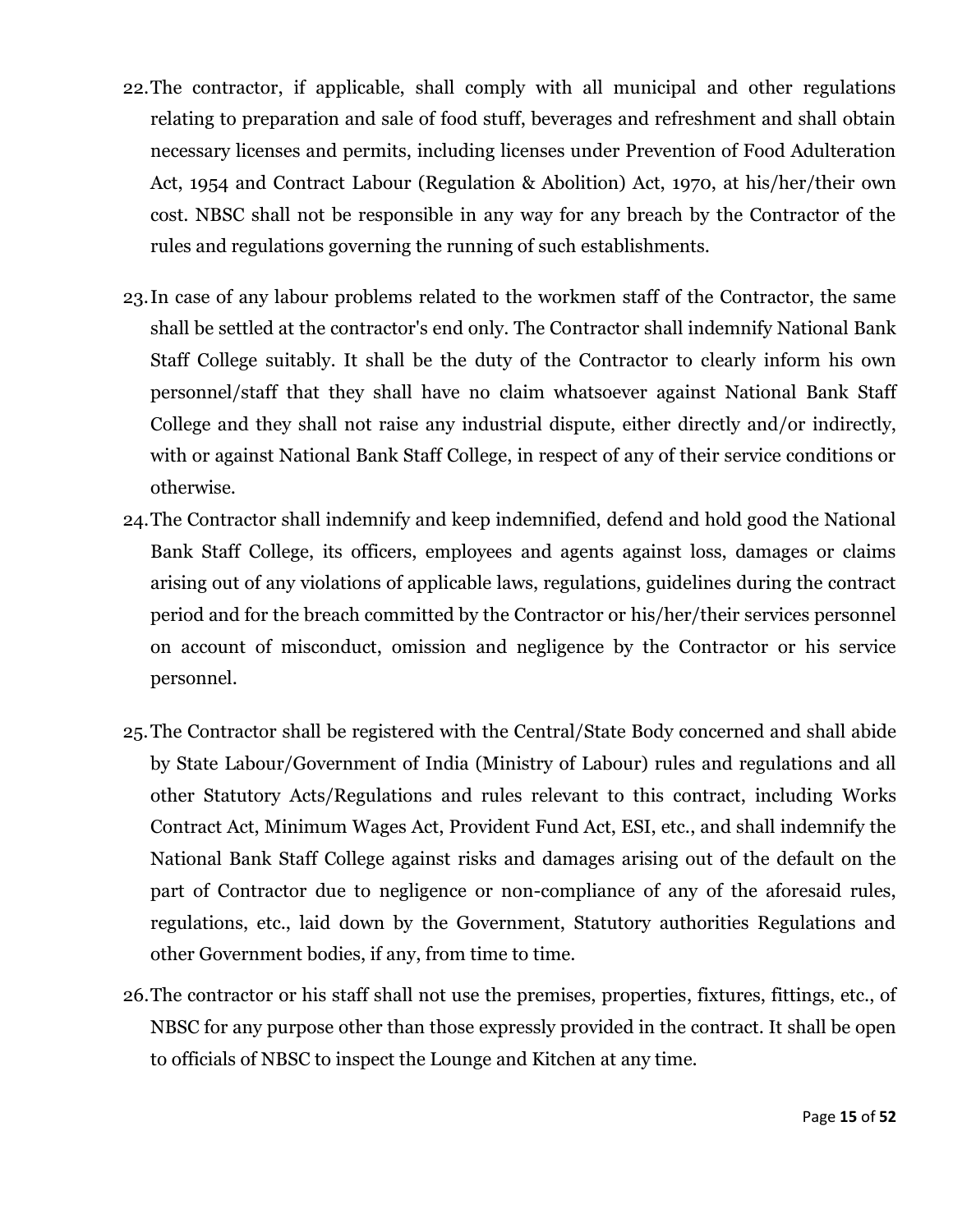The contractor shall be responsible for taking adequate care of all equipment, utensils, etc. He/she should bring to the notice of NBSC, the repairs and maintenance work that are required to be undertaken from time to time. If any repairs of the equipment are to be made on account of mishandling/negligence of the workmen, except normal wear and tear, the said items shall be repaired by the contractor at his/ her cost.

- 27.The contractor or his/her authorized representative has to attend the review meetings convened every month or as and when required, for discussion, evaluation of performance of the contract, and compliance to statutory issues, etc.
- 28.In the event of any damage being caused to the movable or immovable property of NBSC or its client or to the property of the employees of NBSC, the NBSC reserves the right to compute the damage in terms of money and to deduct the money from the bill of the contractor or from the amount payable to the contractor by the NBSC and recover the remaining amount, if any, by way of civil damages.
- 29.The contractor shall not use the logo, name, identity or letterhead of National Bank Staff College or National Bank for Agriculture and Rural Development and the relationship between the contractor and NBSC being on principal-to-principal basis, the contractor shall not hold himself/herself as an agent of NBSC.
- 30.The contractor shall not use NBSC's address on his letterhead/stationery for purposes of Registration with any Government/Local Body or any other organization or person and no tenancy shall be created by the presence of his workmen/employee on NBSC's premises.
- 31. To ensure effective implementation of this contract, the Principal or an authorized official of NBSC shall issue instructions, either orally or in writing to the contractor and such instructions shall be deemed to be a part and parcel of this contract and shall be binding on the contractor. In all matters relating to or incidental to this contract, if there arises any doubt or dispute or disagreement, the decision of the Principal, NBSC shall be final and binding on the contractor.
- 33.It shall be the contractor's responsibility to ensure that the obligations under the terms of this contract are duly performed and observed.
- 34.National Bank Staff College reserves the right to amend/modify the tender document or issue any corrigendum to the bid process. The bidder shall not contest the right of the NBSC to do the aforesaid.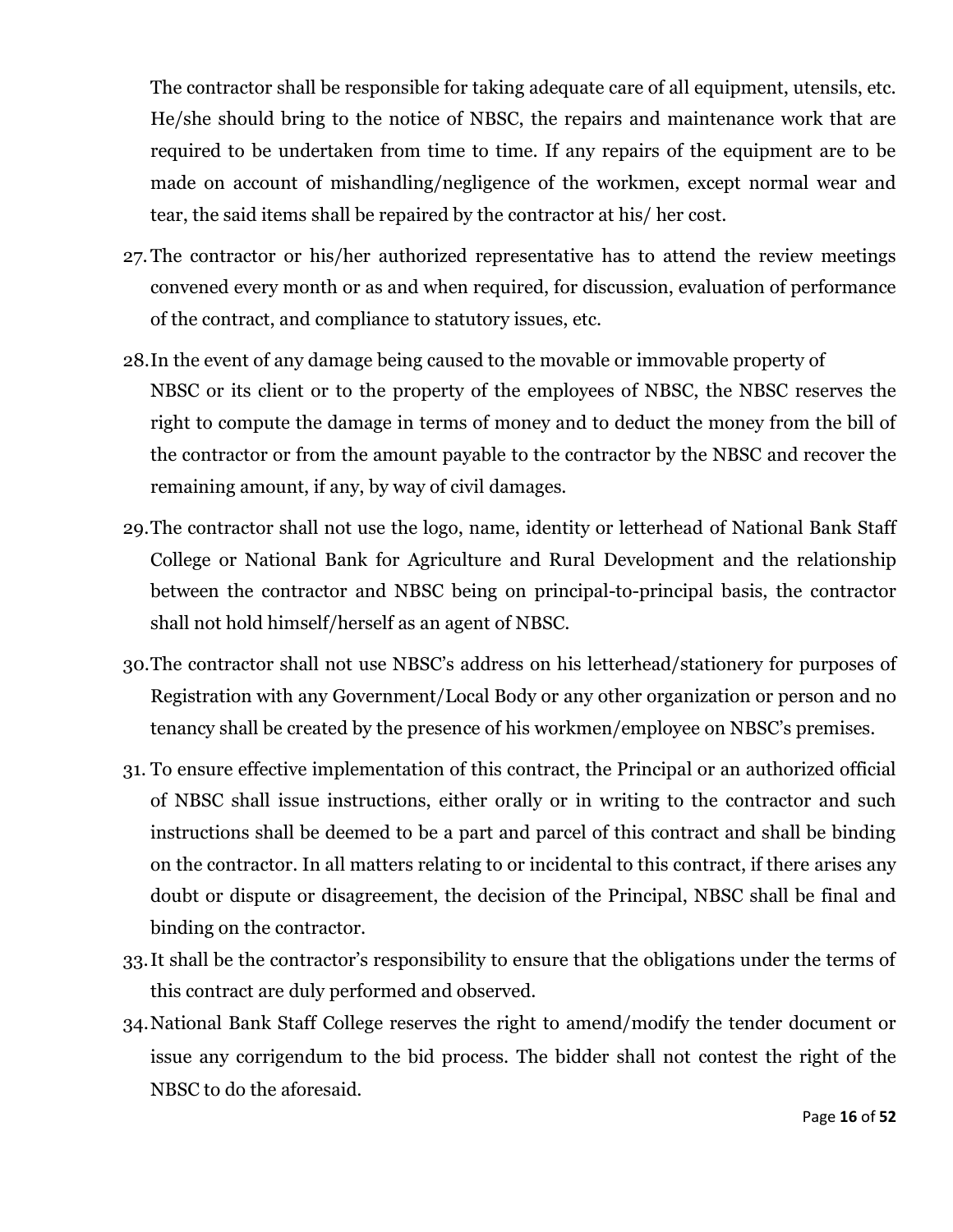- 35.Price Bid shall be submitted along with the Cost Analysis.
- 36.The Contractor shall maintain and provide all necessary documentation, registers and records and other related documents as proof of compliance with all statutory requirements and provisions of applicable laws.

#### **37. Contractor's Employees**

- i) The employees engaged by the contractor shall be trained and experienced people having good health, character; well behaved, obedient and skilful in their tasks. They should be conversant in English and Hindi.
- ii) The Contractor shall appoint a **professionally qualified Chef trained in multicuisine, with work experience in reputed star hotels or training institutions of banks/Central Govt. Financial Institutions/Corporate Sector.**
- iii) The contractor shall furnish list of his/her employees to be deployed at NBSC, along with their qualifications, experience, address, photos, etc.
- iv) The Contractor shall ensure that they observe cleanliness and are properly dressed in clean uniform with hand gloves, head caps & identity cards, during their hours of service.
- v) The Contractor shall take all precautionary measures to ensure the safety of the workmen employed by the contractor and NBSC shall not be responsible in case of any eventuality.
- vi) The contractor shall take prior permission from the authorized official of NBSC before deploying any employee at the NBSC. However, NBSC reserves the right to reject any particular workmen/staff placed employed by Contractor under the contract with NBSC, without assigning any reason therefor.
- vii)The Contractor shall submit the list of employees working for NBSC and inform NBSC whenever there is any change.
- Page **17** of **52** viii)The Contractor shall organize medical examination of all the staff before initial deployment and furnish the medical reports to NBSC. Any person found to be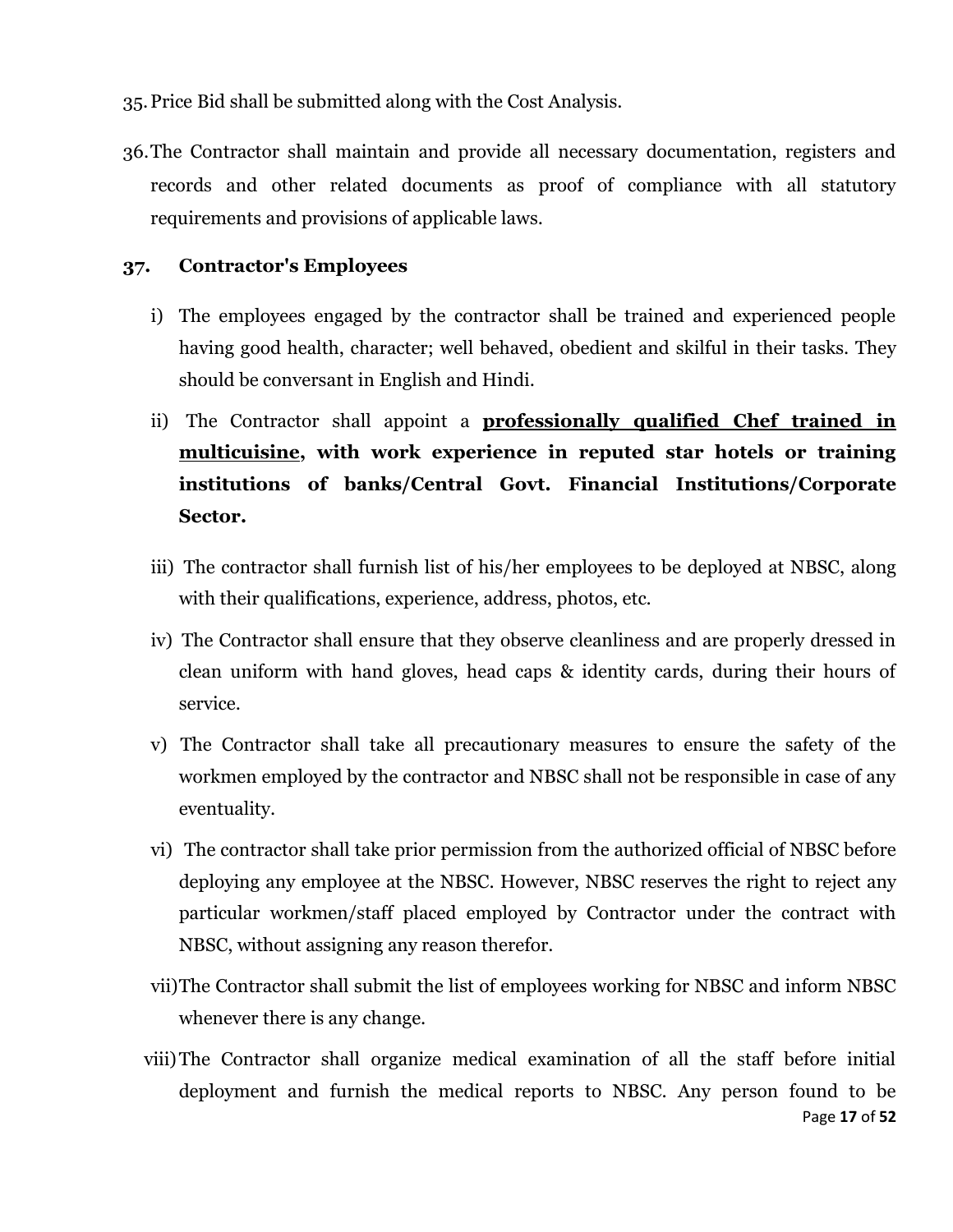medically unfit or unsuitable shall have to be removed by the Contractor from the services immediately and suitable replacement shall have to be arranged forthwith. NBSC shall arrange for medical check-up of the canteen personnel if considered necessary by the NBSC and the Contractor shall withdraw any person who is found medically unfit for the job and arrange for an appropriate substitute. The cost if any incurred by NBSC in this regard shall be borne by the Contractor.

- ix) The Contractor shall arrange to issue Identity Cards to all the staff, through Assistant Manager/Manager (Protocol & Security) of National Bank Staff College, after submitting necessary documents in the form of antecedent verification report from the Police station, Address proof and Identification proof etc.
- x) The Contractor shall ensure that none of his personnel on duty is in inebriated state or consumes drug, prohibited substances, smoke, etc., while on duty or otherwise inside NBSC premises. The Contractor shall remove any employee who in the opinion of NBSC is guilty of misconduct, or is in any manner unfit or unsuitable for service. The Contractor shall at all times indemnify NBSC against all claims which may be made under the Workmen's Compensation Act, or rules there under or under any law or rules of compensation payable in consequence of any accident or injury sustained by any person in its employment for the purpose of this agreement. The Contractor shall be solely responsible for the remuneration and other dues to its employees, as also for omissions/commissions done by them.
- xi) The workmen/employees engaged by the Contractor shall not have any right/claim over the facilities enjoyed by NBSC staff, participants, etc. It is clearly understood that the contractor's employees shall not have any employee-employer or master-servant relationship with NBSC.
- xii) The Contractor shall ensure:

That all instructions, guidelines and specifications issued to the Contractor by National Bank Staff College are clearly and effectively communicated by the Contractor to its employees and personnel;

That all instructions, guidelines and specifications are strictly adhered to by the employees and personnel of the Contractor so that the reputation of National Bank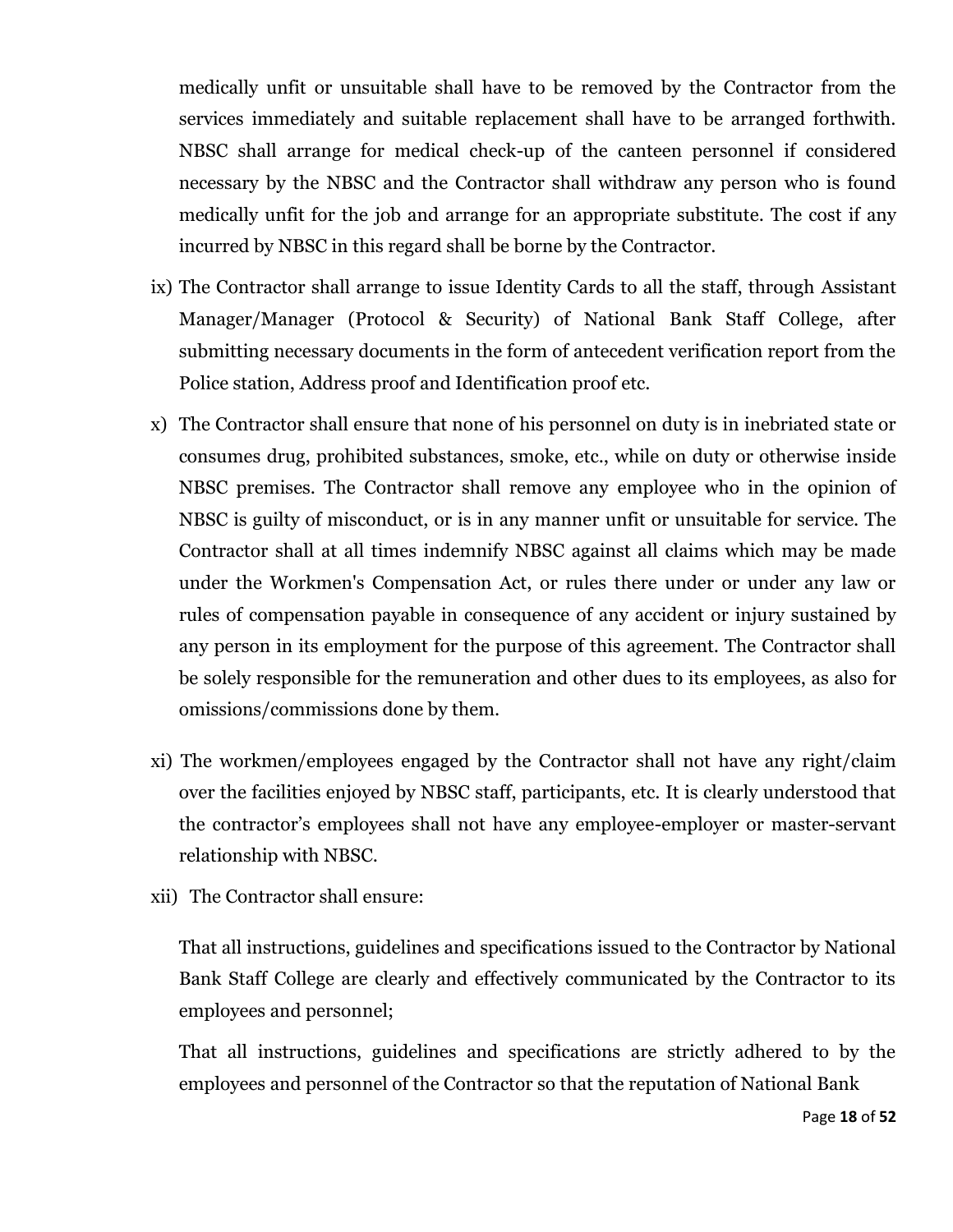Staff College is not compromised.

That no action of the Contractor and/or its employees and/or personnel shall violate prevailing laws and regulations. The Contractor shall not engage any staff with criminal background against whom there is any complaint registered with the law enforcement agencies.

#### 38. **Failure to Exercise NBSC's rights**

Any omission on the part of NBSC at any time to exercise any of its rights under the terms of engagement of the catering contractor shall not be deemed to amount as waiver on the part of NBSC of its rights and in no way impair or affect the validity of the terms and the privilege of NBSC to enforce its rights at any time subsequently.

#### 39. **Tenancy Rights**

Nothing herein contained shall be construed to create any tenancy of the Canteen block in Contractor's favour and the premises and NBSC may of its mere motion effect the termination of this catering arrangement, re-enter and retake and absolutely retain possession of the canteen block.

#### 40.**Licences and Registrations**

(i) The Contractor shall obtain the requisite license under Contract Labour Act (Regulation and Abolition Act 1970) and as amended from time to time issued by the concerned Labour Department for running the establishment. NBSC shall not be responsible in any way for any breach by the Contractor of the rules and regulations governing the running of such establishments by the Contractor.

(ii) The Contractor shall register with the Registrar of concerned Central/State Body and shall abide by State Labour/Government of India (Ministry of Labour) rules and regulations and all other Statutory Acts/Regulations and rules relevant to this contract including Works Contract Act, Minimum Wages Act 1950 and as amended from time to time, Payment of Wages Act 1935 and as amended from time to time, Provident Fund Act, ESI Act, etc. and such other Statutory Enactment, Rules and Regulations laid by the Government and local body in force, coming into force which may apply to this agreement. The Contractor shall indemnify the Principal Employer (NBSC) against risks and damages arising out of the default on the part of Contractor due to negligence or non-compliance of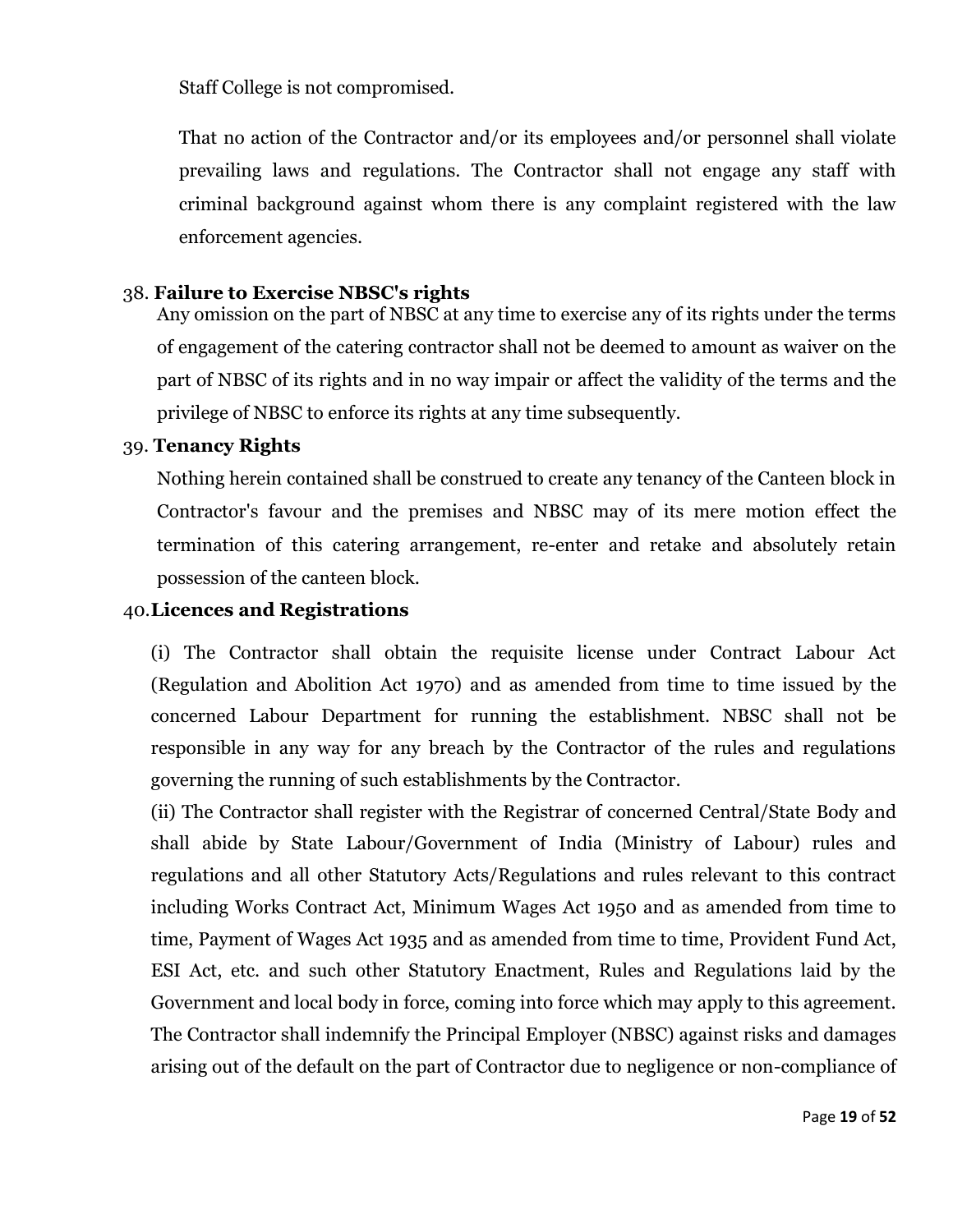any of the aforesaid rules, regulations etc. laid down by the Government and other statutory authorities from time to time.

(iii) The Contractor shall comply with all requirements of law with regard to the provision of labour and ensure that an appropriate licence from concerned labour department is obtained. It shall be the responsibility of the Contractor for furnishing necessary Statutory information/documents in proof of the above whenever called for by NBSC. In case of any labour problems related to the workmen staff of the Contractor, the same shall be settled at the Contractor's end only.

### 41. **Disputes Resolution**

All disputes arising under this Agreement shall be settled amicably through discussions between the parties. In case of any unsettled disputes, the same shall be referred to the Arbitrator appointed by the Principal/Officer-in-Charge, National Bank Staff College, Lucknow-226012 and the provisions of the Arbitration and Conciliation Act, 1996 shall be applicable to such proceedings and the decision of the Arbitrator shall be final and binding on both the parties. The Contractor shall have no objection to any such appointment to the effect that the arbitrator so appointed is NBSC's own Officer or that he/she was a part to the contract or that he/she had to deal with matters which relate to this arrangement or that in the course of the duties as such Officer he had expressed views on all or any of the matters in dispute or difference. The award of the arbitrator so appointed shall be final and binding.

### **I/We have read the above terms and conditions and are acceptable to me/us.**

Signature of the authorized person:…………………………………………….. Name of the signatory (……………………………………………) (in block capital letters) : Status of the signatory i.e.Proprietor/Partner/Company: …………………………………………… Date: ……………

**(Note:** In case the Tenderer is a company, the certified true copy of the resolution from the Board of Directors authorizing the executive of the company to submit and sign by and on behalf of the company is to be enclosed. If the tenderer is a partnership firm, it must be registered under the Partnership Act and the authorization from all the partners is necessary authorizing one of the partners who is signing the Tender document. A notarized true copy thereof may be enclosed.)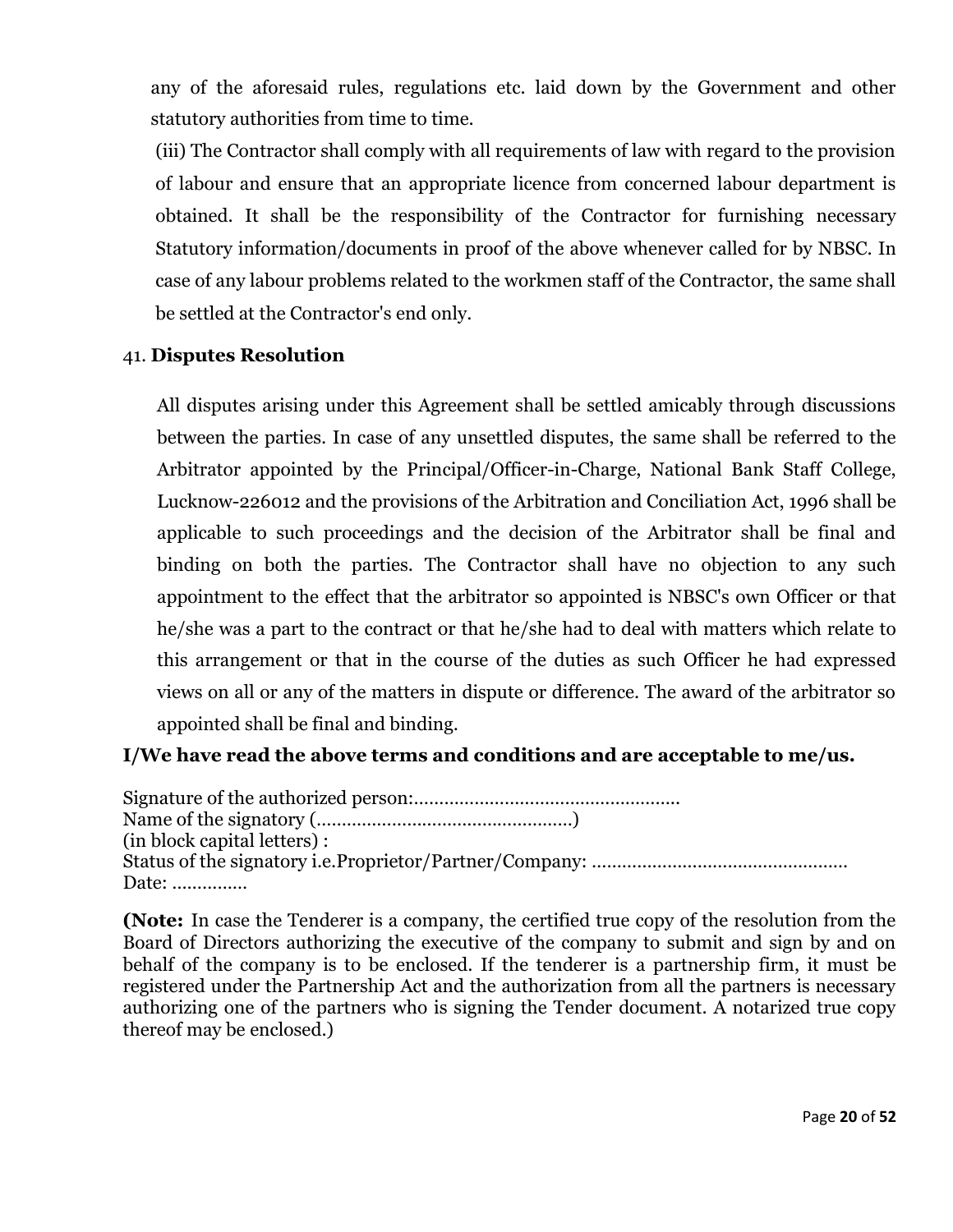### **V. Scope of Work and Specific Terms & Conditions**

### 1. **Scope of Work**

During the contract period, the contractor shall be responsible for the following:

- i) Providing catering services to the Participants, Guests, Guest Faculty and Officers of NBSC on all days, as per **Annexure A**.
- ii) Providing catering services to NBSC employees in the Canteen/Lounge on all working days. Charges for the same shall be borne by the employee and paid in the form of Sodexo Meal Coupons/Cash. Day-to-day menu for Canteen shall be drawn on mutual consent.
- iv) Providing snacks and tea/coffee/juice services to the participants, office staff, guests and guest faculty during office hours at all times and outside office hours and on holidays, if so required.
- v) Providing Special lunch as per **Annexure B** on other occasions.
- vi) Providing catering services at Senior Officers' Suites/Guest Faculty Rooms, Executive Suites, Participant Tea Room, Faculty Room & Principal's Secretariat, which shall include providing exclusive personnel at these places.
- vii) A single rate shall be quoted, on **per head per day basis**, as per **Annexure III** for providing catering services to Participants and Guests availing services for an entire day. When participants/guests avail part catering services, charges shall be paid on per head per meal basis.
- viii) Providing special catering services within the premises/campus of NBSC on special occasions as per the rates agreed upon or any rates agreed upon after mutual discussions.
- ix) For purpose of executing the Work under this Tender, the Contractor will be permitted to use and occupy the Trainee Lounge consisting of one dining hall, kitchen & store rooms attached to the kitchen, dormitory, the receiving area, Executive Lounge and Kitchen attached to Staff Lounge. The Contractor shall ensure proper cleaning, upkeep and maintenance of these areas, at his own cost.

### **2. Cooking Gas/Fuel**

NBSC shall provide commercial LPG gas connection and the Contractor shall arrange for regular supply of commercial LPG gas refills at his own cost and pay directly to the gas dealer. The Contractor must ensure prompt and uninterrupted supply of gas by placing order with the dealer sufficiently in advance and arrange for alternative sources when there is any short supply of gas. NBSC may also provide Piped Natural Gas connection in future. The usage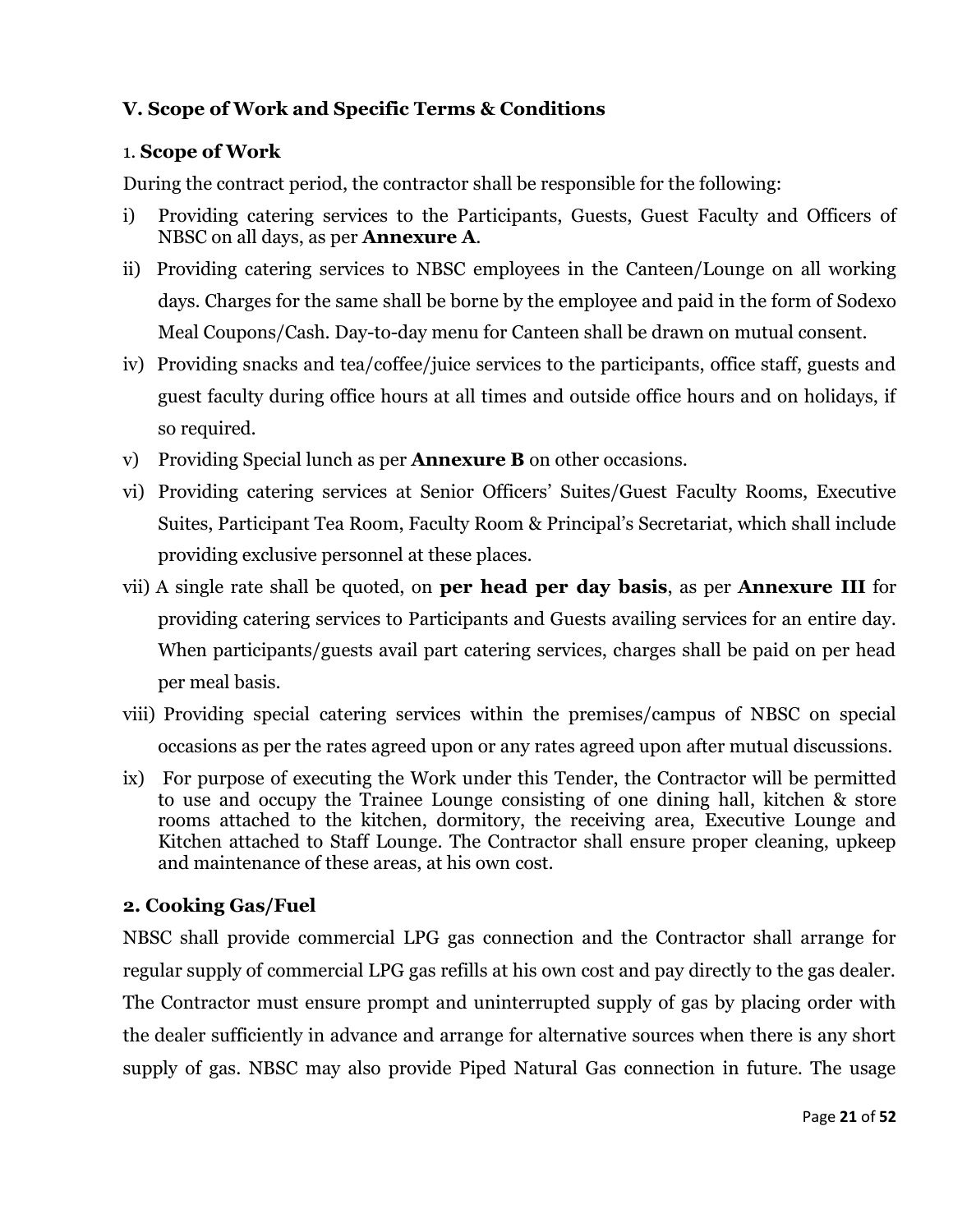charges on actual basis for the same will be borne by the Contractor. Also the food will be served in hot condition and the contractor will arrange for and bear the cost of the solid fuel required to keep the food hot.

### **3. Electrical Fittings and Water**

NBSC shall provide the Contractor kitchen equipment, Chimney, fans, exhaust fans, refrigerator, deep freezer, water cooler, water & electricity. These electrical fittings and equipment shall be handled in a proper manner and shall be cleaned regularly by the contractor, at his own cost. The Contractor shall keep the usage of water and electricity restricted to a reasonable level.

### **4. Furniture and Fixtures**

All the furniture, fixtures, equipment and articles as per inventory separately prepared and all other furniture, fixtures, equipment and articles bought or made available by NBSC in or to the kitchen, dining rooms & Canteen shall remain to be the exclusive property of the NBSC and shall on termination/expiry of this contract be handed over by the Contractor to NBSC in the same order and condition in which they were at the beginning of the contract, except for reasonable wear and tear.

### **5. Damage to other articles in the premises**

The Contractor shall be responsible for any damage to the Lounge & Canteen under the Contractor's occupation and to the fittings, fixtures, furniture, equipment entrusted to the contractor, when such damage is, in the opinion of NBSC, caused due to negligence or carelessness or any fault on Contractor's part or that of its Manager or Workmen or Agent and the Contractor shall be liable to pay NBSC such amount in respect of such damage as may be assessed by the officials of NBSC.

### **6. Crockery, Cutlery, Cooking utensils etc.**

i) The Contractor shall be provided with crockery, cutlery, table linen, cooking utensils and other articles that are necessary and required for providing catering services, as detailed in an inventory list, copy of which shall be provided to the contractor. The Contractor shall at all times keep and maintain all the articles in a clean, neat, hygienic and tidy order. The Contractor shall maintain inventory of the stock of items given to him/her. An inventory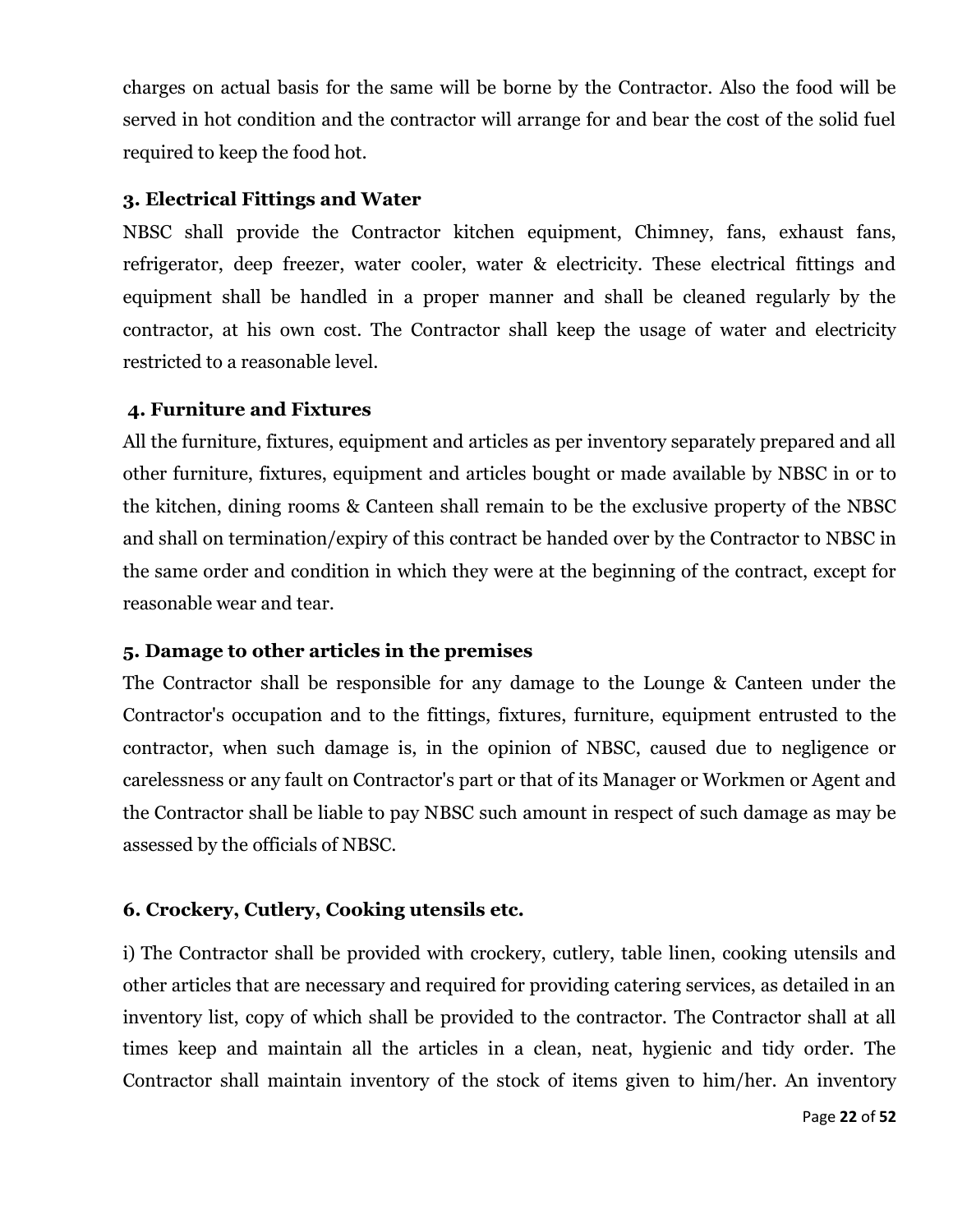statement giving clearly the break-up of stock, including usable items, items rendered unusable due to normal wear and tear and breakage/missing, if any, shall be submitted to NBSC by 10th of every month, which shall be checked by the authorized official of NBSC in comparison with the original inventory list.

ii) Breakage shall be kept to a reasonable level, not more than 20%. If breakage takes place on account of negligence or mishandling of the equipment, utensils, crockery and cutlery by the staff of the

Contractor, the Contractor shall have to bear the entire cost in respect of such breakage. Similarly, the cost of any item missing shall be recovered from the Contractor in full.

### **7. Kitchen Equipment**

Adequate care shall be taken to keep the kitchen equipment in good condition. The list of kitchen equipment items will be provided at the time of awarding the contract. The cooking range, oven and other kitchen equipment shall be cleaned on a daily basis and kept clear of any spillage of food and oil, at the Contractor's own cost. Any repairs, if required, shall be brought to the notice of the authorized official of NBSC immediately. Repairs on account of mishandling/negligence of workmen shall be carried out by the Contractor at his/her's own cost.

### **8. Electricity**

Charges for electricity consumed for lights, fans and other electrical appliances shall be borne by NBSC but proper steps shall be taken by the Contractor to ensure that the fans, lights and other electrical appliances are used with due economy and are switched off when not required or are used only to minimum extent necessary, so as to avoid wasteful consumption of electricity. NBSC reserves the right/option to levy penalty on the contractor in case of wastage of electricity.

### **9**. **Water Supply**

Page **23** of **52** Water required for maintaining the Lounge & Canteen shall be supplied by NBSC. The Contractor shall ensure economical consumption of water and shall ensure that there is no wastage of water. Leaking taps shall be brought to the notice of NBSC well in time to repair the same. In case of water shortage/no supply, the Contractor shall co-operate with NBSC for regulated supply by NBSC. The Contractor shall abide by such instructions, as may be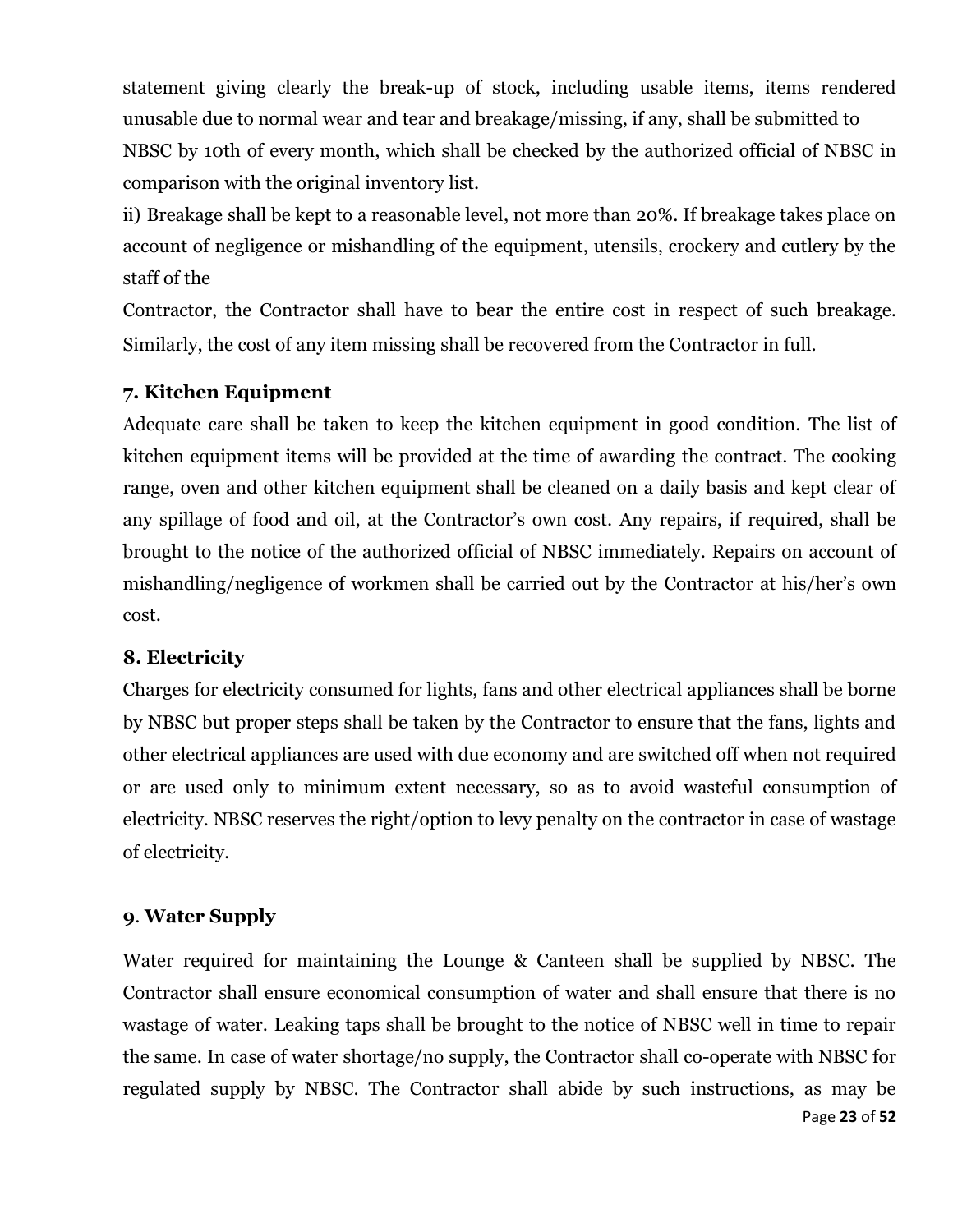imposed or as may be issued by the appropriate Government, Civic authorities and officials of NBSC or any other person authorised by NBSC regarding consumption of water. NBSC reserves the right/option to levy penalty on the contractor in case of wastage of water.

### **10. Maintenance of Lounge & Canteen**

The Contractor shall keep the Lounge & Canteen as well as the adjoining space around the Lounge in a clean and tidy condition and use branded detergent to clean and mop these areas. The dining tables and service tables have to be maintained in a clean and neat manner, free of pests. The cleaning and maintenance material like soap, detergent, floor and toilet cleaner, broom, brush, etc required in this regard shall be arranged by the Contractor at his own cost. The Contractor shall not permit the lounge or any portion thereof to be used for residential purposes by any of its employees. It shall be open to any official of NBSC authorized in this behalf to inspect the Lounge or any portion thereof at any time.

### **11**. **Personal Supervision**

It shall be the Contractor's responsibility to ensure that the obligations under the terms of this agreement are duly performed and observed. A competent and qualified person with a minimum of three years' experience in this field shall be appointed as Manager whose name should be informed to NBSC and who shall remain in person on the campus to manage and supervise the catering services properly. The Manager should be conversant in English and Hindi.

### **12. Catering Standards**

- (i) Food and provisions used should be of good quality and must be well established brands as specified in **Annexure C**. Food items & provisions shall be kept stored in closed containers in a hygienic manner. NBSC's officials will have the authority to inspect such articles of food and provisions at any time and will have full powers to order discontinuance of use of such articles of food and provision which are found to be of unsatisfactory standards and/or hygiene.
- (ii)High standards shall be maintained at all times with regard to quantity, quality and purity of food stuff. The catering staff shall maintain high standards of cleanliness in preparation and handling of food items; cooked food and cut fruit servings. Workmen handling cooking and cutting of food items shall maintain high level of personal hygiene and cleanliness.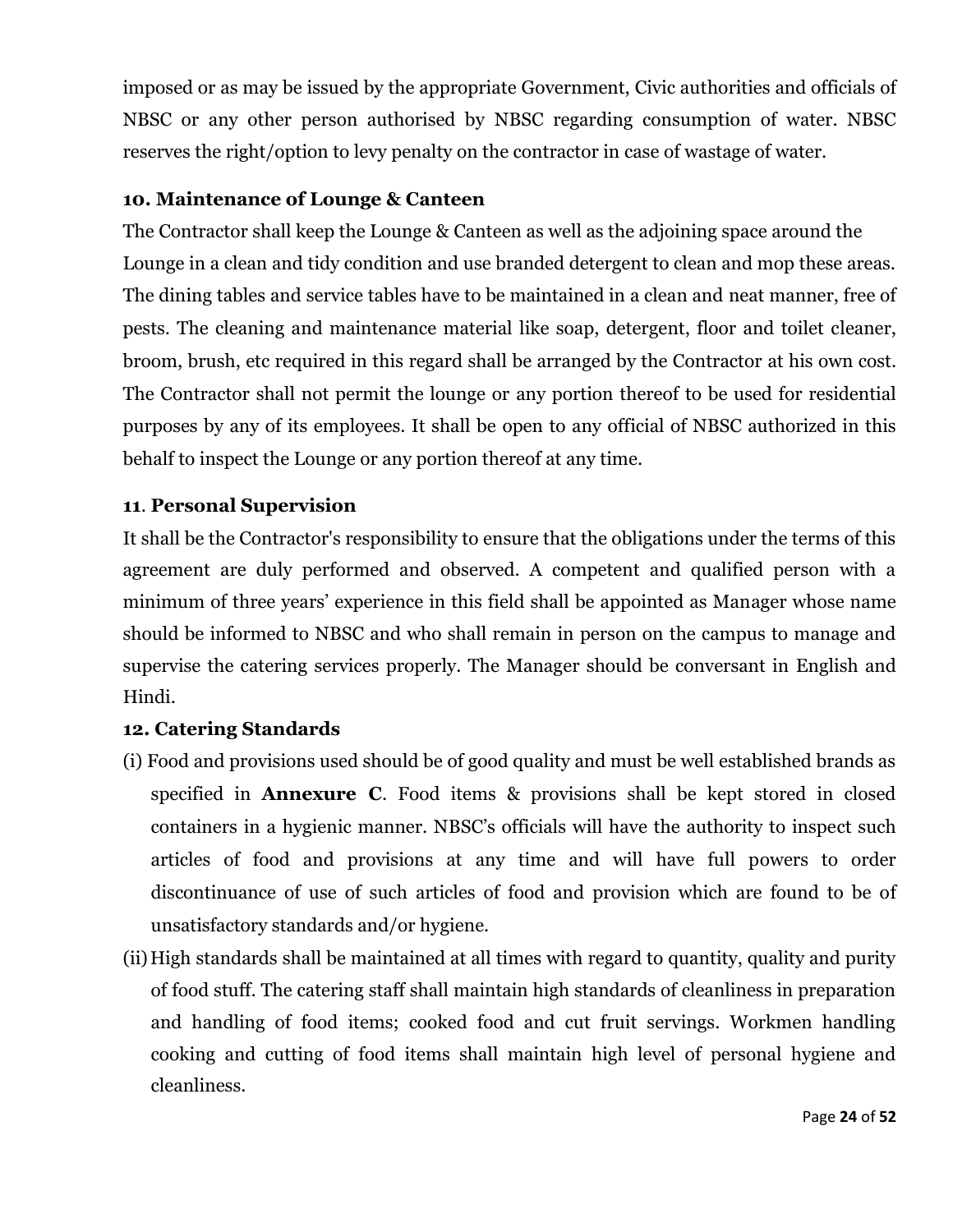- (iii)The Catering staff shall be courteous while serving the participants, guests, and guest faculty and staff members. **Rating of food will be done under heads Excellent, Very Good, Good and Poor by the participants. Rating of the service shall be maintained at 'very good' and above at all times.** The Contractor shall take steps to improve the service if 40% of the participants have rated the food served in a programme as below 'very good'. Also Mess Committee of NBSC will also rate the food after tasting it on the random basis 2-3 times a month. Mess Committee will also rate the upkeep and maintenance of Lounge/Canteen/Kitchen. If Mess Committee unanimously rates the food below "Very Good" a penalty of maximum 2% in the bills of programmes of that month will be levied. If Mess Committee unanimously rates the upkeep and maintenance of kitchen, canteen, lounge etc. below "Very Good" a penalty of maximum 2% in the bills of programmes of that month will be levied. The penalty as decided by NBSC shall be final and binding on the Contractor. The said amount shall be recovered while making payment in respect of the said Bill. In case the bill corresponding to the rating period has already been paid without deductions, NBSC shall be entitled to recover the penalty amount from the payments in respect of subsequent bills.
- (iv) The Contractor shall ensure that the food items supplied are as per the standards prescribed by the Government authorities and if at any time any fine is imposed by the Government authorities, the same shall be borne by the Contractor. NBSC will not pay any fine or penalty that may arise/or that may be imposed on account of the fault of the Contractor. The Contractor shall be personally and solely responsible for any consequences due to food poisoning, if any. Besides refusal of entire payment for the sessions during which such food poisoning has occurred, NBSC may initiate further stringent action, as deemed fit.
- (v) Utensils, cups, saucers, flasks, crockery, cutlery etc. shall be scrubbed and cleaned thoroughly with soap water and hot water. Kitchen utensils, cutlery, crockery, glassware, linen etc. used in the Lounge & Canteen shall be very clean & tidy and any laxity in this regard will attract severe penalties of the amount that shall be determined by NBSC which shall be binding on the Contractor.
- (vi) The Contractor shall ensure that the catering premises are kept neat and clean. A thorough master cleaning of all equipments, fixtures, utensils shall be carried out by the Contractor every weekend by removing the grime, grease, stains, oil etc. and wiped well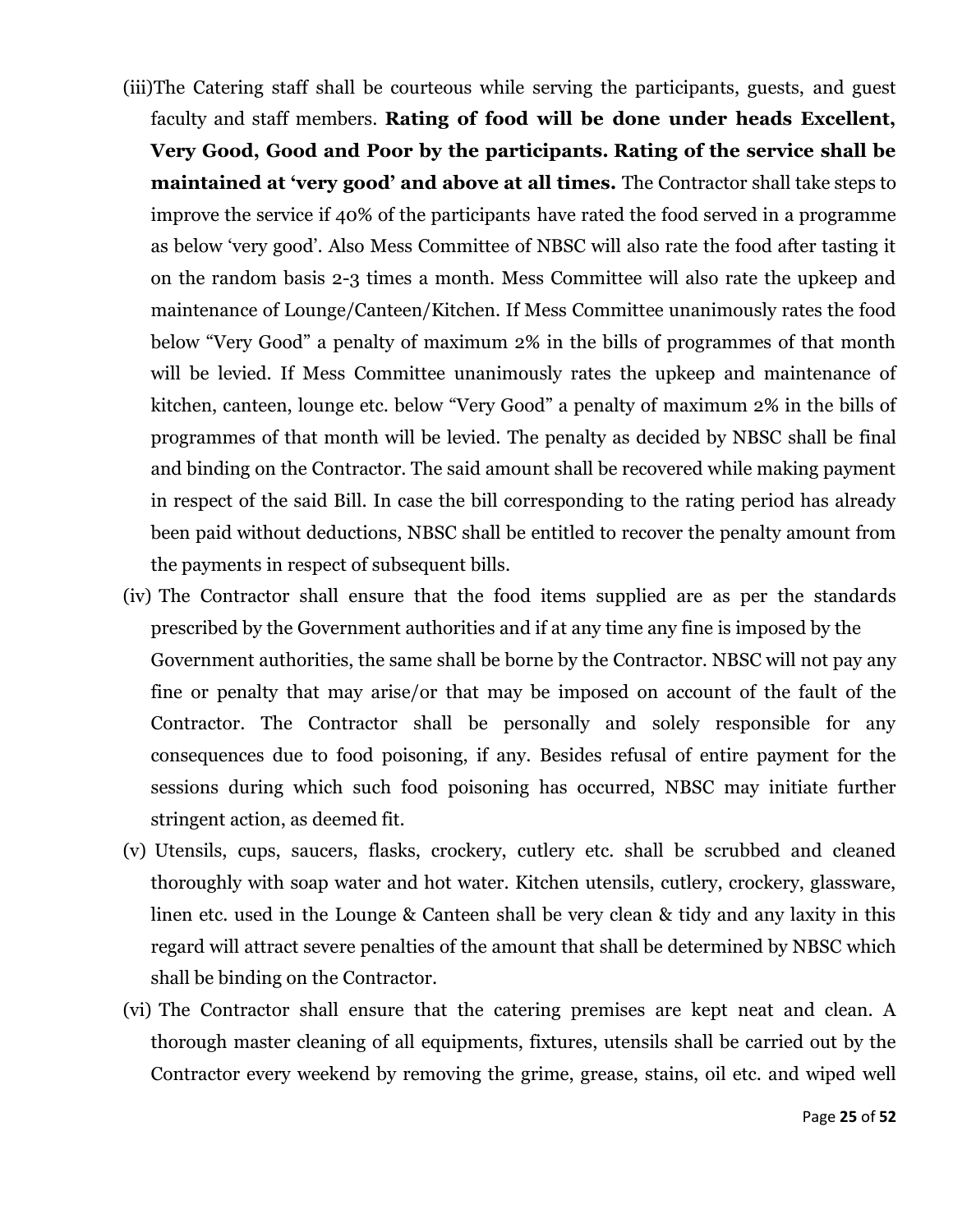with a clean & dry cloth.

### **13. Provisions, fruits, vegetables etc.**

- (i) The Contractor shall be solely and wholly responsible for the procurement of all food articles and provisions at his own cost. The Contractor shall bear complete financial responsibility for all purchases and financial commitments he may enter into for fulfilling the contract.
- (ii) It shall be the responsibility of the Contractor to store the materials purchased by him in a neat, tidy and hygienic manner in the space provided by NBSC. Security of such material shall be the sole responsibility of the Contractor.
- (iii)Quality of food and provisions used shall be of good standard as specified in **Annexure C**. NBSC shall have the authority to inspect such articles of food and provisions and shall have full powers to order discontinuance of use of such articles of food and provisions which are found to be not meeting the standards set out in the contract and/or on grounds of hygiene. Suitable refrigerator shall be provided by NBSC for storing perishables. It shall be the responsibility of the Contractor to store the materials in an appropriate and hygienic manner.
- (iv) Raw food items such as vegetable, milk, fish, mutton, chicken, eggs, fruit etc. shall be procured fresh and of good quality as per the NBSC's approval failing which the items shall be rejected and the Contractor shall replace the same with fresh products.
- (v) There shall be no reshuffling of food i.e. **leftover food of one meal shall not be served at the next meal.**
- (vi) The Contractor shall arrange to get the leftover food and other garbage disposed every day at regular intervals, at his/ her own cost, to the satisfaction of the NBSC.
- (vii)Reuse of burnt oil is strictly prohibited. Oil, once used shall not be used again.

### **14. Complaints and improvements**

The Contractor shall carry out such improvements as may be necessary for ensuring satisfactory service and shall take due notice of complaints made by the participants, guest faculty and staff either directly to him/her or through the feedback report.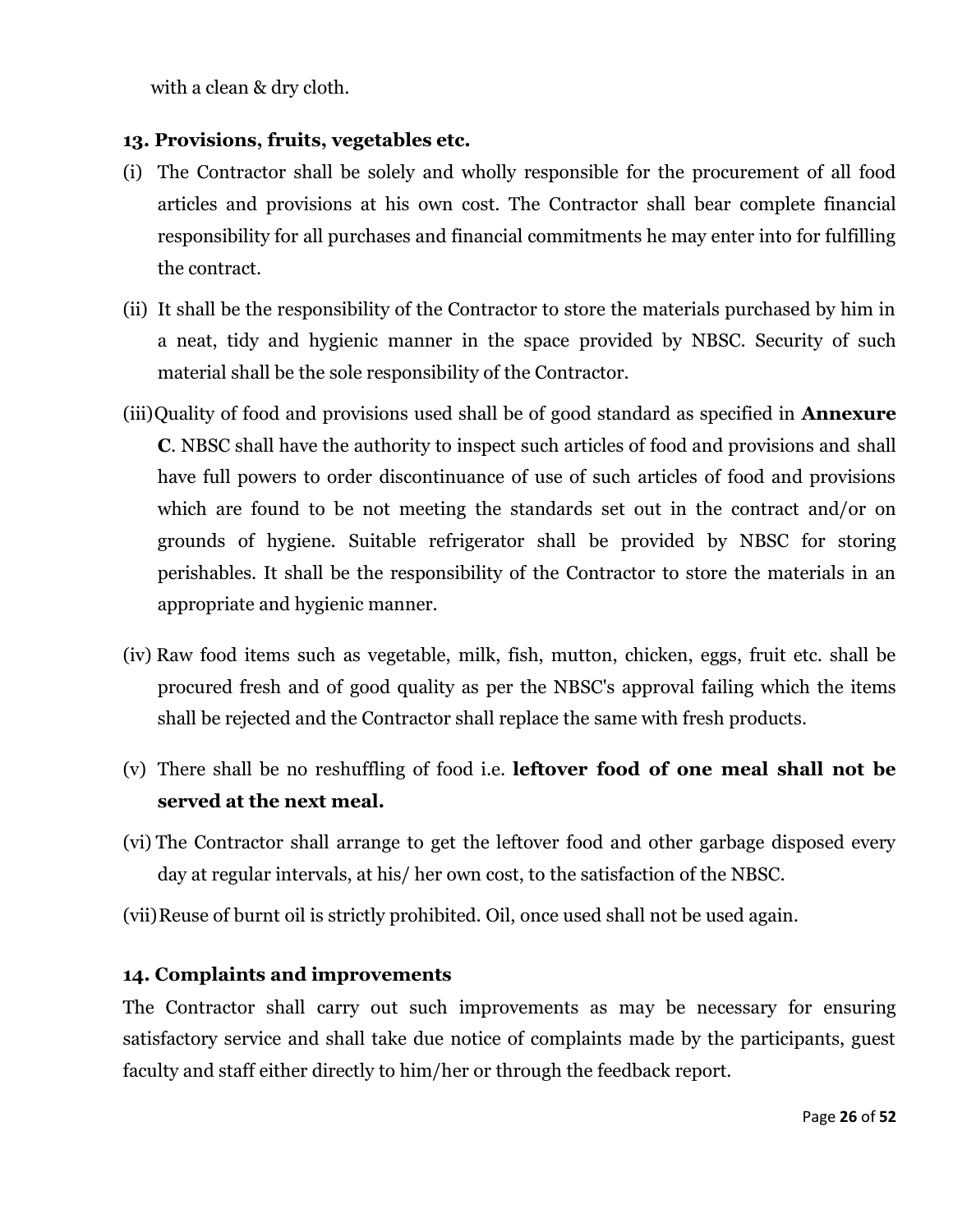### **15**. **Utensils for cooking Non-vegetarian food**

The Contractor shall ensure that cooking vessels and other utensils used for preparing nonvegetarian dishes are not used for cooking and serving vegetarian food. A separate cooking arrangement and use of separate utensils etc. shall be ensured for Vegetarian and Non-Vegetarian dishes.

### **16**. **Service Timings**

(i) The timings for serving the Participants/Staff/Guests shall be as under:

Bed Tea /Coffee, Sugar, Milk Powder Sachets to be provided in Hostel Rooms/VOF.

Morning Tea/Coffee – 10:00 AM (To be served in Office)

Classroom Tea – Morning - 11:30 AM (To be served in Classrooms)

Afternoon Tea – Afternoon - 03:00 PM (To be served in Office)

Classroom Tea – Afternoon – 03:30 PM (To be served in Classrooms)

Evening Tea with Snacks  $-5:15$  PM (3To be served in Classrooms)

### **Dining hall service**

| <b>Breakfast</b> | $-08:00 AM - 09:30 AM$                 |
|------------------|----------------------------------------|
| Lunch            | $-01:00 \text{ PM} - 02:00 \text{ PM}$ |
| Dinner           | $-08:00 \text{ PM} - 09:30 \text{ PM}$ |

- (ii) The above timings could be generally observed. However, there could be exceptional circumstances warranting catering service before or beyond the above timing to which the Contractor shall oblige.
- (iii) The Contractor shall supply and serve wholesome and hygienic meals and snack in accordance with the indicative menu as stated in **Annexure A** and **Annexure B** and at the rates as agreed in the contract.
- (iii)Normally the service is a buffet service, however, at times, service as per specifications are to be provided i.e. sit-down service, banquet or any other form. The service of all food items should be "**UNLIMITED**" as per the requirement of the participants/guests from the spread available.

### **17**. **Preparation of the Menu**

Page **27** of **52** Menu for each day's breakfast, lunch, evening snacks and dinner shall be drawn up by the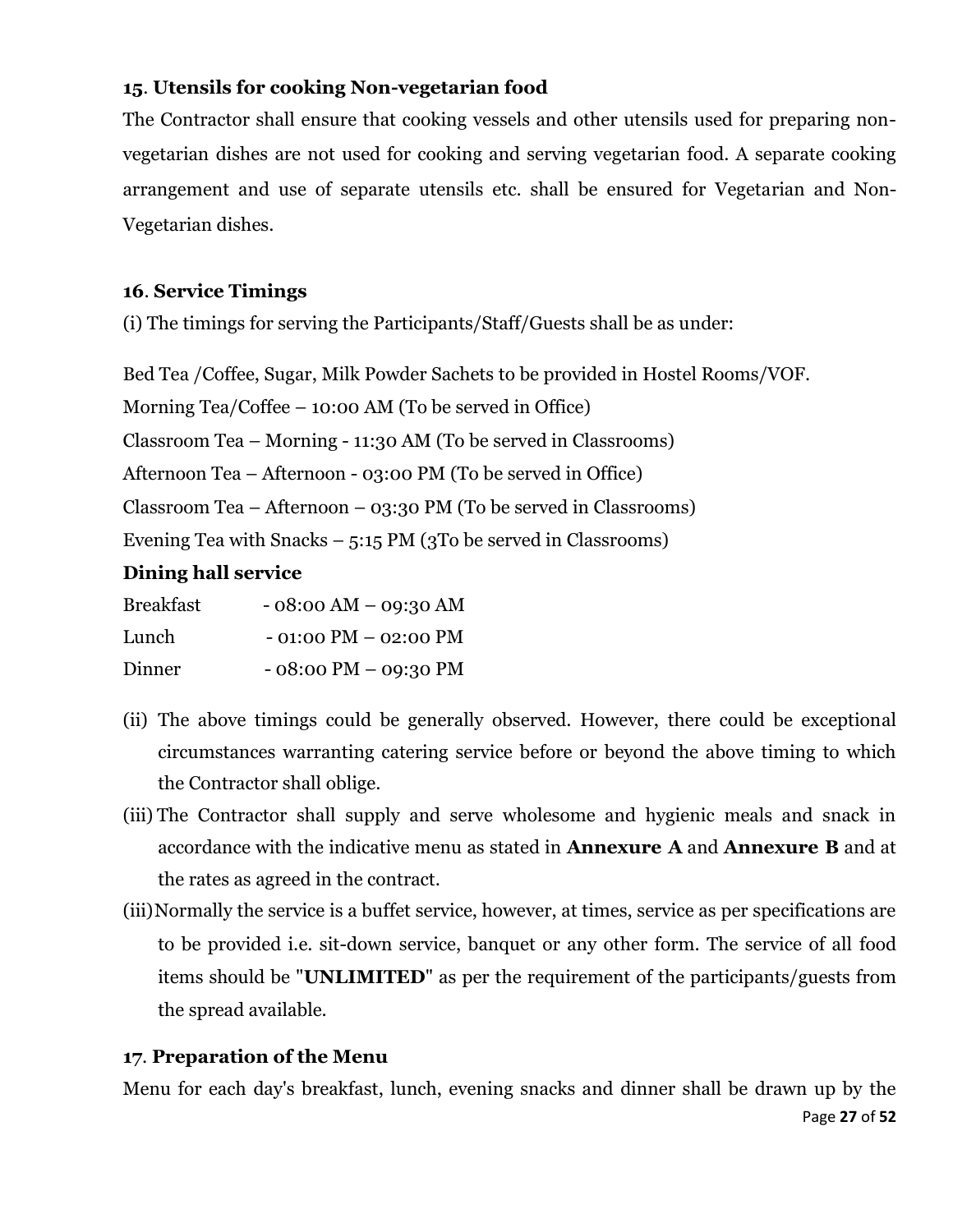Manager every week in advance, as per Annexure A & Annexure B, in consultation with the authorized official designated by the NBSC, with due regard to the seasonal requirements, needs and varying tastes of the participants coming to NBSC from different parts of the country. Signed menu shall be enclosed with the bills at the time of submitting the same for payment.

### **18**. **Participants not availing of services during a programme**

If during the progress of a programme any participant does not take any of the services for whole day, no charge shall be levied by Contractor for the service, provided one full day's (24 hrs.) notice of not availing of the services is given to the Contractor by the authorised official of NBSC. In case of any field visit to be organised by NBSC participant may not avail catering services for half day or full day. In such case no payment will be made for half/full day as the case may be. Plan for field visit will be communicated to Contractor one day before the field visit.

### **19**. **Programme and the day following the end of Programme**

Contractor shall keep the Lounge open and arrange for catering service to such of the participants who arrive on the day previous to the day of commencement of a Programme and leave on the day following the last day of Programme even though such days fall between two Programmes, as they are expected to be present in the hostel on such days.

Charges for such items as partaken of by them shall be calculated at the rates specified for each of the item as per contract.

### **20**. **Sick Participants/Participants observing religious fasts:**

If a participant falls ill or is indisposed, they shall be provided with special diet up to the cost of the normal menu, so long as needed by him/her, without any extra charge in lieu of the normal food supplied in the Lounge. The same shall be served in the room of such participants if so required, also without any extra charge. Also if any participant is observing religious fast, they shall be provided with special diet up to the cost of the normal menu, so long as needed by him/her.

### **21**. **Miscellaneous**

(i)Food shall be cooked only in the kitchen of the Lounge. Contractor shall not bring or serve any food prepared or cooked outside except for biscuits, cookies, branded snacks and sweets.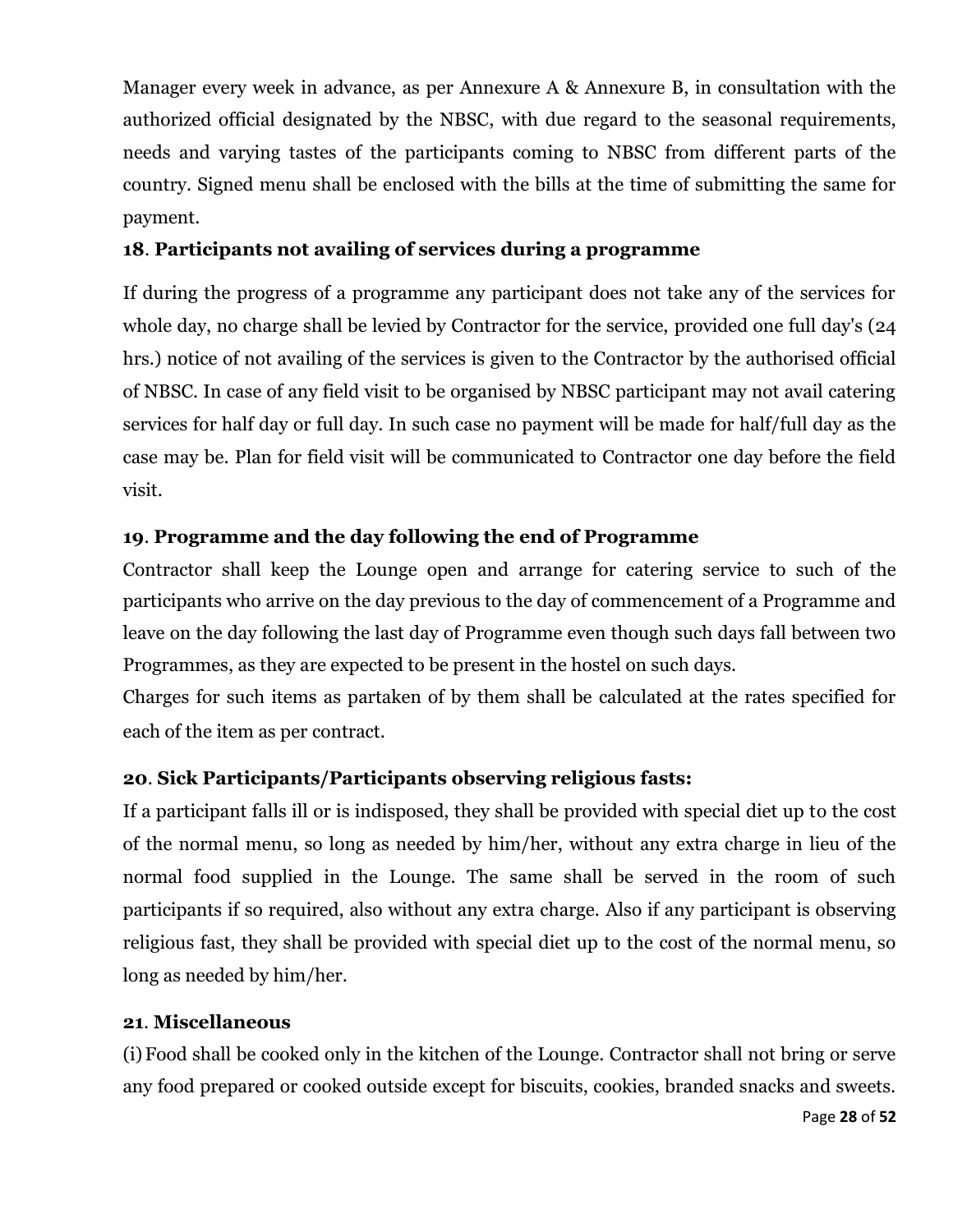No outsider shall be permitted inside the Hostels and Lounge. Food shall not be served to any outsider, either on payment or free of cost.

(ii)The Contractor shall not carry away any material/item out of the NBSC premises.

### **22. Signing of Contract Agreement**

- (i) General instructions to the bidders and special conditions hereinbefore referred to shall be the basis of the final contract to be entered into with the successful bidder.
- (ii)The Tender submitted on behalf of a firm shall be signed by all the partners of the firm or a partner who has the necessary authority on behalf of the firm to enter into the proposed contract. The Tender shall otherwise be rejected.
- (iii) On receipt of intimation from NBSC regarding acceptance of the Tender, the successful tenderer shall be bound to implement the Contract within fourteen days thereof. The successful tenderer shall sign an agreement in accordance with the extant provisions. The written acceptance by National Bank Staff College of a tender in itself shall not constitute a binding agreement between the National Bank Staff College and the Contractor so bidding.
- (iv) The Contractor shall not assign the contract in whole to anyone. However, with the prior express written consent of the NBSC, such portion of the contract for which consent has been given may be assigned. In case of breach of these conditions, the NBSC may serve a notice in writing on the Contractor rescinding the contract whereupon the security deposit shall stand forfeited to the NBSC, without prejudice to remedies against the Contractor.

### **CALENDAR OF EVENTS**

ISSUE OF ADVERTISEMENT : March 11, 2022 DATE OF PRE-BID MEETING : March 24, 2022 LAST DATE FOR SUBMISSION OF TENDERS : April 05, 2022 up to 03:30 pm DATE OF OPENING OF TECHNICAL BIDS : April 05, 2022 @ 04:00 pm DATE OF OPENING OF COMMERCIAL BIDS : Will be intimated to eligible bidders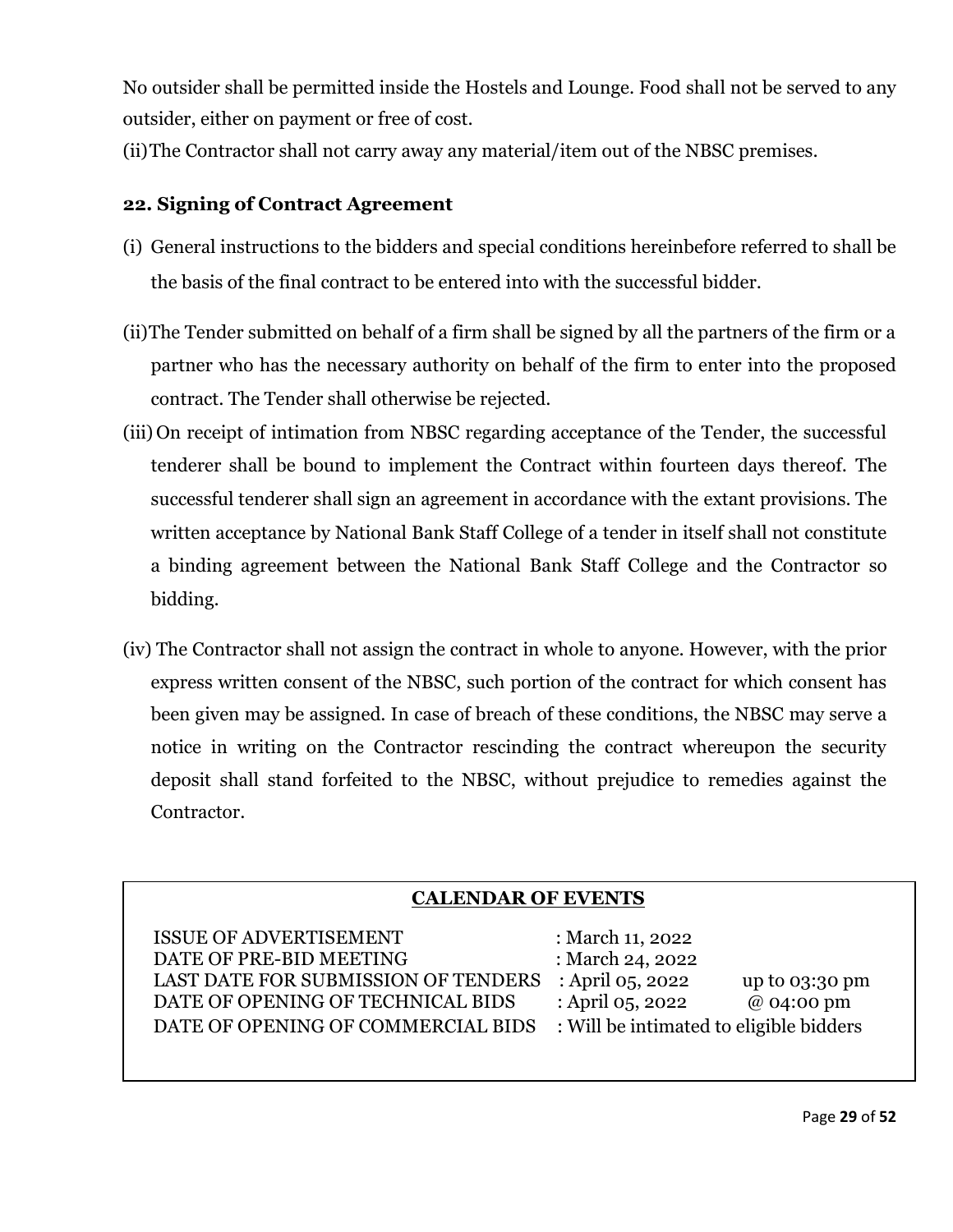#### **ANNEXURE- I Forwarding Letter**

(To be submitted on bidder's letterhead)

Place Date The Principal National Bank Staff College Sector-H, LDA Colony, Lucknow – 226012

Mam/DearSir,

### **Sub: Tender for providing Catering Services at National Bank Staff College (NBSC)**

This has reference to your tender notice for catering services at NBSC. We have examined the tender document and thoroughly understood its nature/scope of work and terms & conditions.

2. I/we undertake to offer my/our services in conformity with scope/nature of work and the terms and conditions set out in the tender document. I/We confirm that the tender submitted by me/us is confirming to all the terms and conditions mentioned in the tender document.

3. I/We are enclosing application along with required documents in the prescribed proforma as mentioned in tender document.

4. I/We are enclosing following UTR no. …….…dated ……….. for **₹ 70,000/-(Rupees Seventy Thousand only)** drawn in favour of 'National Bank Staff College' payable at Lucknow, towards EMD.

5. I/We agree that our tender remain valid for acceptance by NBSC for a period of 90 days from the date of opening of Part-A of the tender or till the date of finalisation of tender, whichever is earlier.

6. I/We, do hereby declare that there is no case with the Police/Court/Regulatory authorities against me/us. Also I/We have neither been suspended/delisted/blacklisted by any organization for any reason nor any such proceedings are pending or contemplated. I/We also certify that either our firm or any of the partners are not involved in any scam or disciplinary proceedings settled or pending adjudication.

7. I/We certify that all the information furnished by me/us is true to the best of my/our knowledge. I have no objection to NBSC verifying any or all the information furnished in this document with the concerned authorities, if necessary.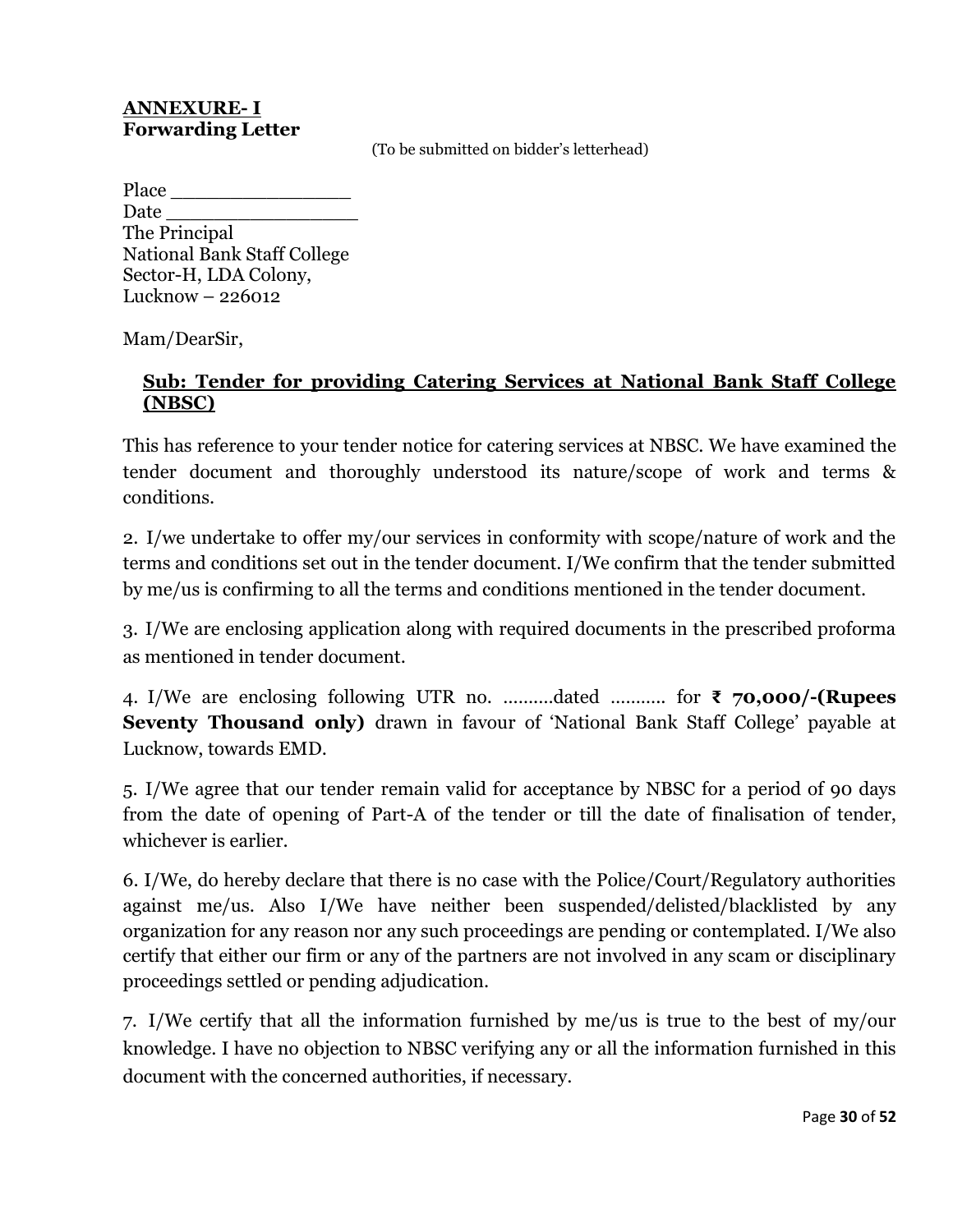8. I/We understand that NBSC reserves the right to accept or reject any or all the tenders in full or in part without assigning any reason there for.

| (Signature with seal) |  |
|-----------------------|--|
|                       |  |
|                       |  |
|                       |  |
|                       |  |
|                       |  |
|                       |  |
| E-mail                |  |

(Certified true copy of the Power of Attorney of the above signatory shall be enclosed).

Witnesses

| (1) Signature with   |  |  |
|----------------------|--|--|
| Name, Address & Date |  |  |
|                      |  |  |
|                      |  |  |
|                      |  |  |
| (2) Signature with   |  |  |
| Name, Address & Date |  |  |
|                      |  |  |
|                      |  |  |
|                      |  |  |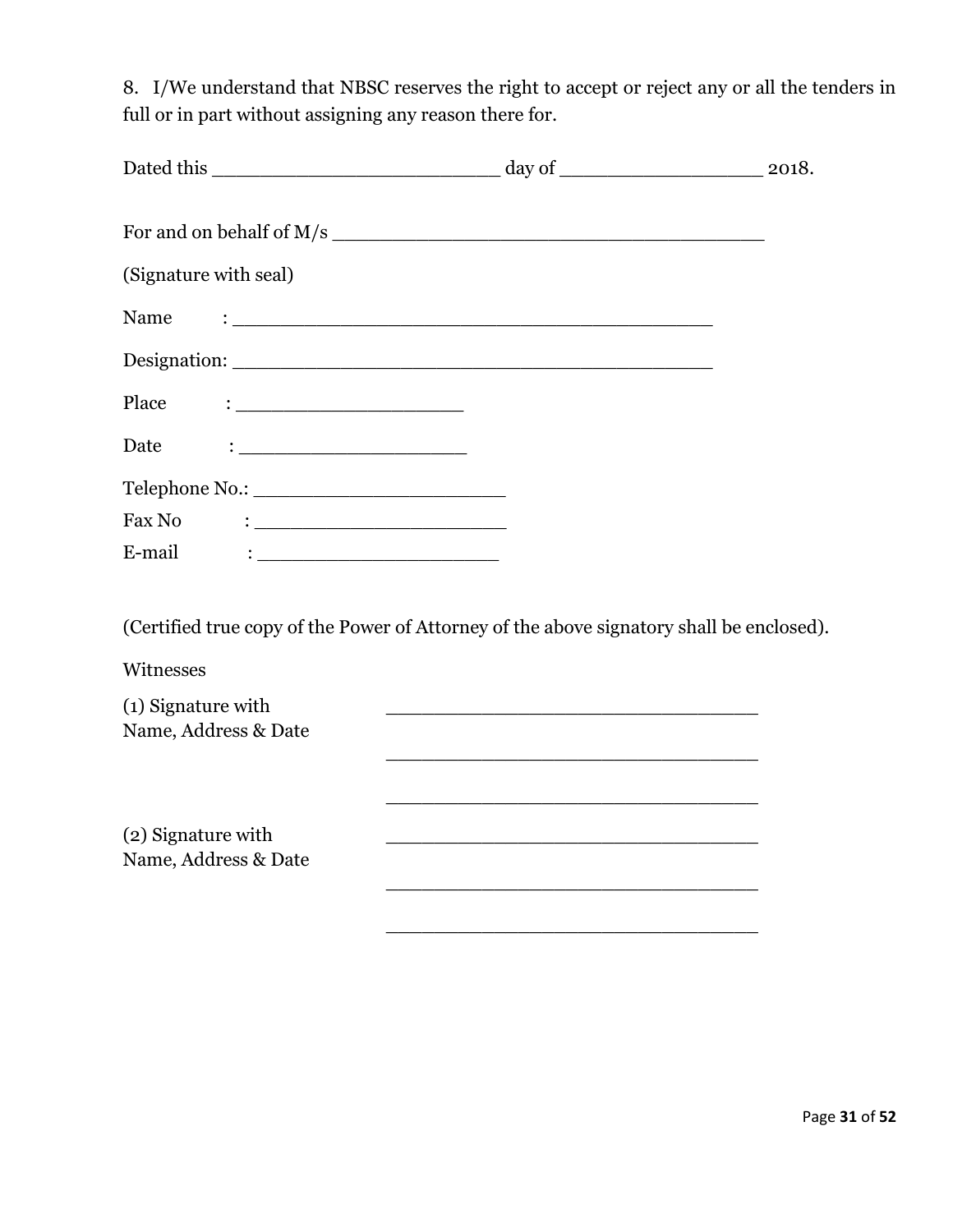### **ANNEXURE – II**

# **Profile of the Bidder**

 $\mathcal{L}^{\text{max}}_{\text{max}}$  , where  $\mathcal{L}^{\text{max}}_{\text{max}}$ 

# **(Part-I) – Basic Information**

| Sl.<br>No. | <b>Particulars</b>                                                                                                                                                  | To be filled by the Bidder     |  |  |
|------------|---------------------------------------------------------------------------------------------------------------------------------------------------------------------|--------------------------------|--|--|
| 1          | Name of the bidder / firm / organization /<br>company                                                                                                               |                                |  |  |
| 2          | Type of firm/organization (Proprietorship/<br>Partnership/ Private Ltd etc. (Furnish<br>copies of partnership/memorandum of<br>Articles of association etc.)        |                                |  |  |
| 3          | Name of the proprietor/partners/directors<br>of the firm                                                                                                            |                                |  |  |
| I4         | Year of Incorporation/registration                                                                                                                                  |                                |  |  |
| 5          | Registered address of the firm                                                                                                                                      |                                |  |  |
| 6          | Name, designation, telephone nos., email<br>of the contact person / authorized<br>signatory                                                                         |                                |  |  |
|            | License<br>Whether<br>for<br>providing<br>catering is available (Registration<br>under shops & Estt. Act) obtained<br>(Yes / No)<br>(Copy to be enclosed)           |                                |  |  |
| 8          | <b>Whether</b><br>firm has<br>the<br>been<br>in<br>of in-house multicuisine<br><b>business</b><br>catering for at least 5 years (Yes / No)<br>(Copy to be enclosed) |                                |  |  |
| 9          | Annual turnover of the firm for last 3 years<br>(in Rs. lakh)<br>(Furnish copies of audited balance sheets                                                          | a) FY 2018-19<br>b) FY 2019-20 |  |  |
|            | and profit & loss account statements)                                                                                                                               | c) FY 2020-21                  |  |  |

 $\hat{\mathbf{r}}$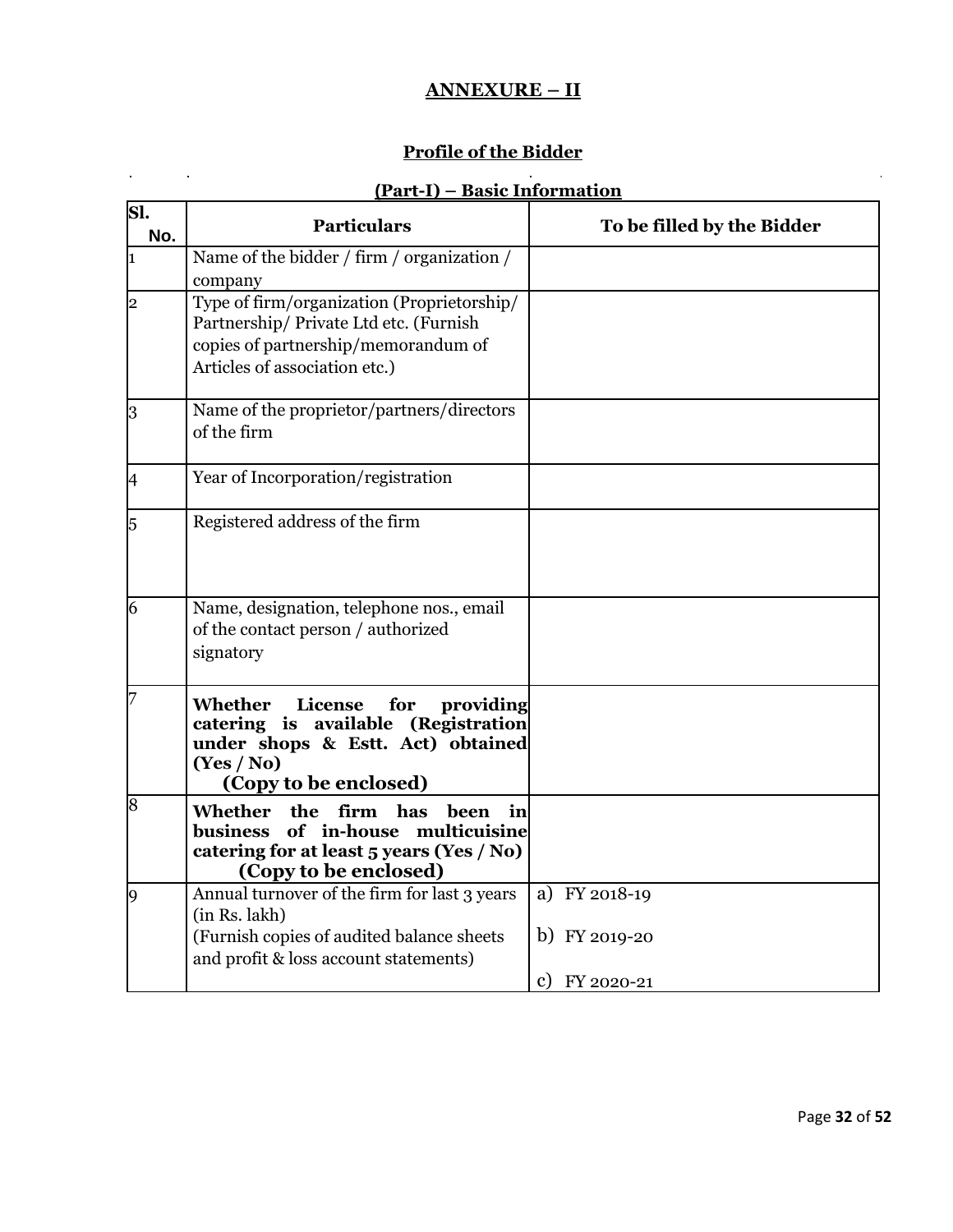| 10 | of<br>Registration<br>(Firm,<br>Details<br>Company etc)<br>a) Registering Authority<br>b) Date<br>c) Number                                                           |  |
|----|-----------------------------------------------------------------------------------------------------------------------------------------------------------------------|--|
| 12 | Registration Nos. under various Statutory<br>Acts viz., EPF, ESIC, Labour License, if<br>applicable (copy of registration<br>certificate to be enclosed)              |  |
|    | <b>GST</b>                                                                                                                                                            |  |
|    | <b>EPFO</b>                                                                                                                                                           |  |
|    | <b>ESIC</b>                                                                                                                                                           |  |
|    | Labour License                                                                                                                                                        |  |
|    | <b>Professional Tax</b>                                                                                                                                               |  |
|    |                                                                                                                                                                       |  |
|    | PAN                                                                                                                                                                   |  |
|    | (Copies of income-tax returns for                                                                                                                                     |  |
|    | last 3 years to be enclosed)                                                                                                                                          |  |
| 13 | Whether registered / empanelled with<br>any of the Govt., Semi Govt., Govt.<br>Undertaking, Public Sectors etc. as<br>approved vendors and if so, furnish<br>details. |  |
| 14 | Whether involved in any litigation<br>earlier with any organization? If so,<br>please submit the details.                                                             |  |
| 15 | Any civil suits pending in any of the<br>works executed? If so, furnish details.                                                                                      |  |
| 16 | Any other information which the<br>bidder feels relevant.                                                                                                             |  |
|    |                                                                                                                                                                       |  |

Note: Copies of all the documents relevant to above details to be enclosed.

(Signature and Name of the authorized person of the firm/bidder with office seal) Name: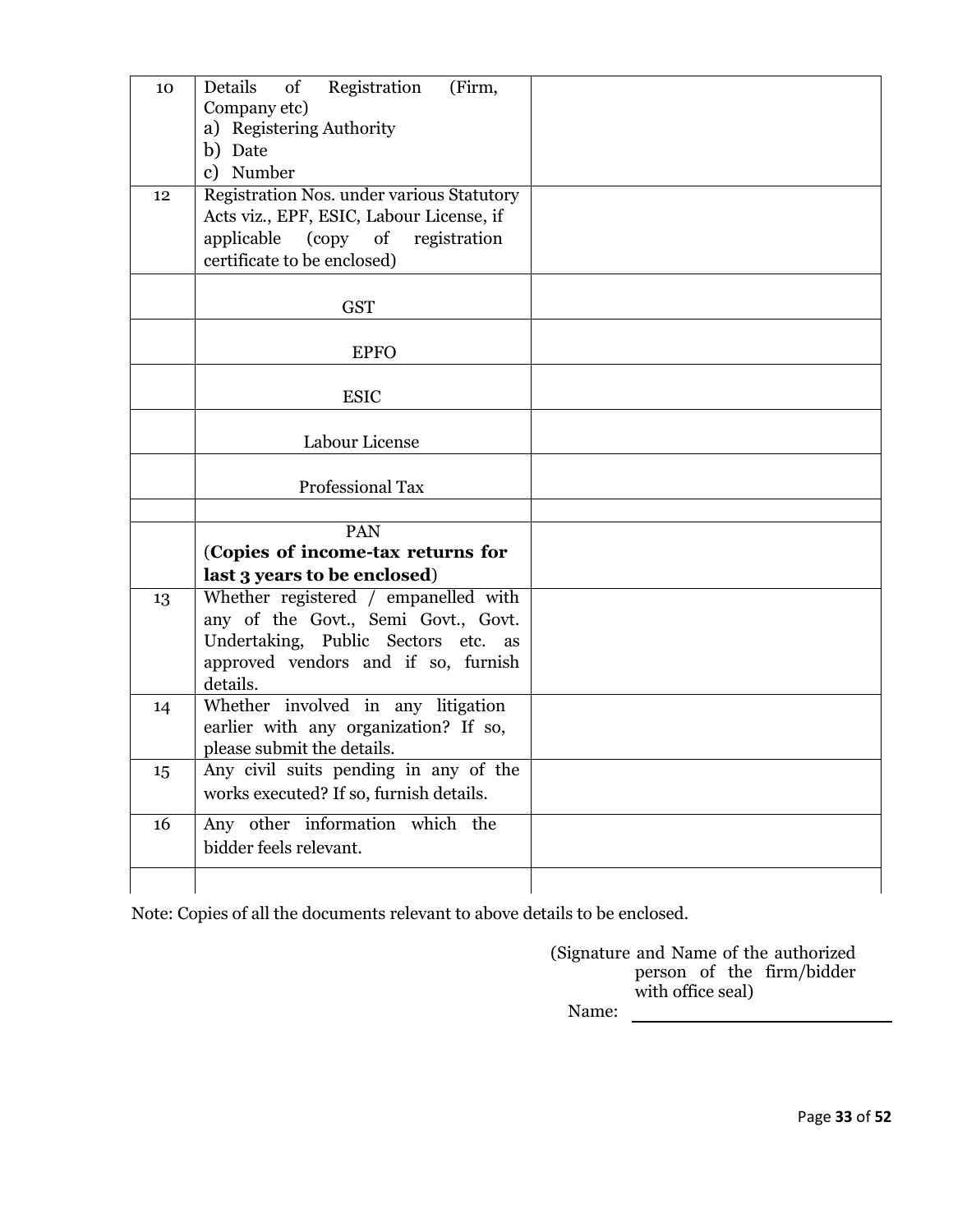#### **Profile of the bidder (Part-II) – Experience**

| Sr.<br>No. | Name & Address of the<br>organisation for whom the<br>work is being executed,<br>with names of<br>along<br>contact persons and their single day<br>telephone nos. | Maximum<br>no.<br>persons<br>catered on | Value of the work<br>of executed<br>(in Rs) | Duration<br>of<br>the<br>with<br>Contract<br>commencement<br>and expected date of<br>completion |
|------------|-------------------------------------------------------------------------------------------------------------------------------------------------------------------|-----------------------------------------|---------------------------------------------|-------------------------------------------------------------------------------------------------|
| l1         |                                                                                                                                                                   |                                         |                                             |                                                                                                 |
| 2          |                                                                                                                                                                   |                                         |                                             |                                                                                                 |
| Iз         |                                                                                                                                                                   |                                         |                                             |                                                                                                 |

### A) **List of similar works being executed presently by the Bidder**

**Note: Copies of the work orders should be enclosed**

Signature and Name of the authorized person of the firm/bidder with office seal)

Name: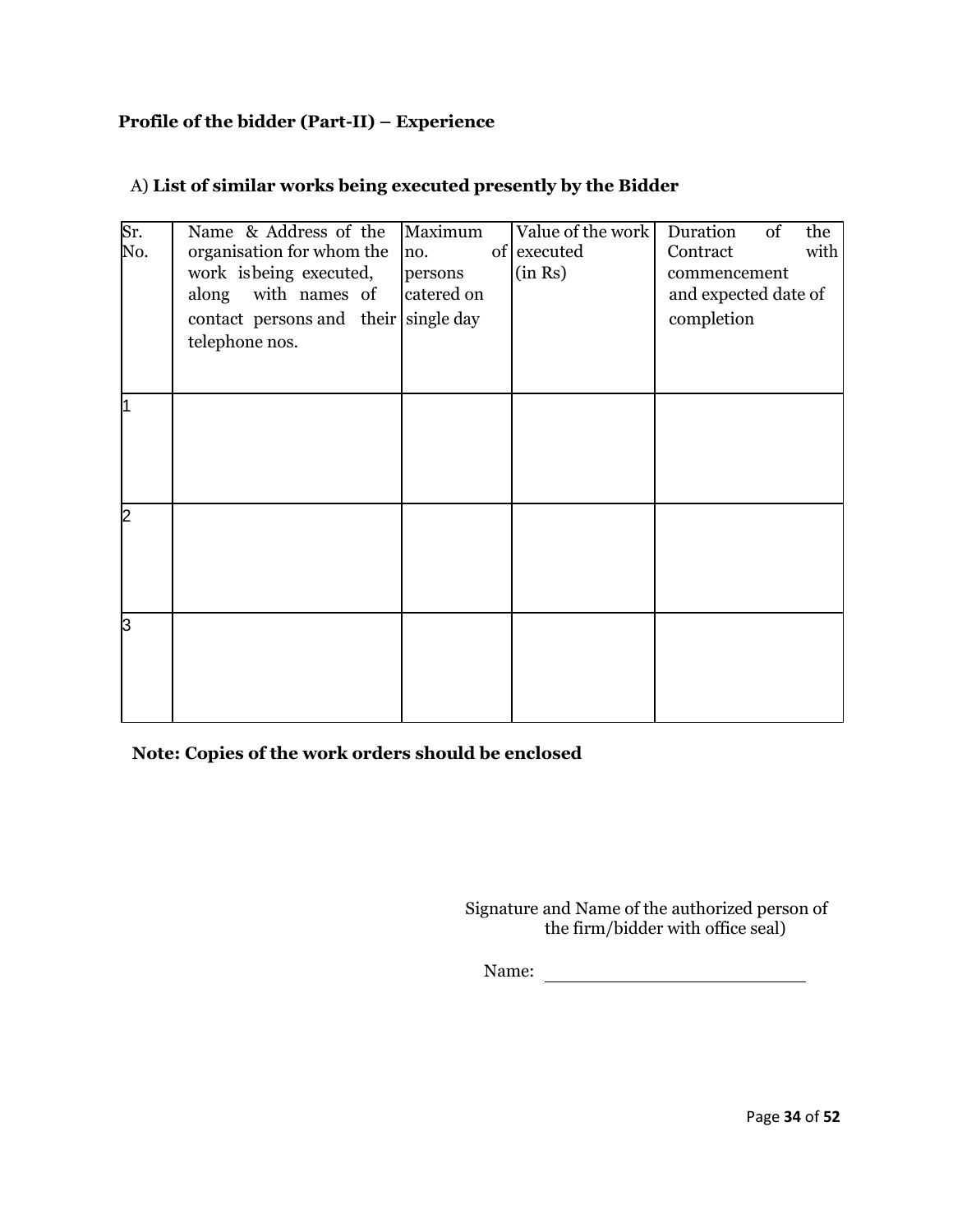### B) **List of similar works already executed/completed by the Bidder during the last 5 years**

| Sr.<br>No. | Name & Address of the<br>organisation for whom the<br>work is being executed,<br>along with names of<br>contact persons and their single day<br>telephone nos. | Maximum<br>no.<br>persons<br>catered on | Value of the work<br>of executed<br>(in Rs) | Duration<br>of<br>the<br>with<br>Contract<br>commencement<br>and expected date of<br>completion |
|------------|----------------------------------------------------------------------------------------------------------------------------------------------------------------|-----------------------------------------|---------------------------------------------|-------------------------------------------------------------------------------------------------|
| ł1         |                                                                                                                                                                |                                         |                                             |                                                                                                 |
| 2          |                                                                                                                                                                |                                         |                                             |                                                                                                 |
| l3         |                                                                                                                                                                |                                         |                                             |                                                                                                 |

#### **Note: Copies of the work orders and performance certificate should be enclosed**

(Signature and Name of the authorized person of the firm/bidder with office seal)

Name: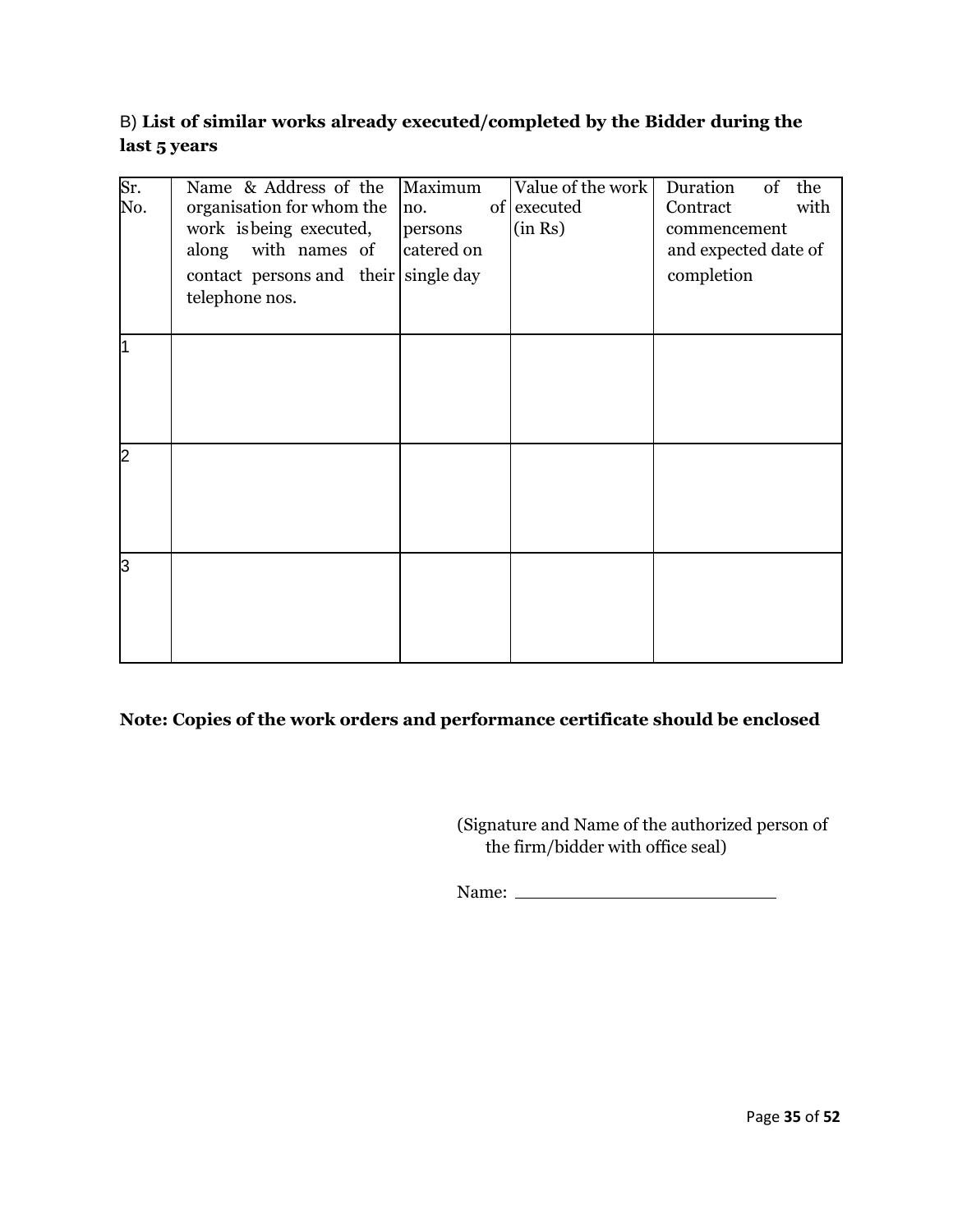#### **PART B - COMMERCIAL BID**

#### **I.PRICE BID FOR CATERING SERVICES**

- 1. The Contractor shall arrange for cooking & servicing of food on daily basis for any number of participants depending upon the attendance/occasion as decided by NBSC from time to time.
- 2. Training programmes are conducted throughout the year, but the number of participants may vary from time to time and NBSC does not guarantee any minimum number of participants. NBSC expects on an average 6000 "Trainee Days" per year. This number is indicative and actual number of trainee days may increase/decrease. "Trainee Days" means number of trainees multiplied by number of training days for each program. "Trainee Days" for any year will be sum of "Trainee Days" of each program conducted. However, NBSC shall pay the contractor minimum charges for 22 participants, if the number of participants availing catering services on Programme days is less than 22 during any day. Bidder should consider this while quoting the catering charges.
- 3. Apart from that NBSC has an approximate staff strength of 40. Tea/Coffee is to be served to the staff twice a day on regular basis on working days.
- 4. There might be occasions when no training is conducted during a particular period/month. For a month in which no training programme has been conducted, NBSC shall pay not more than Rs.50,000/- for that month for maintaining workers and ensuring continuity of other services. Notwithstanding this, the contractor's catering services shall be available throughout the year without any break, for the Faculty, Staff and Guests of the College.
- 5. Charges for providing catering services for participants/guests shall be paid on per head per day basis, if they avail lounge services for an entire day. When participants/ guests avail only part service, charges shall be paid on per head per meal basis.
- 6. The bidder shall quote the rates for each item separately as under. Indicative list of menu is given in **Annexure A** and **Annexure B** of the Technical Bid.
- 7. The rates quoted shall be in alignment with the prevailing market rates.
- 8. Price Bid shall be submitted along with the Cost Analysis.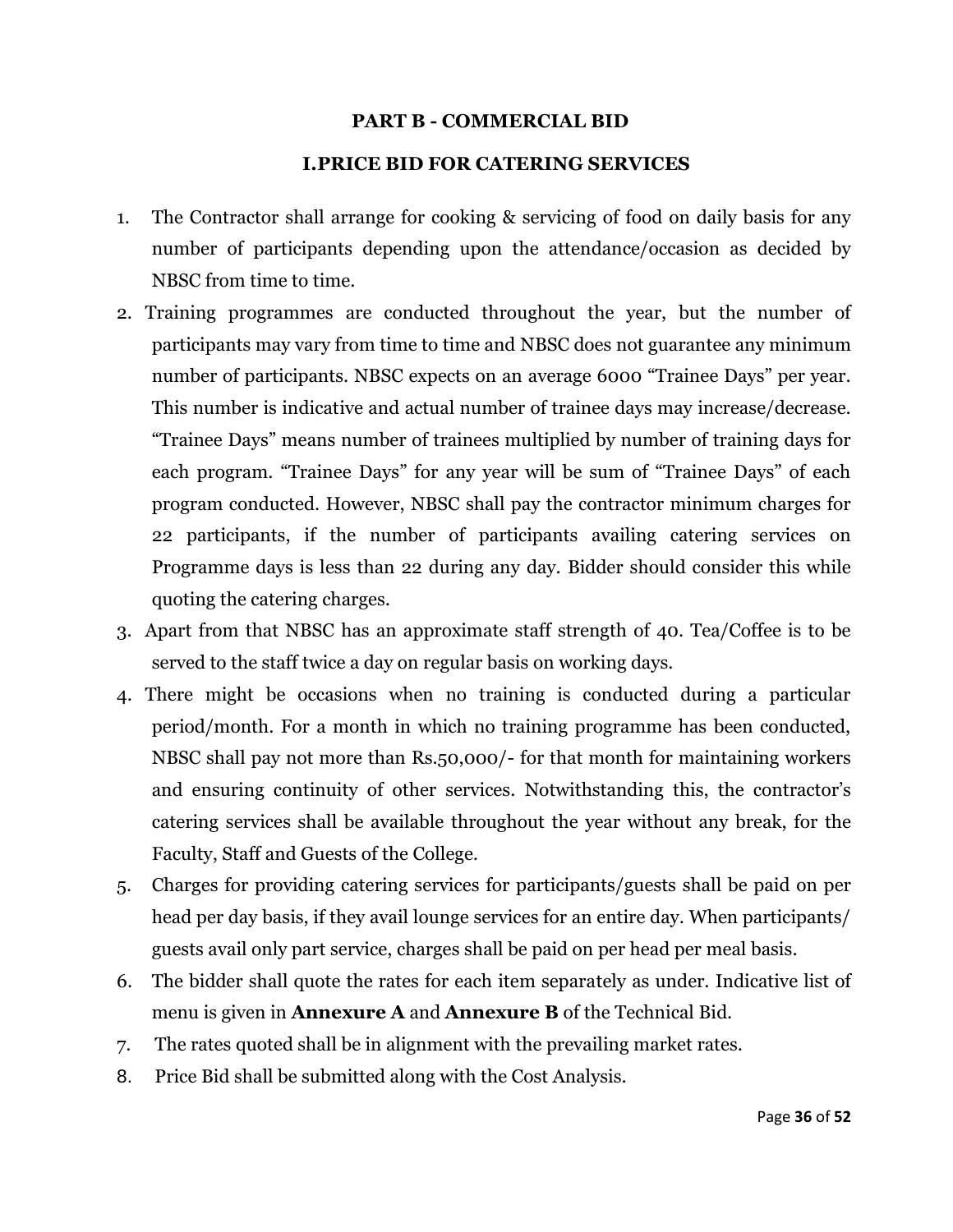#### **ANNEXURE-III**

#### **SCHEDULE OF RATES TO BE QUOTED FOR CATERING SERVICES (Rates to be quoted as per Annexure A, B and C)**

**The Rates to be quoted should be without taxes. The Applicable taxes on catering services will be paid by NBSC to the Contractor in addition to the rates quoted below.**

| Sr.                    | <b>Particulars</b>                 | Rate in        | Rate in Words (in Rs.) |
|------------------------|------------------------------------|----------------|------------------------|
| $\mathbf{n}\mathbf{o}$ |                                    | <b>Figures</b> |                        |
|                        |                                    | (in Rs.)       | (Per Unit)             |
| $\mathbf{1}$           | Providing Tea Bags/Coffee Sachets, |                |                        |
|                        | Cubes/Sachets,<br>Sugar<br>Dairy   |                |                        |
|                        | Whitener/Milk Powder in hostel     |                |                        |
|                        | rooms on programme days            |                |                        |
| $\mathbf{2}$           | Breakfast (08:00 AM to 09:30 AM)   |                |                        |
|                        | (Menu as per Annexure-A)           |                |                        |
| 3                      | Classroom Tea (Tea/Coffee/Butter   |                |                        |
|                        | Milk) (11:30 AM)                   |                |                        |
| $\overline{4}$         | Lunch (01:00 PM to 02:00 PM)       |                |                        |
|                        | (Menu as per Annexure-A)           |                |                        |
| 5                      | Classroom Tea (Tea/Coffee/Butter   |                |                        |
|                        | Milk with Bakery Biscuits) (03:30  |                |                        |
|                        | PM)                                |                |                        |
| 6                      | Evening<br>with<br>Tea<br>Snacks:  |                |                        |
|                        | Tea/Coffee/Butter<br>Milk<br>with  |                |                        |
|                        | anyone of below items with sauce:  |                |                        |
|                        | (a) Onion/Aloo/Palak Pakoda $-75$  |                |                        |
|                        | gms                                |                |                        |
|                        | (b) Aloo Vada $-2$ nos.            |                |                        |
|                        | (c) Veg Cutlet $-2$ nos.           |                |                        |
|                        | $(d) Dhokla - 2 nos.$              |                |                        |
|                        | (e) Cooked pulses $-75$ grams.     |                |                        |
|                        | (f) Mix Veg Poha - 75 gms          |                |                        |
| 7                      | Dinner (08:00 PM to 09:30 PM)      |                |                        |
|                        | (Menu as per Annexure-A)           |                |                        |
|                        | Sub Total (A)                      |                |                        |

#### **Part A: FOR NORMAL TRAINING PROGRAMMES:**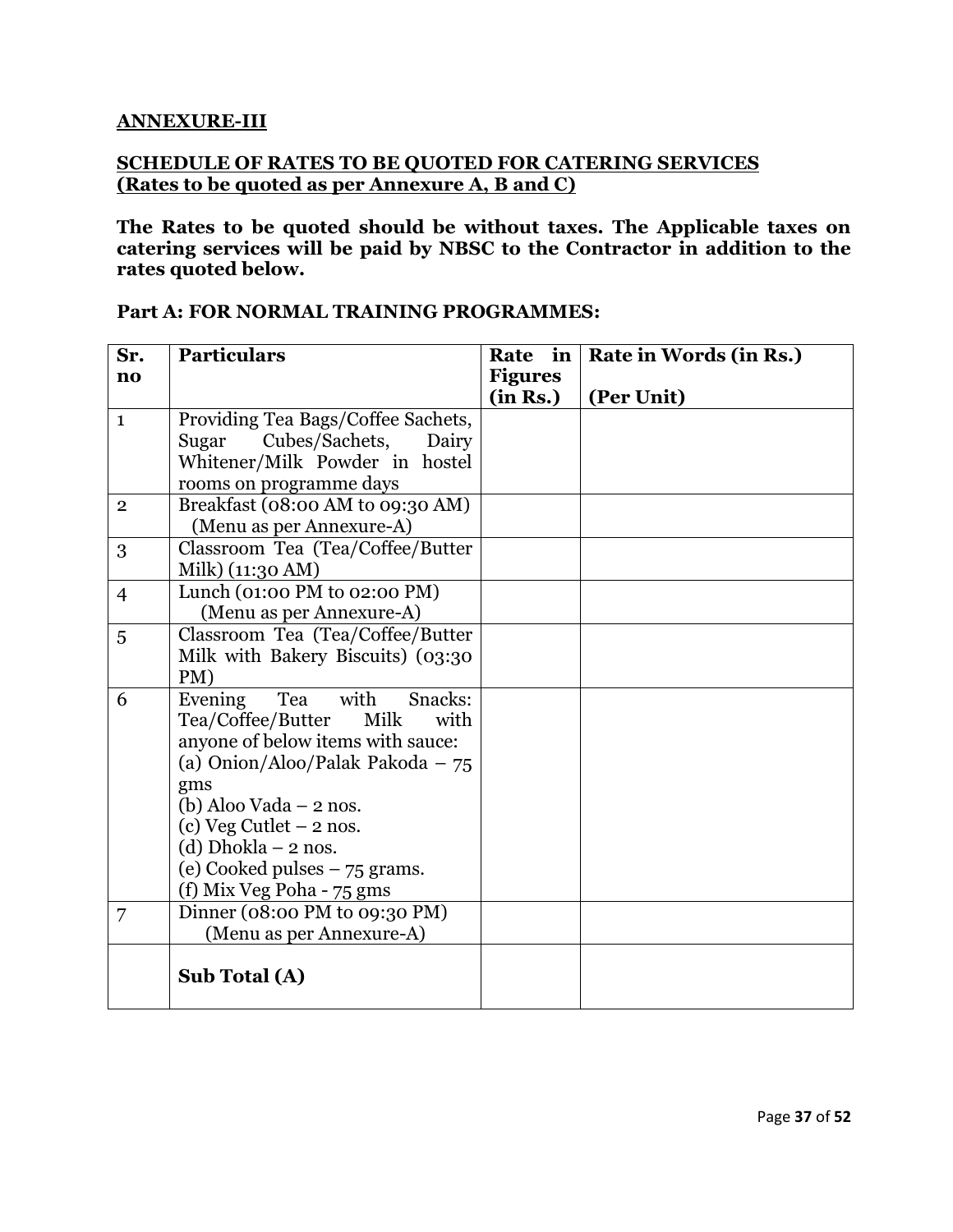|  | Part B: FOR SPECIAL TRAINING PROGRAMMES: |
|--|------------------------------------------|
|  |                                          |

| Sr.                    | <b>Particulars</b>                        | Rate in        | Rate in Words (in Rs.) |
|------------------------|-------------------------------------------|----------------|------------------------|
| $\mathbf{n}\mathbf{o}$ |                                           | <b>Figures</b> |                        |
|                        |                                           | (in Rs.)       | (Per Unit)             |
| $\mathbf 1$            | Providing Tea Bags/Coffee Sachets,        |                |                        |
|                        | Cubes/Sachets,<br>Sugar<br>Dairy          |                |                        |
|                        | Whitener/Milk Powder in hostel            |                |                        |
|                        | room on programme days                    |                |                        |
| $\overline{2}$         | Breakfast (08:00 AM to 09:30 AM)          |                |                        |
|                        | (Menu as per Annexure-A)                  |                |                        |
| 3                      | A pack of toffees/Amla candies -8         |                |                        |
|                        | nos.                                      |                |                        |
| $\overline{4}$         | Classroom Tea (Tea/Coffee/Butter          |                |                        |
|                        | Milk /Packed coconut water/ fresh         |                |                        |
|                        | fruit juice) (11:30 AM)                   |                |                        |
| 5                      | Lunch (01:00 PM to 02:00 PM)              |                |                        |
|                        | (Menu as per Annexure-B)                  |                |                        |
| 6                      | Classroom Tea (Tea/Coffee/Butter          |                |                        |
|                        | Milk with Bakery Biscuits) (03:30         |                |                        |
|                        | PM)<br>with<br>Tea<br>Snacks:             |                |                        |
| 7                      | Evening<br>Tea/Coffee/Butter Milk/ Packed |                |                        |
|                        | coconut water/ fresh fruit juice          |                |                        |
|                        | with anyone of below items with           |                |                        |
|                        | sauce:                                    |                |                        |
|                        | (a) Onion/Aloo/Palak Pakoda $-75$         |                |                        |
|                        | gms                                       |                |                        |
|                        | (b) Aloo Vada $-2$ nos.                   |                |                        |
|                        | (c) Veg Cutlet $-2$ nos.                  |                |                        |
|                        | (d) Dhokla $-2$ nos.                      |                |                        |
|                        | (e) Cooked pulses $-75$ grams             |                |                        |
|                        | (f) Mix Veg Poha $-75$ gms                |                |                        |
| 8                      |                                           |                |                        |
|                        | Dinner ( $08:00$ PM to $09:30$ PM)        |                |                        |
|                        | (Menu as per Annexure-B)                  |                |                        |
|                        |                                           |                |                        |
|                        | Sub Total (B)                             |                |                        |
|                        |                                           |                |                        |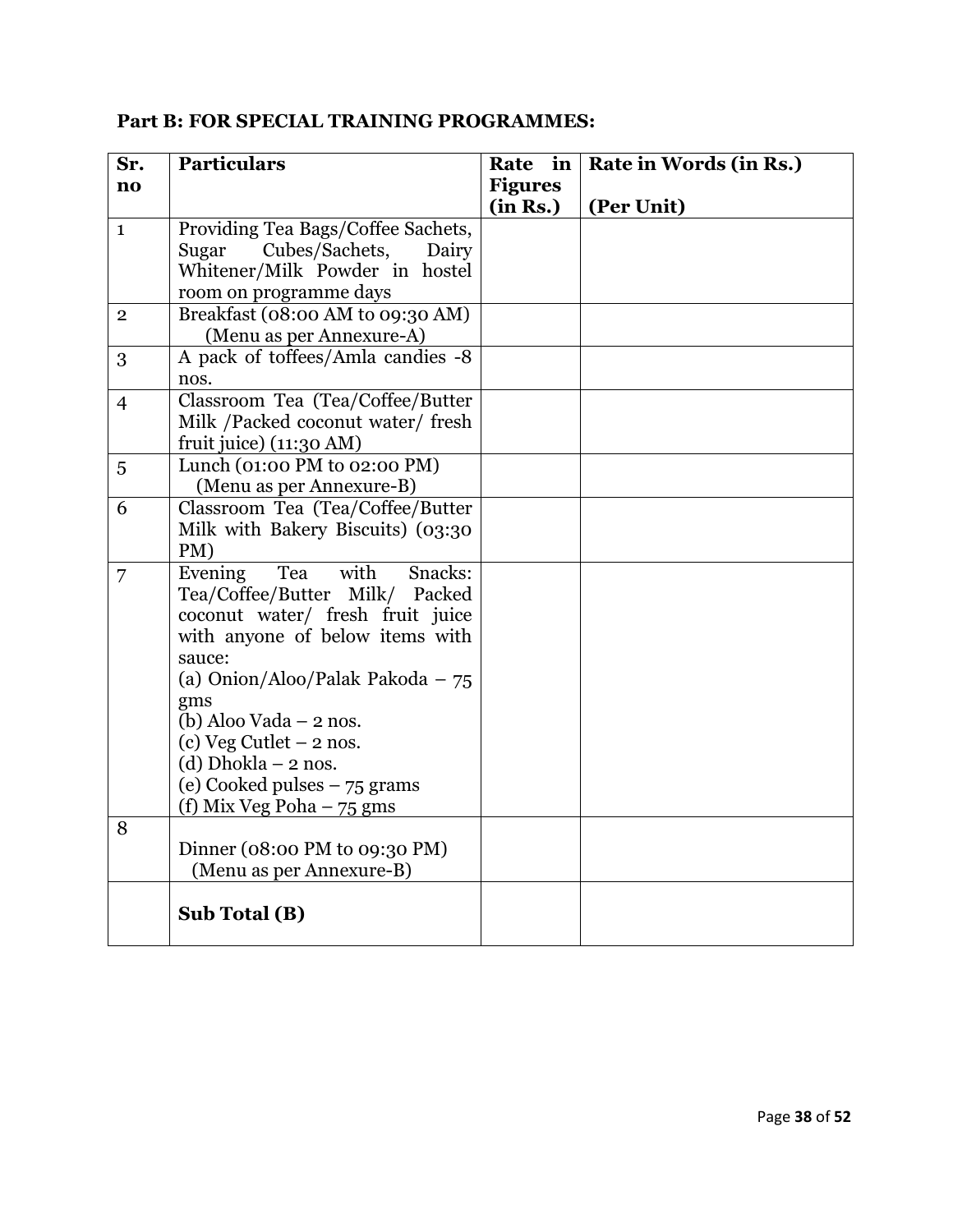**Part C: For Tea/Coffee in Office:**

| Sr.<br>$\mathbf{n}\mathbf{o}$ | Particulars (Rates for below Rate in<br>mentioned items are capped<br>at Rs. 15 per serving.<br>Contractor must quote within<br>the permissible limit) | <b>Figures</b><br>(in Rs.) | Rate in Words (in Rs.) |
|-------------------------------|--------------------------------------------------------------------------------------------------------------------------------------------------------|----------------------------|------------------------|
|                               | Morning Tea (Tea, Coffee, Butter<br>Milk with Bakery Biscuits<br>/Cookies-2 nos.) (10:00 AM)                                                           |                            |                        |
| $\overline{2}$                | Afternoon Tea (Tea, Coffee, Butter<br>Milk with Bakery<br><b>Biscuits</b><br>$/$ Cookies-2 nos. $)$ (03:00 PM)                                         |                            |                        |
|                               | Sub Total (C)                                                                                                                                          |                            |                        |

**Note:** Tea bags of different flavors (black tea, green tea, lemon tea etc.) and sugar cubes/sugar free sachets should be served along with regular tea.

Tea/Coffee should be served to the Guests staying at NBSC at the rates quoted in Part C mentioned above.

Value of quote will be calculated based on blow mentioned formula:

 $0.55$  x (Subtotal A) +  $0.35$  x (Subtotal B) +  $0.1$  x (Subtotal C)

The resulting value of above mentioned expression will be treated as value of the quote and will be used to determine the L1 quote.

#### **The Rates to be quoted should be without taxes. The Applicable taxes on catering services will be paid by NBSC to the Contractor in addition to the rates quoted above.**

I/we accept all the Terms and Conditions, Specifications and Guidelines as indicated in the Tender Document including the penalty clause.

```
(Signature and Name of the authorized person 
of the firm/bidder with official seal)
```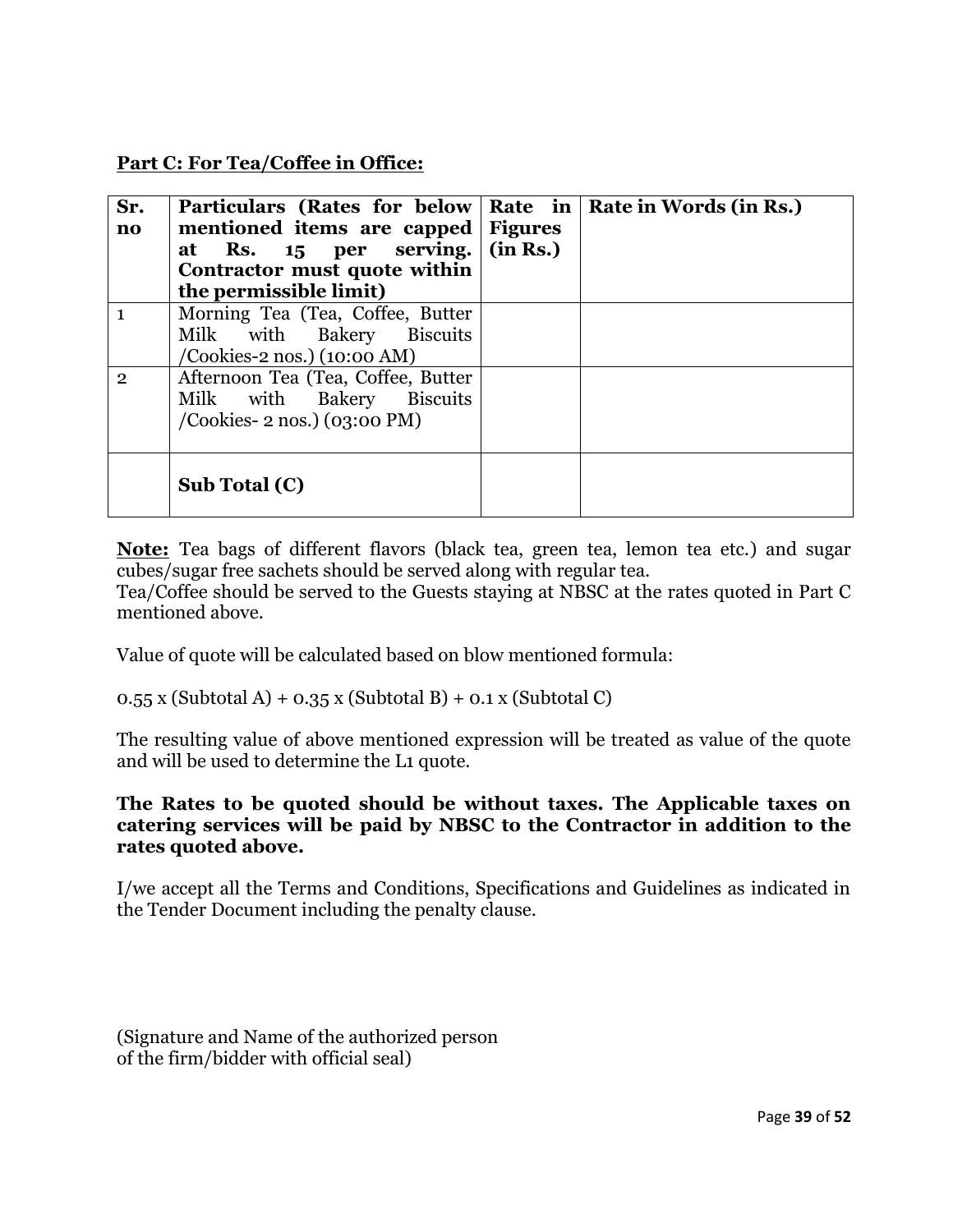#### **ANNEXURE-A**

#### **INDICATIVE SCHEDULE OF ITEMS TO BE SERVED FOR BREAKFAST, LUNCH & DINNER**

### **I. Breakfast**

| Sr. no         | <b>Item</b>                                                   | <b>Remarks</b>           |  |
|----------------|---------------------------------------------------------------|--------------------------|--|
| 1              | Bread Toast with Jam, Butter and Chese                        |                          |  |
| $\overline{2}$ | Corn/Wheat/Ragi Flakes/Oats with Milk and                     |                          |  |
|                | Honey                                                         |                          |  |
| 3              | Bananas-2 nos.                                                |                          |  |
| $\overline{4}$ | <b>Tomato Sauce</b>                                           |                          |  |
| 5              | (a) Poori with aloo curry (b) Assorted Paratha   Any one item |                          |  |
|                | with Veg. Kurma and Curd                                      |                          |  |
| 6              | (a) Masala Dosa                                               | Any one item             |  |
|                | (b) Idli                                                      |                          |  |
|                | (c) Pongal                                                    |                          |  |
|                | (d) Upma                                                      |                          |  |
|                | (e) Onion Uttapam                                             |                          |  |
|                | (f) Vada                                                      |                          |  |
|                | All the above with Chutney and Sambhar                        |                          |  |
|                | (g) Poha                                                      |                          |  |
|                | Boiled Egg, Scrambled Egg, Omlet                              | Any one item             |  |
| 8              | <b>Sprouts</b>                                                |                          |  |
| 9              | Fresh Juices-Apple, Mango, Pineapple, Orange,                 | Any one item             |  |
|                | Mousambi                                                      |                          |  |
| 10             | Tea/Coffee/Milk                                               | To be brewed fresh &     |  |
|                |                                                               | served with<br>sugar     |  |
|                |                                                               | cubes/sugar free and tea |  |
|                |                                                               | bags.                    |  |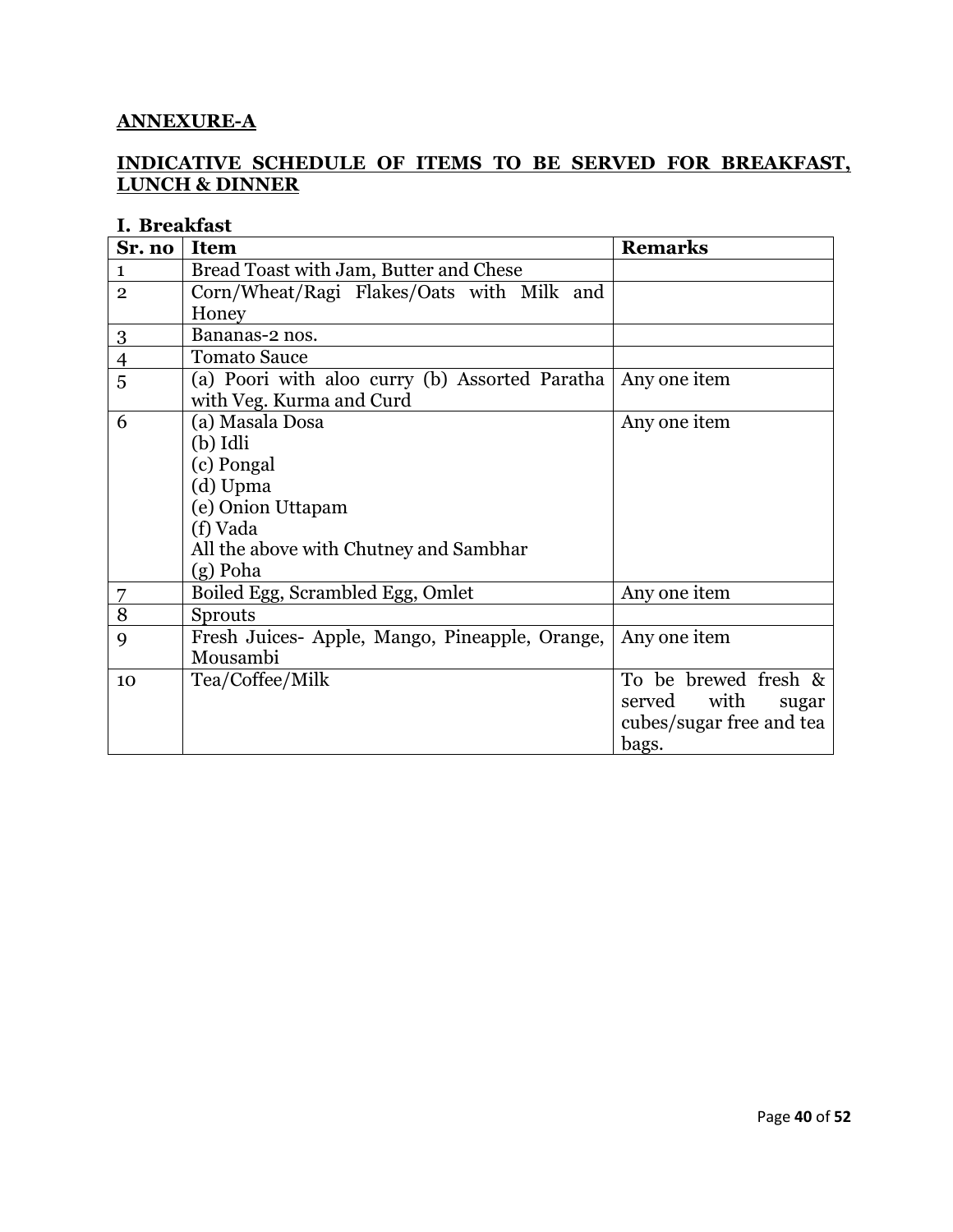### **II. Lunch**

| Sr. no.        | <b>Item</b>                                     | <b>Remarks</b>                 |  |
|----------------|-------------------------------------------------|--------------------------------|--|
| $\mathbf{1}$   | (a) Cream of Tomato Soup                        | Any one item                   |  |
|                | (b) Cream of Sweet Corn Soup                    |                                |  |
|                | (c) Clear Vegetable Soup                        |                                |  |
|                | (d) Cream of Mushroom Soup                      |                                |  |
|                | (e) Hot and Sour Soup                           |                                |  |
|                | (f) Lemon Coriander Soup                        |                                |  |
| $\mathbf{2}$   | Phulka/Tandoori<br>Roti/Naan/Rumali             | Any one Item. In special cases |  |
|                | Roti/Assorted Paratha                           | Bread/Bread<br>Brown<br>Rolls  |  |
|                |                                                 | shall be served.               |  |
| 3              | Plain and Curd Rice                             |                                |  |
| $\overline{4}$ | (a) Vegetable fried rice                        | Any one item                   |  |
|                | (b) Jeera rice                                  |                                |  |
|                | (c) Vegetable Pulao                             |                                |  |
| $\overline{5}$ | Sambhar/Dal/Rajma/Dal fry/Dal Makhani           | Any one item                   |  |
| 6              | Bhindi fry/ Aloo fry/Beans and carrot fry/      | Any one item                   |  |
|                | Capsicum<br>Gobi<br>$\p{fry}/$<br>65/<br>Veg.   |                                |  |
|                | Manchurian/Baigan Bharta                        |                                |  |
| 7              | Mixed vegetable kurma/ Capsicum with            | Any one item                   |  |
|                | Gobi Curry/ Paneer Butter Masala/ Palak         |                                |  |
|                | Paneer/Mutter Paneer/Mutter<br>Paneer/          |                                |  |
|                | Veg Malai Koftha/ Dahi Kadi                     |                                |  |
| 8              | Green Salad/Tossed Salad/Mixed Sprout           |                                |  |
|                | Salad/ Chick Pea Salad                          |                                |  |
| 9              | Curd/Raita                                      |                                |  |
| 10             | Rasam                                           |                                |  |
| 11             | Pickle-Mango/Lemon/Mixed                        |                                |  |
| 12             | ice-cream- vanilla,<br>butter<br>scotch,<br>(a) | Any one item                   |  |
|                | chocolate, strawberry,                          |                                |  |
|                | (b) Gulab Jamun                                 |                                |  |
|                | (c) Rasgulla                                    |                                |  |
|                | (d) Kheer                                       |                                |  |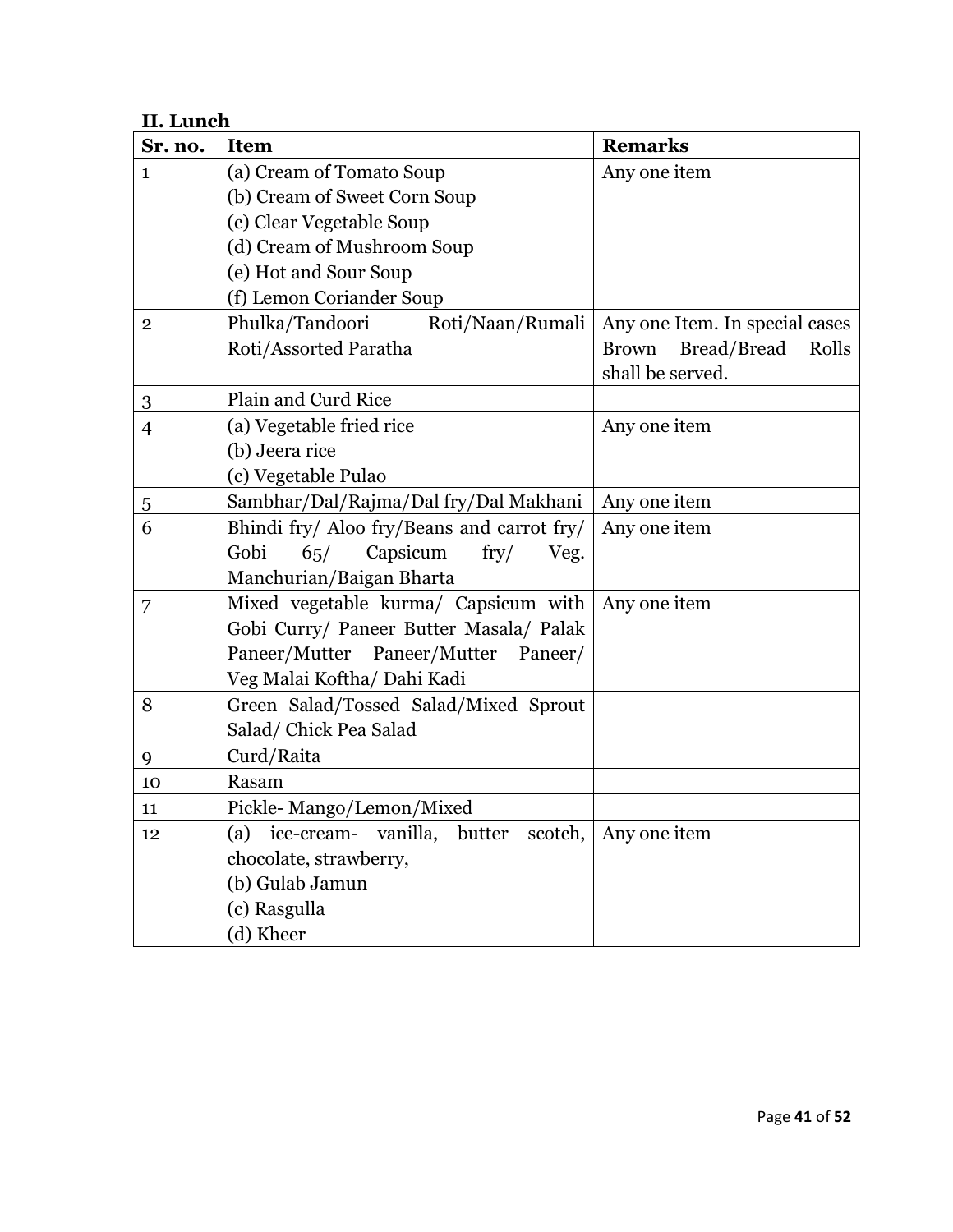### **III. Dinner**

| Sr. no.        | <b>Item</b>                               | <b>Remarks</b> |
|----------------|-------------------------------------------|----------------|
| $\mathbf{1}$   | (a) Cream of Tomato Soup                  | Any one item   |
|                | (b) Cream of Sweet Corn Soup              |                |
|                | (c) Clear Vegetable Soup                  |                |
|                | (d) Cream of Mushroom Soup                |                |
|                | (e) Hot and Sour Soup                     |                |
|                | (f) Lemon Coriander Soup                  |                |
| $\bf 2$        | Phulka and Chapati                        |                |
| $\overline{3}$ | Plain and Curd Rice                       |                |
| $\overline{4}$ | (a) Vegetable fried rice                  | Any one item   |
|                | (b) Jeera rice                            |                |
|                | (c) Vegetable Pulao                       |                |
| <u>5</u>       | Sambhar/Dal/Rajma/Dal fry/Dal Makhani     | Any one item   |
| 6              | Tinda fry/ Brinjal fry/ Aloo fry/ Cabbage | Any one item   |
|                | fry/ Gobi fry/ Karela fry                 |                |
| 7              | Mixed vegetable kurma/ Capsicum with      | Any one item   |
|                | aloo curry/ Veg malai koftha/ Dahi kadi   |                |
| 8              | Chicken curry/ Chicken 65/ Chicken fry/   | Any one item   |
|                | Mutton Curry/ Fish Curry/ Egg Curry       |                |
| 9              | Salad (tomato, onion, lemon,<br>Green     |                |
|                | cucumber, and carrot)                     |                |
| 10             | Curd/Raita                                |                |
| 11             | Pickle-Mango/Lemon/Mixed                  |                |
| 12             | Banana-2 nos.                             | Any one item   |
|                | Papaya-150 gms                            |                |
|                | Pineapple-150 gms                         |                |
|                | Water Melon-150 gms                       |                |
| 13             | Sweets-<br>Kheer/<br>Sewaiyan/Ice         | Any one item   |
|                | Cream/Gulab Jamun etc                     |                |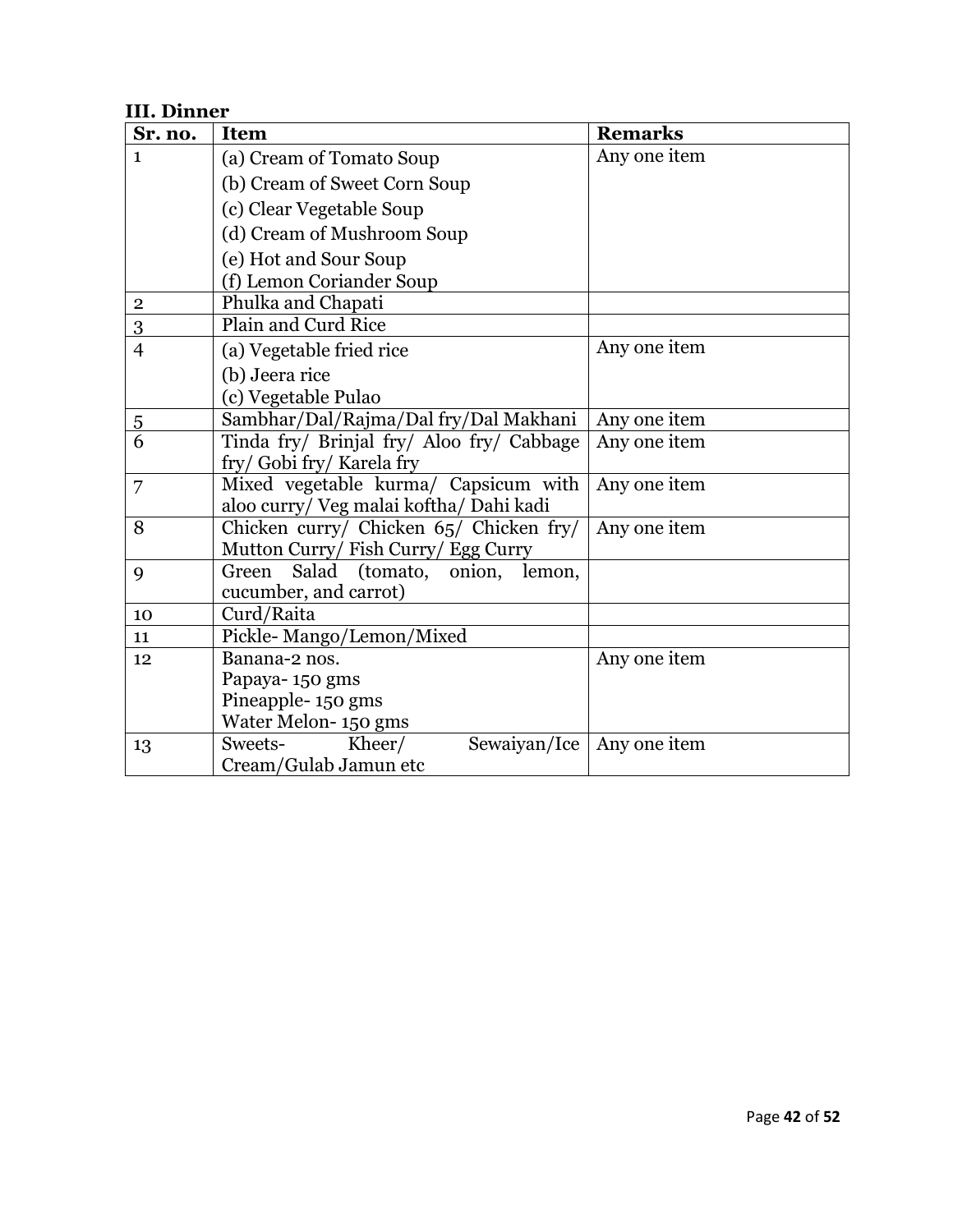#### **ANNEXURE B**

#### **INDICATIVE SCHEDULE OF ITEMS TO BE SERVED FOR SPECIAL LUNCH/DINNER**

| Sr. no.             | <b>Item</b>                                                                            | <b>Remarks</b>       |
|---------------------|----------------------------------------------------------------------------------------|----------------------|
| 1                   | a) Cream of Tomato Soup                                                                | Any one veg soup and |
|                     | (b) Cream of Sweet Corn Soup                                                           | one non-veg soup     |
|                     | (c) Clear Vegetable Soup                                                               |                      |
|                     | (d) Cream of Mushroom Soup                                                             |                      |
|                     | (e) Hot and Sour Soup                                                                  |                      |
|                     | (f) Lemon Coriander Soup                                                               |                      |
|                     | (g) Cream of Chicken Soup                                                              |                      |
|                     | (h) Chicken Hot & Sour Soup                                                            |                      |
| $\mathbf{2}$        | Phulka/Tandoori/Roti/Naan/Rumali                                                       | Any two item         |
|                     | Roti/Kulcha/Poori/Assorted Parathas                                                    |                      |
| 3                   | (a) Assorted Bhaji                                                                     | Any one item         |
|                     | (b) Vegetable Role                                                                     |                      |
|                     | (c) Cutlet                                                                             |                      |
| $\overline{4}$      | Plain Rice, Jeera Rice, Curd Rice with raisins,<br>seedless grapes and cashewnuts.     | All items            |
|                     | Moong Dal/Rajma Dal/Dal fry/Dal Makhani                                                | Any one item         |
| $\overline{5}$<br>6 | Vegetable Pulao/Vegetable Biryani/Kashmiri                                             | Any one item         |
|                     | Pulao                                                                                  |                      |
| 7                   | Chicken<br>Biryani/Mutton<br>Dum<br>Dum                                                | Any one item         |
|                     | Biryani/Chicken<br>Noodles/American<br>Chopsy                                          |                      |
|                     | <b>Noodles</b>                                                                         |                      |
| 8                   | Curry/Butter Chicken/Ginger<br>Chicken                                                 | Any one item         |
|                     | Chicken/Garlic Chicken/Kadai Chicken/ Mutton                                           |                      |
|                     | Rogan Gosht/Mutton Do Pyaza/Mutton Keema                                               |                      |
| 9                   | Fish fry/Chicken 65 (boneless)/Fish Finger<br>fry/Chicken Lollipop/Roast Chicken/Roast | Any one item         |
|                     | Mutton                                                                                 |                      |
|                     | Any one of the above items to be accompanied                                           |                      |
|                     | with chutney and white sauce                                                           |                      |
| 10                  | Bhindi fry/Aloo fry/Beans ans Carrot fry/Gobi                                          | Any one item         |
|                     | 65/Capsicum fry/Veg Manchurian/Karela                                                  |                      |
|                     | fry/Roast Potatoes                                                                     |                      |
| 11                  | Mix vegetable Korma/Veg Malai Koftha/Paneer                                            | Any one item         |
|                     | <b>Butter</b><br>Masala/Palak<br>Paneer/Mutter                                         |                      |
|                     | Paneer/Shahi Paneer/Paneer Tikka Masala                                                |                      |
| 12                  | Raita                                                                                  |                      |
| 13                  | Rasam<br>Green Salad/Caesar Salad/Russian Salad/Tossed                                 | Any one item         |
| 14                  | Salad/Mixed Sprout Salad/Chick Pea Salad                                               |                      |
| 15                  | Pan Tossed Vegetables/Boiled Vegetables                                                | Any one item         |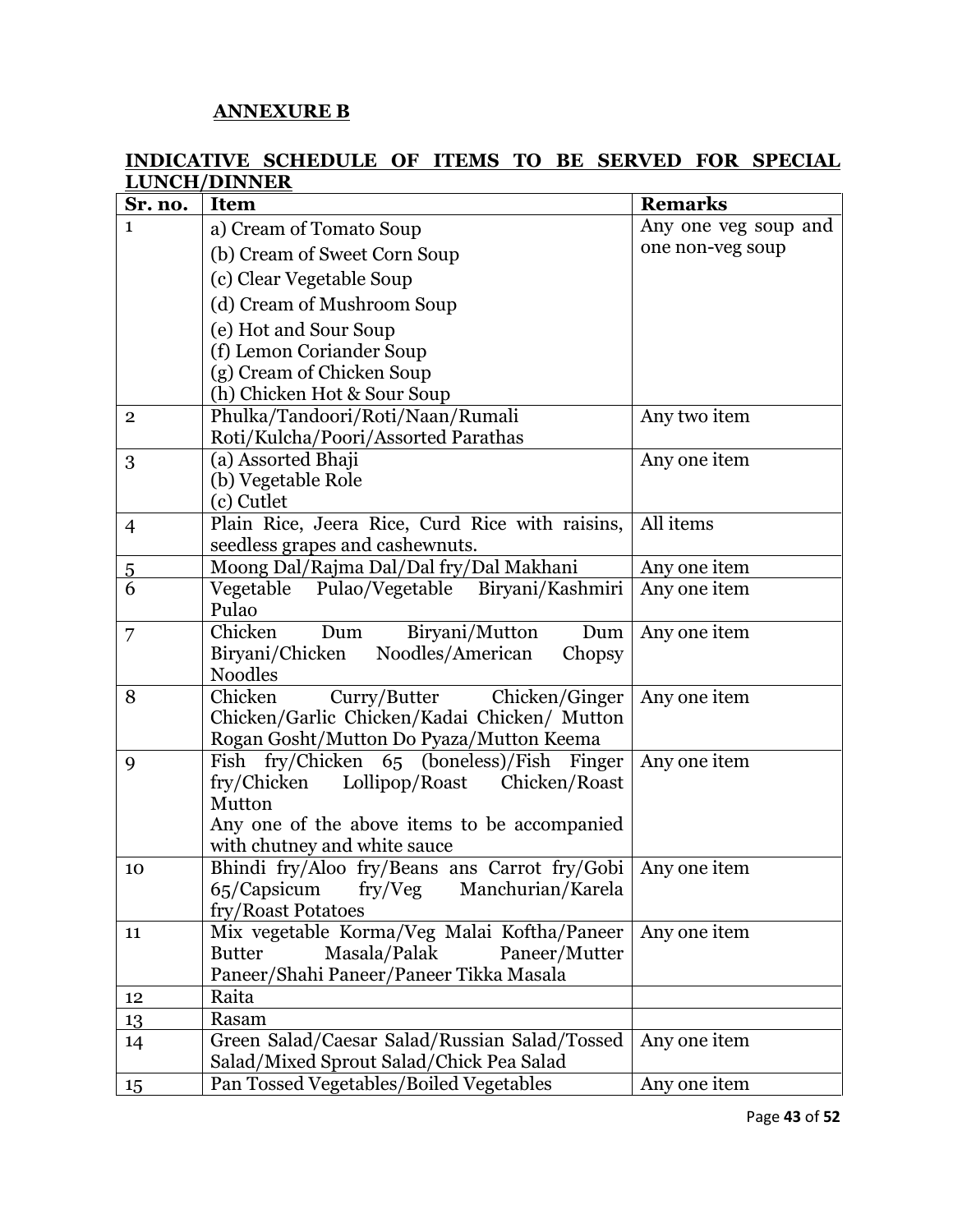| 16 | Pickle-Mango, Lemon, Mixed            |        |                                     |
|----|---------------------------------------|--------|-------------------------------------|
| 17 | Ice                                   | Cream- | vanilla/butter   Any three flavours |
|    | scotch/chocolate/strawberry/chocolate |        |                                     |
| 18 | (a) Gulab Jamun                       |        | Any one item                        |
|    | (b) Shahi Tukda                       |        |                                     |
|    | (c) Rasgulla                          |        |                                     |
|    | (d) Ras Malai                         |        |                                     |
|    | (e) Rabri Malpua                      |        |                                     |
|    | (f) Shrikhand                         |        |                                     |
| 19 | Fruit Salad                           |        |                                     |

**Note: Above mentioned Menu in ANNEXURE A and ANNEXURE B may be modified/changed by changing/including/excluding any item with mutual consent of NBSC and the Contractor.**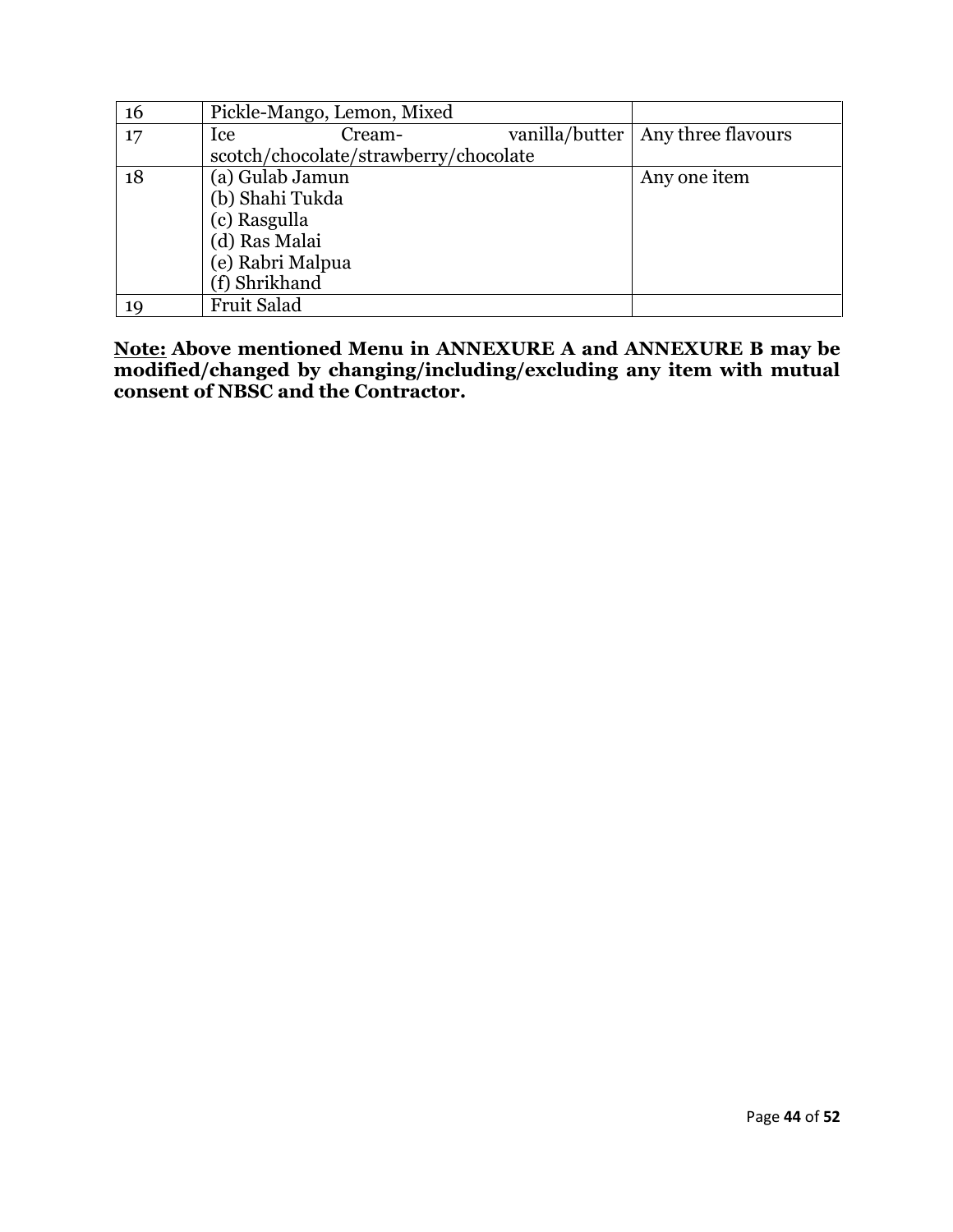### **ANNEXURE C**

### **BRAND/QUALITY OF MATERIALS TO BE USED**

| Sr.            | <b>Item</b>         | <b>Brand</b>                                   |  |
|----------------|---------------------|------------------------------------------------|--|
| no.            |                     |                                                |  |
| $\mathbf{1}$   | Rice                | Basmati (India Gate/Kohinoor) or equivalent    |  |
| $\mathbf 2$    | Dal/Pulses          | Brand as approved by NBSC                      |  |
| 3              | Cooking Oil         | Rice Bran/Sunflower Oil (Safola, Fortune)      |  |
| $\overline{4}$ | Atta                | Ashirvad/Pilsburry/Annapurna/Farm              |  |
|                |                     | Fresh/Patanjali/Golden Harvest                 |  |
| $\overline{5}$ | Pickles             | Brand as approved by NBSC                      |  |
| 6              | <b>Bread</b>        | Modern/Brittania/Mr. Brown                     |  |
| 7              | Butter/Cheese       | Amul/Brittania/Mother Dairy                    |  |
| 8              | Jam                 | Kissan/Tops                                    |  |
| 9              | Sauce               | Kissan/Maggi                                   |  |
| 10             | Milk                | pasteurised Milk<br>Branded<br>(Amul/Namastey) |  |
|                |                     | India/Parag/Mother Dairy)                      |  |
| 11             | Curd                | Freshly prepared                               |  |
| 12             | Tea Bags            | Tajmahal/Lipton/Tetley                         |  |
| 13             | <b>Biscuits</b>     | Brittania/Parle/Sunfeast                       |  |
| 14             | Cookies             | From reputed bakers                            |  |
| 15             | Vegetables          | 1st Quality fresh from market                  |  |
| 16             | Fruits              | 1st Quality fresh from market                  |  |
| 17             | Ice cream           | Amul/TopNTown/Mother Dairy                     |  |
| 18             | Corn/Wheat Flakes   | Kellogs/Nestle                                 |  |
| 19             | Oats                | Quaker                                         |  |
| 20             | Chicken/Mutton/Fish | 1st Quality fresh meat                         |  |
| 21             | Masala              | MDH/MTR/Everest/Golden harvest/Patanjali       |  |

The above mentioned brand list is indicative and caterer must get the brand approved from NBSC before using.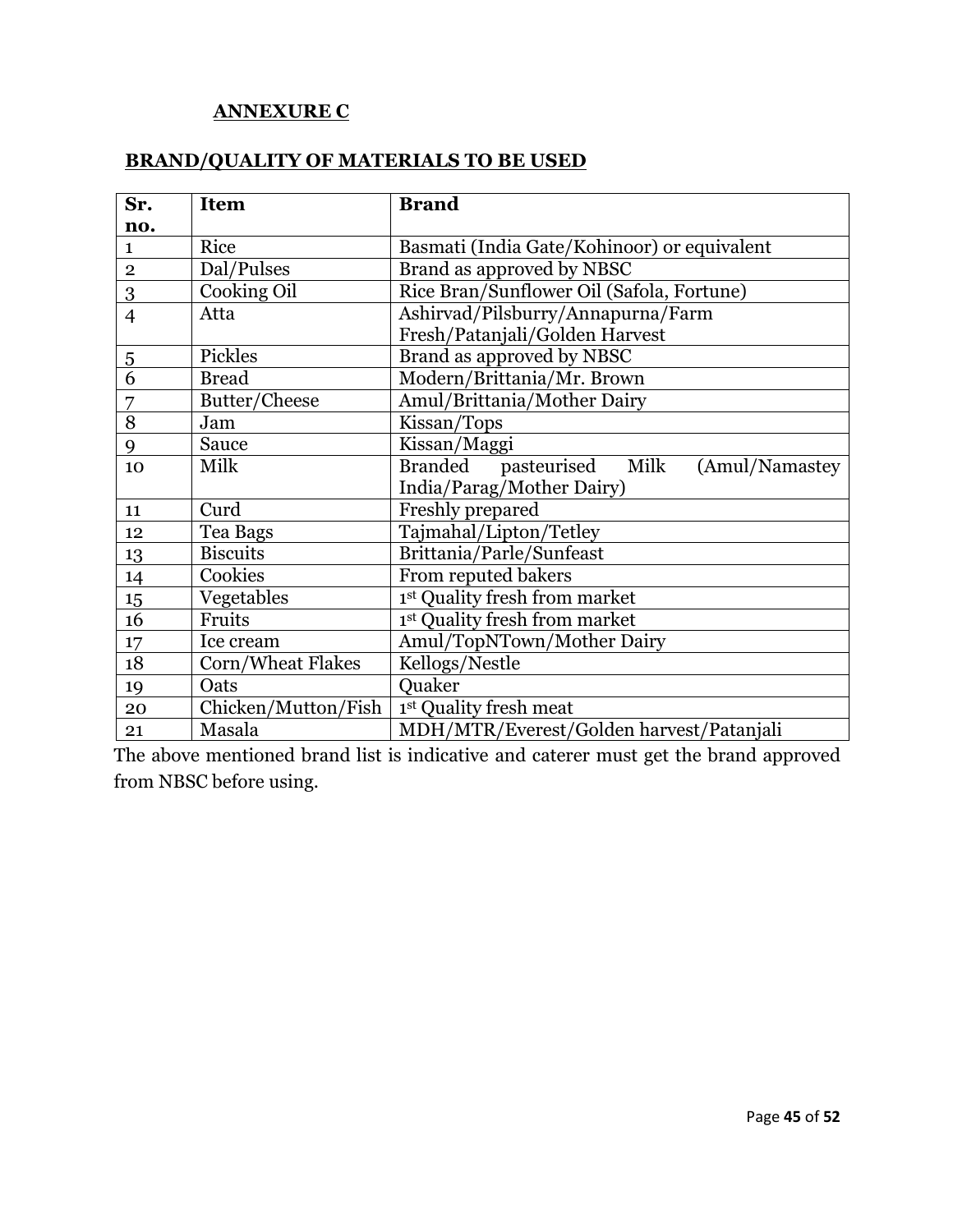#### **Annexure IV**

#### **INTEGRITY PACT**

#### Between

National Bank for Agriculture and Rural Development (NABARD) hereinafter referred to as "The Principal"

And

..... ............................................ hereinafter referred to as "The Bidder/Contractor"

#### **Preamble**

The principal intends to award, under laid down organizational procedures, contract/s for....................................... The principal values full compliance with all relevant laws of the land, rules, regulation, and economic use of resources and of fairness /transparency in its relations with its Bidder(s) and/or Contractor(s). In order to achieve these goals, the Principal will appoint Independent External Monitors (IEMs) who will monitor the tender process and the execution of the contract for compliance with the principles mentioned above.

#### **Section 1 -Commitments of the Principal**

(1) The Principal commits itself to take all measures necessary to prevent corruption and to observe the following principles:-

a. No employee of the Principal, personally or through family members, will in connection with the tender for, or the execution of a contract, demand, take a promise for or accept, for serf or third person, any material or immaterial benefit which the person is not legally entitled to.

b. The Principal will, during the tender process treat all Bidder(s) with equity and reason. The Principal will, in particular, before and during the tender process, provide to all Bidder(s) the same information and will not provide to any Bidder(s) confidential / additional information through which the Bidder(s) could obtain an advantage in relation to the tender process or the contract execution.

c. The Principal will exclude from the process all known prejudiced persons.

(2) If the Principal obtains information on the conduct of any of its employees which is a criminal offence under the IPC/PC Act, or if there be a substantive suspicion in this regard, the Principal will inform the Chief Vigilance Officer and in addition can initiate disciplinary actions.

#### **Section 2 -Commitments of the Bidder(s)/Contractor(s)**

(1) The Bidder(s) / Contractor(s) commit themselves to take all measures necessary to prevent corruption. The Bidder(s) / Contractor(s) commit themselves to observe the following principles during participation in the tender process and during the contract execution: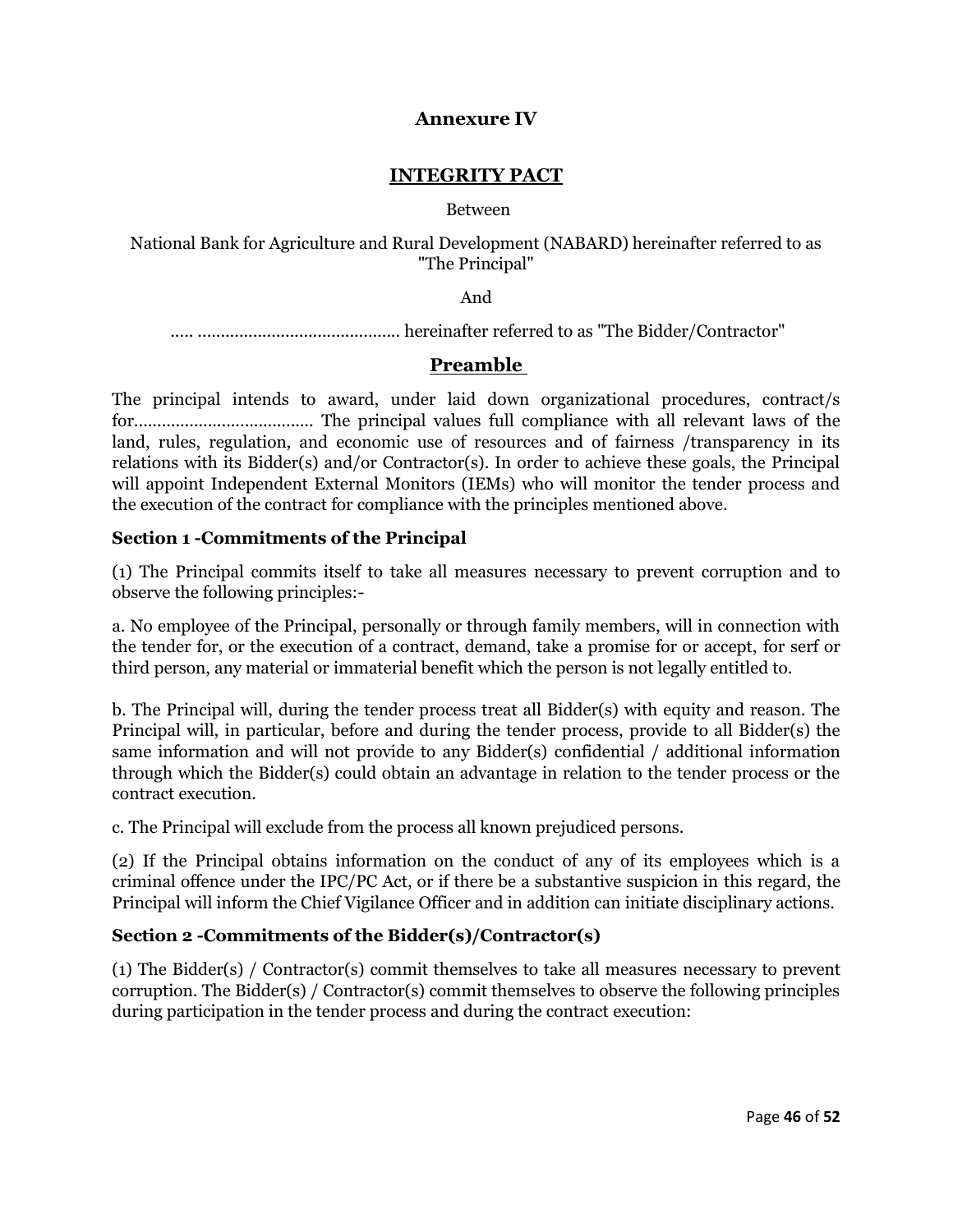- a. The Bidder(s) / Contractor(s) will not, directly or through any other person or firm, offer, promise or give to any of the Principal's employees involved in the tender process or the execution of the contract or to any third person any material or other benefit which he/she is not legally entitled to, in order to obtain in exchange any advantage of any kind whatsoever during the tender process or during the execution of the contract.
- b. The Bidder(s)/Contractor(s) will not enter with other Bidders into any undisclosed agreement or understanding, whether formal or informal. This applies in particular to prices, specifications, certifications, subsidiary `+ contracts, submission or nonsubmission of bids or any other actions to restrict competitiveness or to introduce cartelisation in the bidding process.
- c. The Bidder(s)/Contractor(s) will not commit any offence under the relevant IPC/PC Act; further the Bidder(s) / Contractor(s) will not use improperly, for purposes of competition or personal gain, or pass on to others, any information or document provided by the Principal as part of the business relationship, regarding plans, technical proposals and business details, including information contained or transmitted electronically.
- d. The Bidder(s)/Contractor(s) of foreign origin shall disclose the name and address of the Agents/representatives in India, if any. Similarly the Bidder(s)/Contractors(s) of Indian Nationality shall furnish the name and address of the foreign principals, if any.
- e. The Bidder(s) /Contractor(s) will, when presenting their bid, disclose any and all payments made, is committed to or intends to make to agents, brokers or any other intermediaries in connection with the award of the contract.
- f. Bidder(s) /Contractor(s) who have signed the Integrity Pact shall not approachtheCourtswhilerepresentingthemattertoIEMsandshallwaitfor their decision in the matter.

(2) The Bidder(s) /Contractor(s) will not instigate third persons to commit offences outlined above or be an accessory to such offences.

#### **Section 3 - Disqualification from tender process and exclusion from future contracts**

If the Bidder(s) /Contractor(s), before award or during execution has committed a transgression through a violation of Section 2, above or in any other form which put their reliability or credibility in question, the Principal is entitled to disqualify the Bidder(s) / Contractor(s) from the tender process.

#### **Section 4 - Compensation for Damages**

(1) If the Principal has disqualified the Bidder(s) from the tender process prior to the award according to Section 3, the Principal is entitled to demand and recover the damages equivalent to Earnest Money Deposit/Bid Security.

(2)If the Principal has terminated the contract according to Section 3, or if the Principal is entitled to terminate the contract according to Section 3, the Principal Shall be entitled to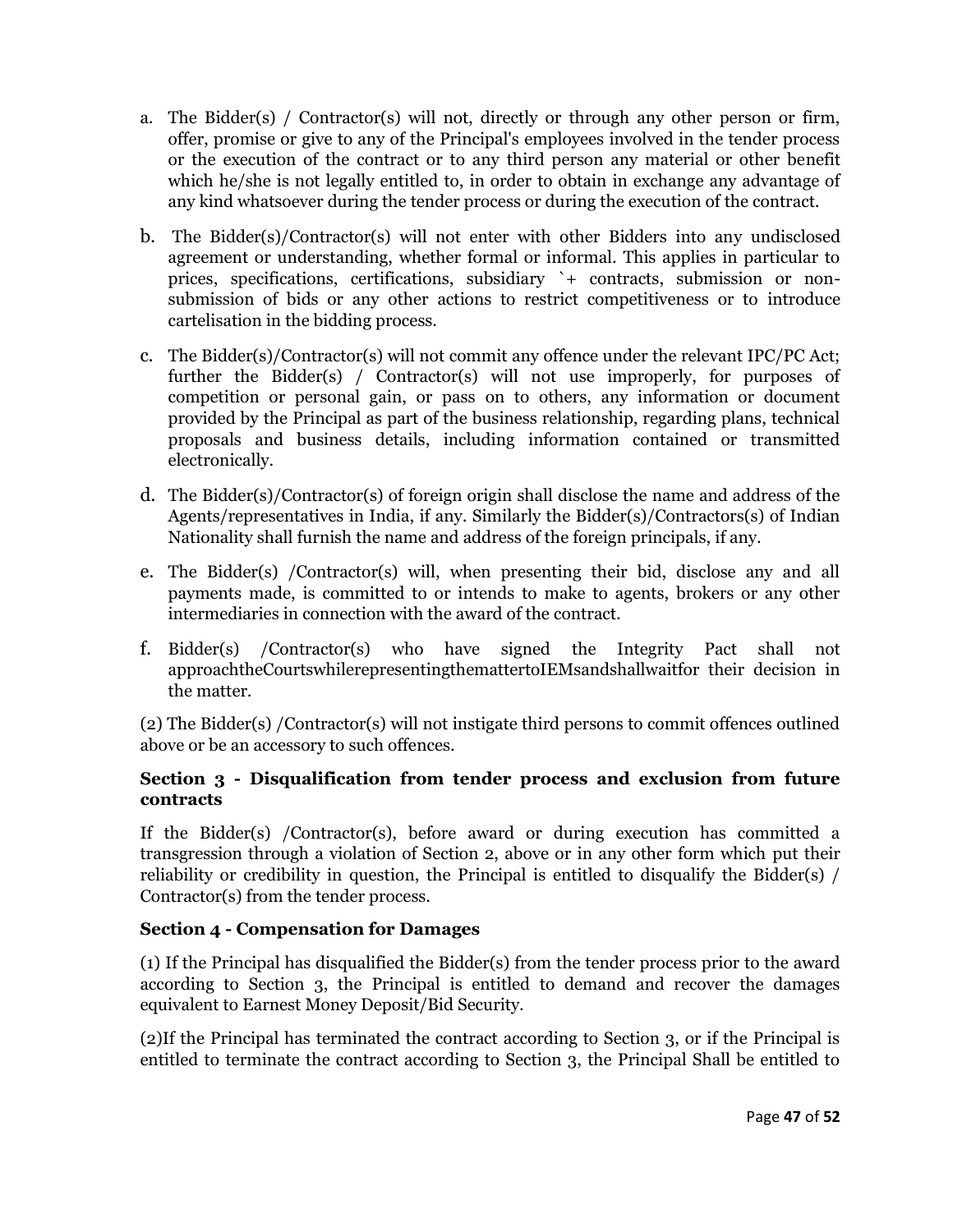demand and recover from the Contractor liquidated damages of the Contract value or the amount equivalent to Performance Bank Guarantee.

#### **Section 5 - Previous transgression**

(1) The Bidder declares that no previous transgressions occurred in the last three years with any other Company in any country conforming to the anti-corruption approach or with any Public Sector Enterprise in India that could justify his exclusion from the tender process.

(2) If the Bidder makes incorrect statement on this subject, he can be disqualified from the tender process.

#### **Section 6 - Equal treatment of all Bidders / Contractors/ Subcontractors**

(1) In case of Sub-contracting, the Principal Contractor shall take the responsibility of the adoption of Integrity Pact by the Sub-contractor.

(2) The Principal will enter into agreements with identical conditions as this one with all Bidders and Contractors

(3) The Principal will disqualify from the tender process all bidders who do not sign the Pact or violate its provisions.

#### **Section 7 - Criminal charges against violating Bidders(s) / Contractor(s)/ Subcontractor(s)**

If the Principal obtains knowledge of conduct of a Bidder, Contractor or Subcontractor, or of an employee or a representative or an associate of a Bidder, Contractor or Subcontractor which constitutes corruption, or if the Principal has substantive suspicion in this regard, the Principal will inform the same to the Chief Vigilance Officer.

#### **Section 8 - Independent External Monitor**

(1) The Principal appoints competent and credible Independent External Monitor for this Pact after approval by the Central Vigilance Commission. The task of the Monitor is to review independently and objectively, whether and to what extent the parties comply with the obligations under this agreement.

The Independent External Monitor appointed for NABARD is

#### **Dr. Sanjay Kumar Panda, IAS (Retd) 515, Ward No.3, Sideshwar Sahi, Cuttack City, Cuttack district, Odisha- 753 008**

- (2) The Monitor is not subject to instructions by the representatives of the parties and performs his/her functions neutrally and independently. The Monitor would have access to all Contract documents, whenever required. It will be obligatory for him / her to treat the information and documents of the Bidders /Contractors as confidential. He / she reports to the Chairman, NABARD.
- (3) The Bidder(s)/Contractor(s) accepts that the Monitor has the right to access without restriction to all Project documentation of the Principal including that provided by the Contractor. The Contractor will also grant the Monitor, upon his/her request and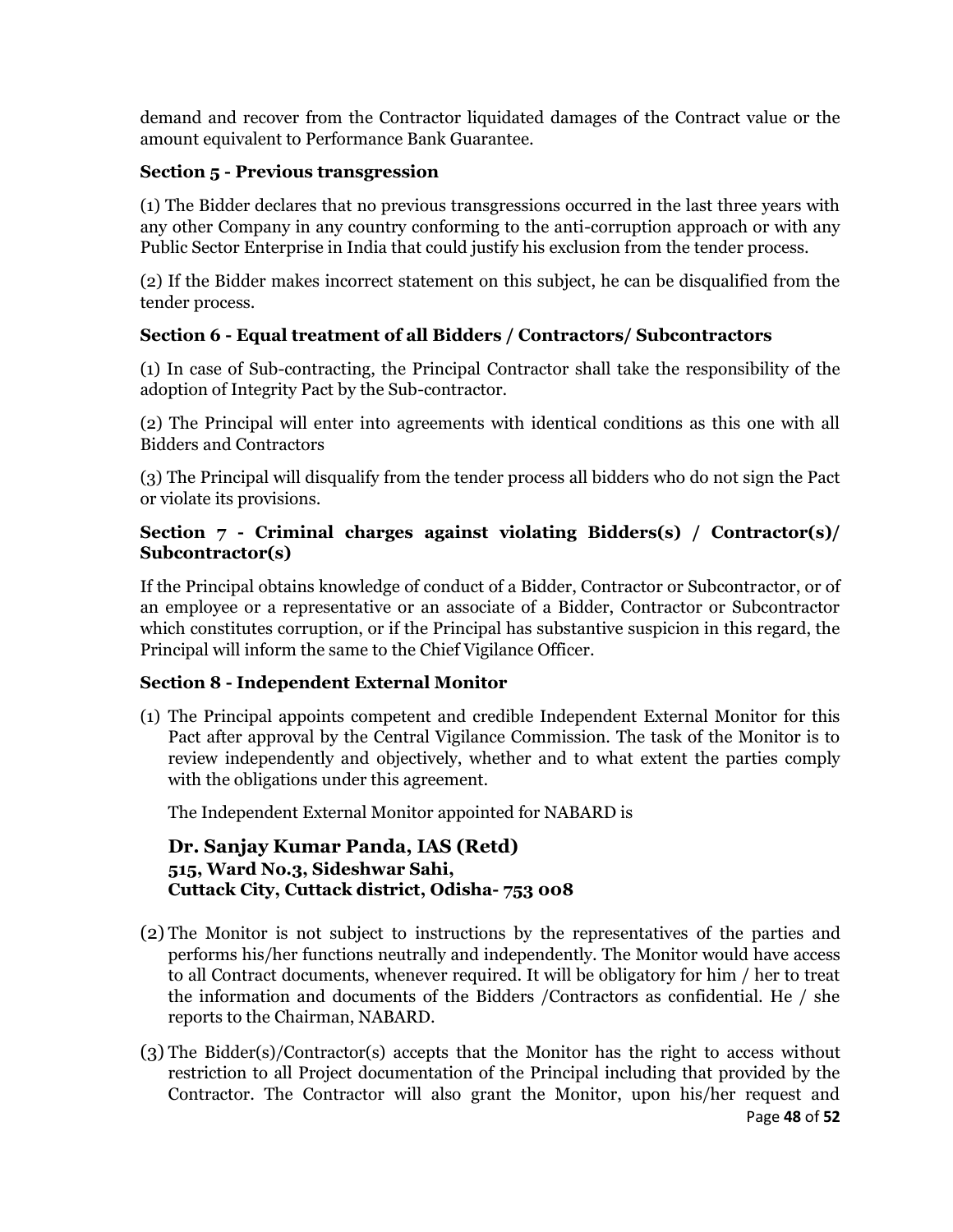demonstration of a valid interest, unrestricted and unconditional access to their project documentation. The same is applicable to Sub-contractors.

- (4) The monitor is under contractual obligation to treat the information and documents of the Bidder(s) /Contractor(s) / Sub-contractor(s) with confidentiality. The Monitor has also signed declarations on `Non-disclosure of Confidential Information and of `Absence of Conflict of Interest'. In case of any conflict of interest arising at a later date, the IEM shall inform Chairman, NABARD and recuse himself/herself from that case.
- (5) The Principal will provide to the Monitor sufficient information about all meetings among the parties related to the Project, provided such meetings could have an impactonthecontractualrelationsbetweenthePrincipalandtheContractor.The parties offer to the` Monitor the option to participate in such meetings.
- (6) As soon as the Monitor notices, or believes to notice, a violation of this agreement, he/she will so inform the Management of the Principal and request the Management to discontinue or take corrective action, or to take other relevant action. The monitor can in this regard submit non-binding recommendations. Beyond this, the Monitor has no right to demand from the parties that they act in a specific manner, refrain from action or tolerate action.
- (7) The monitor will submit a written report to the Chairman, NABARD within 8 to lo weeks from the date of reference or intimation to him $\sim$  by the Principal and, should the occasion arise, submit proposal for correcting problematic situations.
- (8)If the Monitor has reported to the Chairman, NABARD, a substantiated suspicion of an offence under the relevant IPC/PC Act, and the Chairman NABARD has not, within reasonable time, taken visible action to proceed against such offence or reported it to the Chief Vigilance Officer, the Monitor may also transmit this information directly to the Central Vigilance Commissioner.
- (9) The word `Monitor' would include both singular and plural.

#### **Section 9 - Pact Duration**

This Pact begins when both parties have legally signed it. It expires for the Contractor 12 months after the last payment under the contract, and for all other Bidders 6 months after the contract has been awarded. Any violation of the same would entail disqualification of the bidders and exclusion from future business dealings. If any claim is made/lodged during this time, the same shall be binding and continue to be valid despite the lapse of this pact as specified above, unless it is discharge/determined by the Chairman of NABARD.

#### **Section 1o - Other provisions**

(1) This agreement is subject of Indian Law, Place of performance and jurisdiction is the Head Office of the Principal, i.e. Mumbai.

(2) Changes and supplements as well as termination notices need to be made in writing. Side agreements have not been made.

(3) If the Contractor is a partnership or a consortium, this agreement must be signed by all partners or consortium members.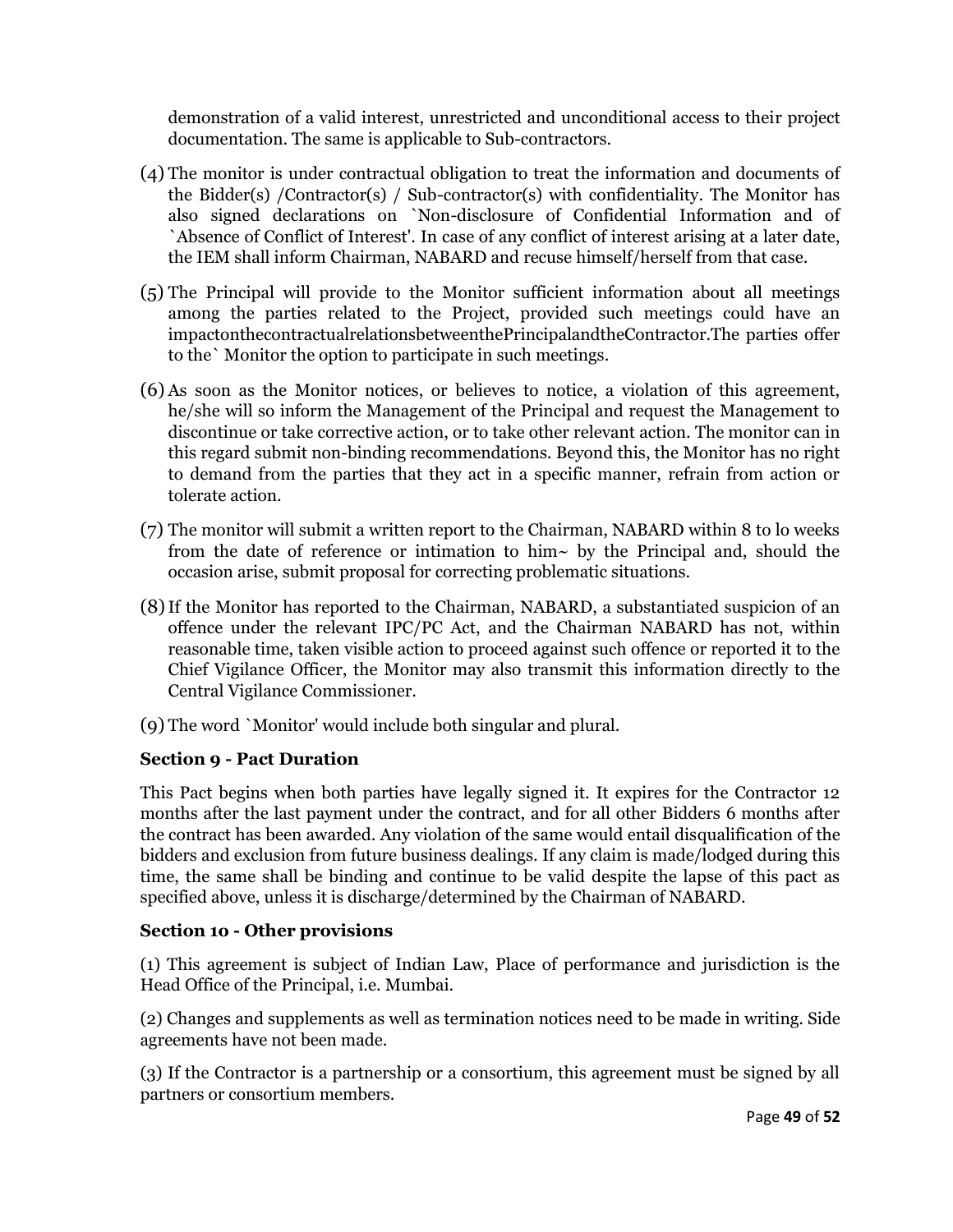(4) Should one or several provisions of this agreement turn out to be invalid, the remainder of this agreement remains valid. In this case, the parties will strive to come to an agreement to their original intentions.

(5) Issues like Warranty/Guarantee etc. shall be outside the purview of IEMs.

(6) In the event of any contradiction between the Integrity Pact and its annexure, if any, the Clause in the Integrity Pact will prevail.

| (For & On behalf of the principal)<br>(Office seal) | (For & on behalf of the Bidder/Contractor)<br>(Office seal) |
|-----------------------------------------------------|-------------------------------------------------------------|
| Place:                                              |                                                             |
| Date:                                               |                                                             |
| Witness 1:                                          |                                                             |
| (Name & Address)                                    |                                                             |
| Witness 2:                                          |                                                             |
| (Name & Address)                                    |                                                             |
|                                                     |                                                             |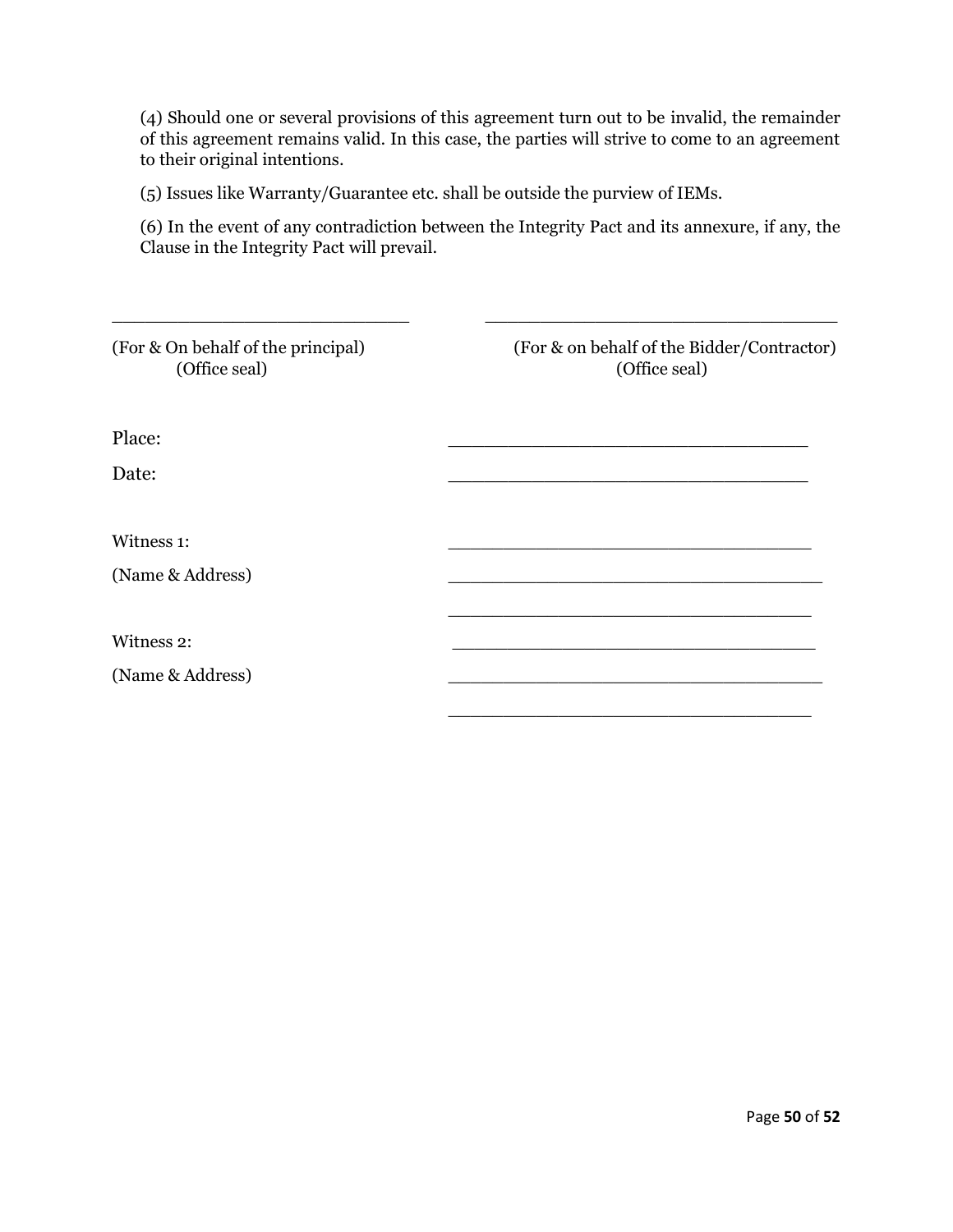#### **Annexure V**

#### **NATIONAL BANK STAFF COLLEGE, LUCKNOW**

#### FORM OF AGREEMENT

THIS AGREEMENT is made on the the control of the day (Month) (Year) Between National Bank for Agriculture and Rural Development (NABARD) through the Principal, National Bank Staff College, Lucknow (hereinafter called "the NBSC, Lucknow" which expression shall, unless excluded by or repugnant to the context be deemed to include his successors in office and assigns) of the one part AND \_\_\_\_\_\_\_\_\_\_\_\_\_\_\_\_\_\_\_(Name and address of the contractor) through Shri 2008 the contractor through Shri 300 through  $\sim$  100 through  $\sim$  50 through  $\sim$  50 through  $\sim$  50 through  $\sim$  50 through  $\sim$  50 through  $\sim$  50 through  $\sim$  50 through  $\sim$  50 through  $\sim$ representative (hereinafter called "the contractor" which expression shall, unless excluded by or repugnant to the context, be deemed to include his successors, heirs, executors, administrators, representatives and assigns) of the other part for providing Catering Services at NBSC, Lucknow to its Campus situated at Sector H, LDA Colony, Kanpur Road, Lucknow – 226012.

NOW THIS AGREEMENT WITNESSETH as follows:-

1. In this Agreement words and expression shall have the same meanings as are respectively assigned to them in the Terms and Conditions of contract hereinafter referred to.

2. The following documents shall be deemed to form and be read and constructed as part of this Agreement, viz:

a. Letter of acceptance of award of contract;

- b. Terms and Conditions;
- c. Notice inviting Tender and the terms and conditions contained in the Tender;
- d. Bill of Quantities;
- e. Scope of work;
- f. Addendums, if any; and
- g. Any other documents forming part of the contract.

3. In consideration of the payments to be made by the NBSC, Lucknow to the Contractor as hereinafter mentioned, the Contractor hereby covenants the NBSC, Lucknow to execute the Catering Services w.e.f as per the provisions of this Agreement and the tender document.

4. The NBSC, Lucknow hereby covenants to pay the contractor in consideration of the execution and completion of the services as per this Agreement and tender